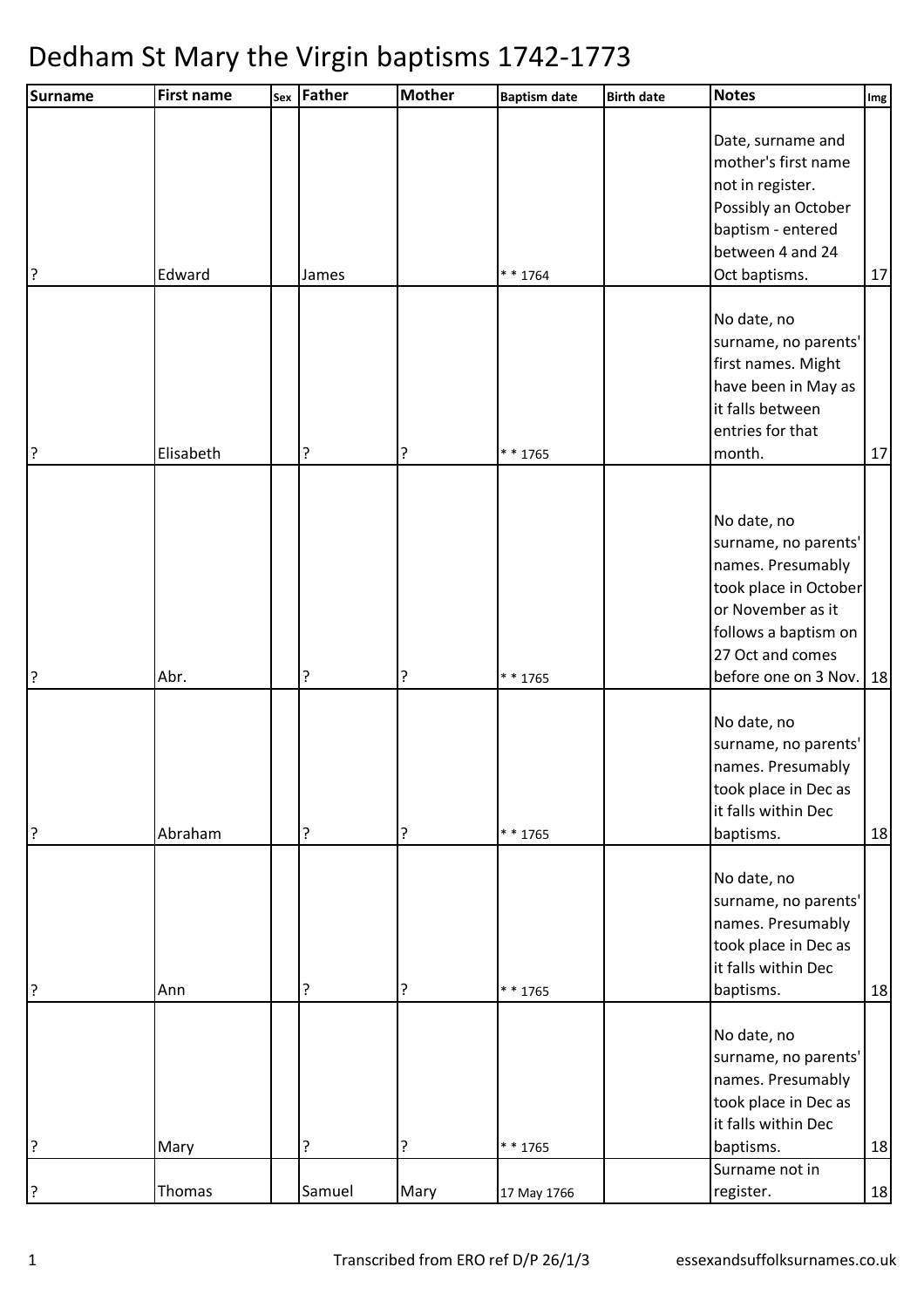| Surname         | <b>First name</b>       | Sex | Father | <b>Mother</b> | <b>Baptism date</b> | <b>Birth date</b> | <b>Notes</b>          | Img            |
|-----------------|-------------------------|-----|--------|---------------|---------------------|-------------------|-----------------------|----------------|
|                 |                         |     |        |               |                     |                   |                       |                |
|                 |                         |     |        |               |                     |                   | No surname, and no    |                |
|                 |                         |     |        |               |                     |                   | parents' first names  |                |
| ?               | Robert                  | M   | ?      |               | 28 Aug 1769         |                   | in the register.      | 20             |
| <b>ABNER</b>    | Elisabeth               | F   | John   | Mary          | 26 Sep 1758         |                   |                       | 12             |
| <b>ADDISON</b>  | Elisth.                 | F   | Jacob  | Katharine     | 28 Mar 1746         |                   |                       | 6              |
| <b>ADDISON</b>  | Katherine               | F   | Jacob  | Kath.         | 28 Nov 1748         |                   |                       | $\overline{7}$ |
| <b>ADDISON</b>  | Katherine               | F   | Jacob  | Kath.         | 15 Mar 1749/50      |                   |                       | $\overline{7}$ |
| <b>ADDISON</b>  | Hannah                  | F   | Jacob  | Katherine     | 23 Oct 1752         |                   |                       | $\bf 8$        |
| <b>ADDISON</b>  | Rebecca                 | F   | Jacob  | Kather.       | 20 Mar 1755         |                   |                       | $\overline{9}$ |
|                 |                         |     |        |               |                     |                   | Rebecca and Mary      |                |
|                 |                         |     |        |               |                     |                   | twins of (entered     |                |
|                 |                         |     |        |               |                     |                   | with Jan 1756         |                |
| <b>ADDISON</b>  | Rebecca                 |     | Jacob  | Kath.         | 12 Dec 1755         |                   | baptisms).            | 10             |
|                 |                         |     |        |               |                     |                   | Rebecca and Mary      |                |
|                 |                         |     |        |               |                     |                   | twins of (entered     |                |
|                 |                         |     |        |               |                     |                   | with Jan 1756         |                |
| <b>ADDISON</b>  | Mary                    |     | Jacob  | Kath.         | 12 Dec 1755         |                   | baptisms).            | 10             |
| ADDISON         | Rebecca                 | F   | Jacob  | Katherine     | 31 Jan 1757         |                   |                       | 11             |
| ADDISON         | Sarah                   | F   | Jacob  | Katherine     | 20 Aug 1759         |                   |                       | 12             |
| <b>ADDISON</b>  | Judith                  | F   | Jacob  | Catherine     | 14 Jun 1762         |                   |                       | 15             |
| <b>ADDISON</b>  | Jacob                   |     | Jacob  | Catherine     | 01 Nov 1764         |                   |                       | 17             |
|                 |                         |     |        |               |                     |                   |                       |                |
| <b>ALLEN</b>    | Samuel Knapp            | M   |        | Sarah         | 21 Feb 1743/44      |                   | Base born             | 4              |
| <b>ALLISTON</b> | Margaret                | F   | Isaac  | Mary          | 07 Feb 1753         |                   |                       | $\,8\,$        |
|                 |                         |     |        |               |                     |                   |                       |                |
| <b>ALLISTON</b> | Charles Starling   M    |     | Isaac  | Mary          | 16 Sep 1754         |                   |                       | 9              |
| <b>ALLISTON</b> | Isaac                   | M   | Isaac  | Mary          | 27 Sep 1755         |                   |                       | $10\,$         |
|                 |                         |     |        |               |                     |                   |                       |                |
| <b>ALLISTON</b> | Richard William M Isaac |     |        | Mary          | 16 Aug 1757         |                   |                       | $11\,$         |
| <b>AMNER</b>    | William                 | M   | John   | Mary          | 04 Mar 1763         |                   |                       | 16             |
| AMNER           | Ann                     | F   | John   | Mary          | 23 Jul 1765         |                   |                       | 18             |
| <b>ASKEW</b>    | Jonathan                | M   | Jno.   | Mary          | 06 May 1748         |                   |                       | $\overline{7}$ |
|                 |                         |     |        |               |                     |                   |                       |                |
|                 |                         |     |        |               |                     |                   | Surname given as      |                |
| <b>ASKOE</b>    | Robert                  | M   | John   | Mary          | 01 Aug 1742         |                   | "Askoe or Ayscough"   | $\mathbf{3}$   |
| <b>ASKOE</b>    | Mary                    | F   | John   | Mary          | 08 Feb 1744/45      |                   |                       | $\sqrt{5}$     |
| <b>ATKINS</b>   | John                    | M   | John   | Dorothy       | 28 Apr 1767         |                   |                       | 19             |
| <b>ATKINS</b>   | Thomas                  | M   | John   | Dorothy       | 20 Nov 1768         |                   |                       | 19             |
|                 |                         |     |        |               |                     |                   |                       |                |
|                 |                         |     |        |               |                     |                   | Surname given as      |                |
| <b>AYSCOUGH</b> | Robert                  | M   | John   | Mary          | 01 Aug 1742         |                   | "Askoe or Ayscough"   | $\mathbf{3}$   |
|                 |                         |     |        |               |                     |                   | Entered out of        |                |
|                 |                         |     |        |               |                     |                   | sequence, after April |                |
| <b>BACON</b>    | John                    | M   | John   | Mary          | 22 Jan 1758         |                   | baptisms.             | 11             |
| <b>BACON</b>    | James                   | M   | James  | Elisabeth     | 23 Dec 1761         |                   |                       | 15             |
| <b>BACON</b>    | Mary Cully              | F   | John   | Mary          | 23 Dec 1761         |                   |                       | 15             |
| <b>BACON</b>    | Thomas                  | M   | James  | Elis.         | 09 Mar 1763         |                   |                       | 16             |
| <b>BACON</b>    | Robert                  | M   | John   | Mary          | 05 Aug 1764         |                   |                       | $17\,$         |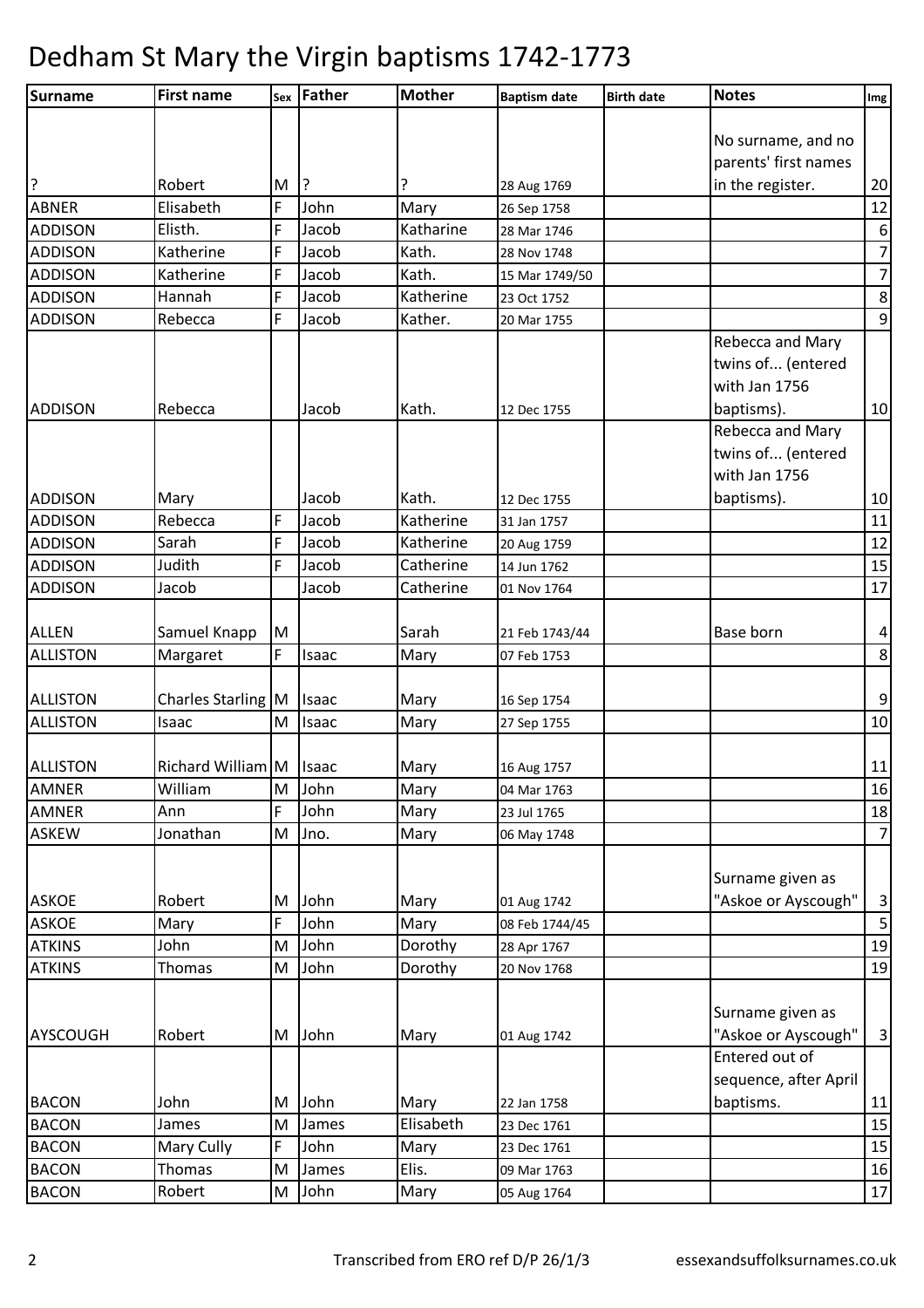|                        | $\lfloor \mathsf{Img} \rfloor$ |
|------------------------|--------------------------------|
|                        |                                |
| Gap in register for    |                                |
|                        |                                |
| the child illegitimate |                                |
| or were the parents    |                                |
| married and the        |                                |
| father's first name    |                                |
| was missed out?        | 20                             |
|                        | 15                             |
|                        | 16                             |
|                        | 17                             |
|                        | $6 \overline{}$                |
|                        | 7                              |
|                        | 8 <sup>1</sup>                 |
|                        | 18                             |
|                        | 15                             |
|                        | 17                             |
|                        | 19                             |
|                        | 21                             |
|                        | 13                             |
|                        | $\overline{\mathbf{3}}$        |
|                        | $\overline{4}$                 |
|                        | 6                              |
|                        | $6 \mid$                       |
|                        | 6                              |
|                        | $\overline{7}$                 |
|                        | $\overline{7}$                 |
|                        | 7                              |
|                        |                                |
| Mary wife of Saml.     |                                |
| Barker was baptized    |                                |
| upon her Death-Bed     |                                |
| & Priscilla her        |                                |
| Daughter.              | 7                              |
|                        |                                |
| Mary wife of Saml.     |                                |
| Barker was baptized    |                                |
| upon her Death-Bed     |                                |
| & Priscilla her        |                                |
| Daughter.              | 7                              |
|                        | 8 <sup>1</sup>                 |
|                        | $\overline{9}$                 |
|                        | 10                             |
| Father's occ:          |                                |
| carpenter              | 10                             |
|                        | 11                             |
|                        | 12                             |
|                        | father's name - was            |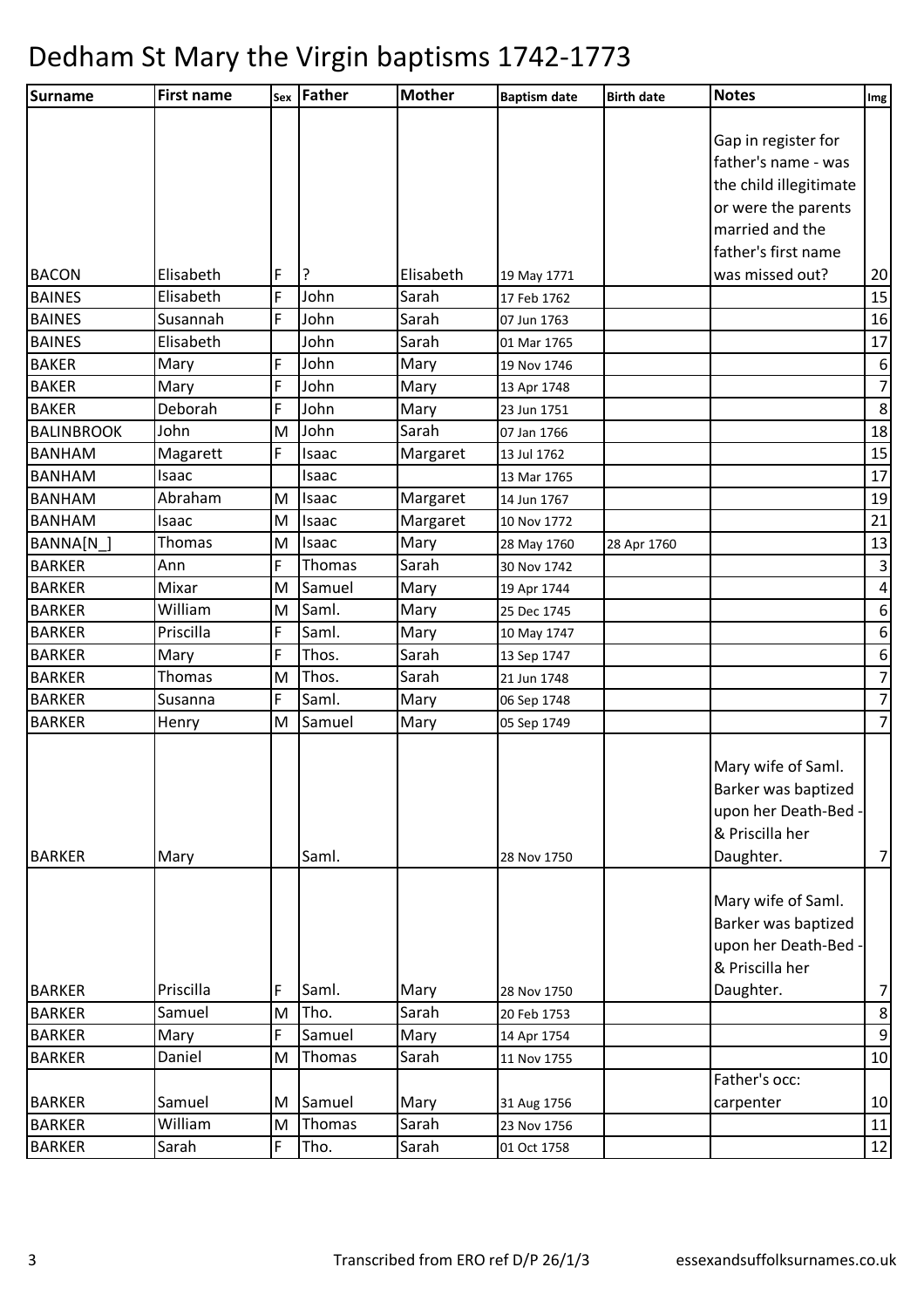| Surname         | <b>First name</b> | Sex | Father  | <b>Mother</b> | <b>Baptism date</b> | <b>Birth date</b> | <b>Notes</b>          | Img              |
|-----------------|-------------------|-----|---------|---------------|---------------------|-------------------|-----------------------|------------------|
|                 |                   |     |         |               |                     |                   |                       |                  |
|                 |                   |     |         |               |                     |                   | Daughter of Thos.     |                  |
|                 |                   |     |         |               |                     |                   | Barker the younger    |                  |
|                 |                   |     |         |               |                     |                   | (mother's name not    |                  |
| <b>BARKER</b>   | Priscilla         | F   | Thos.   |               | 06 Apr 1760         | 13 Mar 1760       | in register)          | 13               |
|                 |                   |     |         |               |                     |                   |                       |                  |
|                 |                   |     |         |               |                     |                   | Daughter of Samuel    |                  |
| <b>BARKER</b>   | Ann               | F   | Samuel  |               | 22 Apr 1760         | 16 Apr 1760       | Barker the younger    | 13               |
| <b>BARKER</b>   | Joseph            | M   | Thomas  | Sarah         | 14 Jun 1761         |                   |                       | 14               |
| <b>BARKER</b>   | Abigail           | F   | Daniel  | Abigail       | 03 Nov 1765         |                   |                       | 18               |
| <b>BARKER</b>   | Martha            | F   | Daniel  | Abigail       | 26 Apr 1767         |                   |                       | 19               |
| <b>BARKER</b>   | Thomas            | M   | Daniel  | Abigail       | 14 May 1769         |                   |                       | 19               |
| <b>BARKER</b>   | Samuel            | M   | Daniel  | Abigail       | 08 Dec 1772         |                   |                       | 21               |
| <b>BARKLER</b>  | Ann               | F   | Daniel  | Abagail       | 18 Mar 1764         |                   |                       | 17               |
| <b>BARREL</b>   | Rose              | F   | James   | Rose          | 24 Jul 1748         |                   |                       | 7                |
| <b>BARREL</b>   | Debita Hedge      | F   | James   | Rose          | 22 Oct 1754         |                   |                       | $\boldsymbol{9}$ |
| <b>BARRIL</b>   | Sarah             | F   | James   | Rose          | 23 Nov 1752         |                   |                       | $\boldsymbol{8}$ |
| <b>BARRIL</b>   | Hannah            | F   | James   | Rose          | 26 Jan 1757         |                   |                       | 11               |
| <b>BARRIL</b>   | Rachel            | F   | James   | Rose          | 19 Jul 1759         |                   |                       | $12\,$           |
| <b>BARRILL</b>  | John              | M   | James   | Rose          | 25 Dec 1745         |                   |                       | $6 \mid$         |
|                 |                   |     |         |               |                     |                   | Aged about 2 years    |                  |
|                 |                   |     |         |               |                     |                   | (First name hard to   |                  |
| <b>BARROWS</b>  | Artio?            | M   | John    | Anne          | 14 Mar 1746/47      |                   | read).                | $6 \mid$         |
| <b>BARROWS</b>  | Charles           | M   | John    | Anne          | 14 Mar 1746/47      |                   |                       | 6                |
| <b>BARTLET</b>  | John              | M   |         | Elisabeth     | 27 Mar 1763         |                   | Base born             | 16               |
| <b>BARTON</b>   | Margaret          | F   | John    | Mary          | 15 Apr 1743         |                   |                       | 4                |
| <b>BARTON</b>   | Henry             | M   | John    | Mary          | 20 Oct 1745         |                   |                       | 6                |
| <b>BARTON</b>   | Elisabth.         | F   | Willm.  | Elis.         | 13 Apr 1746         |                   |                       | 6                |
| <b>BARTON</b>   | Sarah             | F   | John    | Mary          | 24 Aug 1748         |                   |                       | $\overline{7}$   |
| <b>BARTON</b>   | Mary              | F   | Willm.  | Elisth.       | 23 Dec 1748         |                   |                       | $\overline{7}$   |
| <b>BARTON</b>   | Esther            | F   | John    | Mary          | 20 Jan 1750/51      |                   |                       | 7                |
| <b>BARTON</b>   | Rachel            | F   | John    | Mary          | 02 Apr 1753         |                   |                       | 8                |
| <b>BEAUMONT</b> | William           | M   | Willm.  | Mary          | 22 Mar 1749/50      |                   |                       | 7                |
| <b>BELSTEAD</b> | Sarah             | F   | John    | Frances       | 30 Sep 1745         |                   |                       | $\overline{5}$   |
|                 |                   |     |         |               |                     |                   |                       |                  |
|                 |                   |     |         |               |                     |                   | Looks as if the month |                  |
|                 |                   |     |         |               |                     |                   | was first entered as  |                  |
|                 |                   |     |         |               |                     |                   | Jan then turned to    |                  |
|                 |                   |     |         |               |                     |                   | Jun in error and      |                  |
| <b>BELSTED</b>  | John              | M   | John    | Martha        | 24 Jun 1769         |                   | partly rubbed out.    | 20               |
| <b>BELSTED</b>  | Martha            | F   | John    | Martha        | 26 May 1771         |                   |                       | 20               |
| <b>BIBBY</b>    | Thomas            | M   | George  | Frances       | 10 Sep 1751         |                   |                       | 8 <sup>1</sup>   |
| <b>BIBBY</b>    | George            | M   | George  | Frances       | 18 Dec 1753         |                   |                       | 8 <sup>1</sup>   |
| <b>BIBBY</b>    | Fanny             | F   | George  | Frances       | 17 Feb 1756         |                   |                       | 10               |
| <b>BINES</b>    | Elisabeth         | F   | Joseph  | Elisabth.     | 11 May 1743         |                   |                       | $\vert$          |
| <b>BINES</b>    | Mary              | F   | Joseph  | Elis.         | 24 Jun 1747         |                   |                       | 6                |
| <b>BIRD</b>     | Sarah             | F   | William | Sarah         | 24 Jul 1747         |                   |                       | 6                |
| <b>BIRD</b>     | Robert            | M   | Willm.  | Sarah         | 07 Nov 1752         |                   |                       | 8                |
| <b>BIRD</b>     | Joshua            | M   | William | Sarah         | 01 Jan 1754         |                   |                       | 9                |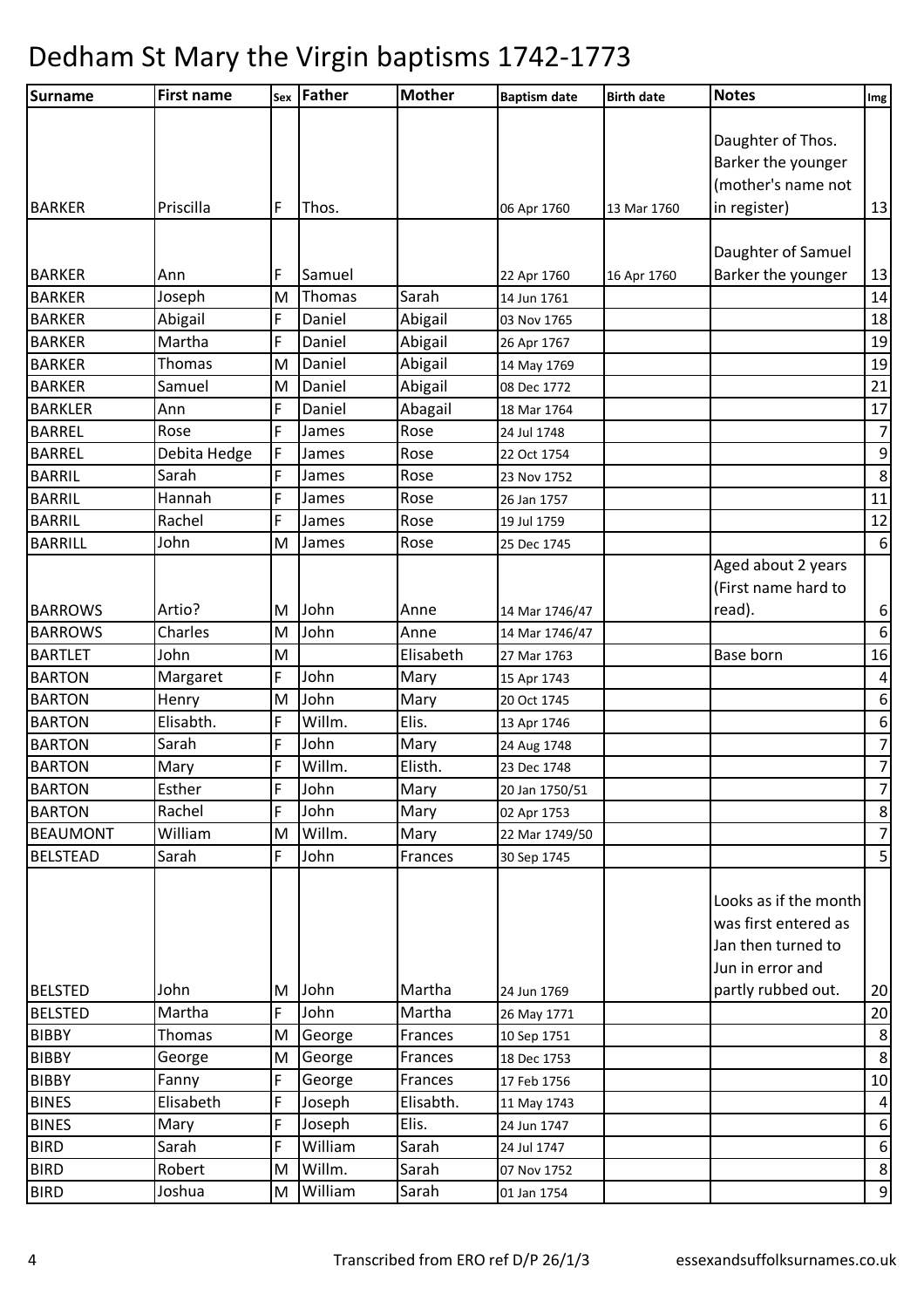| <b>Surname</b>     | <b>First name</b>    | Sex | Father  | <b>Mother</b> | <b>Baptism date</b> | <b>Birth date</b> | <b>Notes</b>                                                                                                                                                                                                                                          | Img                     |
|--------------------|----------------------|-----|---------|---------------|---------------------|-------------------|-------------------------------------------------------------------------------------------------------------------------------------------------------------------------------------------------------------------------------------------------------|-------------------------|
| <b>BIRD</b>        | Anne                 | F   | William | Sarah         | 24 Jun 1755         |                   |                                                                                                                                                                                                                                                       | $\overline{9}$          |
| <b>BIRD</b>        | John                 | M   | William | Sarah         | 18 Jan 1757         |                   |                                                                                                                                                                                                                                                       | 11                      |
| <b>BIRD</b>        | Mary                 | F   | William | Sarah         | 24 Oct 1758         |                   |                                                                                                                                                                                                                                                       | 12                      |
|                    |                      |     |         |               |                     |                   | With March 1759                                                                                                                                                                                                                                       |                         |
| <b>BIRD</b>        | Mary                 | F   | William | Sarah         | 24 Oct 1758         |                   | baptisms.                                                                                                                                                                                                                                             | 12                      |
| <b>BLOCK</b>       | Samuel               | M   | Samuel  | Esther        | 12 Aug 1749         |                   |                                                                                                                                                                                                                                                       | $\overline{7}$          |
| <b>BOADMAN</b>     | Samuel               | M   | Thomas  | Elisab.       | 22 Apr 1743         |                   |                                                                                                                                                                                                                                                       | $\vert$                 |
|                    |                      |     |         |               |                     |                   | Son of Saml.<br><b>Boadman and Susan</b><br>Stow. Not clear if the<br>parents are married<br>and Boadman is the<br>father's middle name<br>and Stow is the<br>family surname, or if<br>they are unmarried<br>and Boadman and<br>Stow are the parents' |                         |
| <b>BOADMAN</b>     | Samuel               | M   | Saml.   | Susan         | 29 May 1745         |                   | respective surnames.                                                                                                                                                                                                                                  | $\overline{5}$          |
| <b>BOATMAN</b>     | William              | M   | Thomas  | Susan         | 10 Sep 1754         |                   |                                                                                                                                                                                                                                                       | $\overline{9}$          |
|                    |                      |     |         |               |                     |                   | Looks as if the month<br>was first entered as<br>Jan then turned to<br>Jun in error and                                                                                                                                                               |                         |
| <b>BOLINBROOK</b>  | John                 |     | M John  | Sarah         | 26 Jun 1769         |                   | partly rubbed out.                                                                                                                                                                                                                                    | 20                      |
| <b>BOLINBROOK</b>  | Jno.                 | M   | Jno.    | Sarah         | 08 Jan 1771         |                   |                                                                                                                                                                                                                                                       | 20                      |
| <b>BOLINGBROOK</b> | Mary                 | F   | John    | Sarah         | 28 Jul 1772         |                   |                                                                                                                                                                                                                                                       | 21                      |
| <b>BOND</b>        | Mary                 |     | John    | Miriam        | 01 Apr 1766         |                   |                                                                                                                                                                                                                                                       | 18                      |
| <b>BOND</b>        | <b>William Cross</b> | M   | Jno.    | Miriam        | 05 Apr 1768         |                   |                                                                                                                                                                                                                                                       | 19                      |
| <b>BOND</b>        | James                | M   | Jno.    | Miriam        | 17 Apr 1770         |                   |                                                                                                                                                                                                                                                       | 20                      |
| <b>BOND</b>        | Samuel               | M   | John    | Miriam        | 15 Aug 1772         |                   |                                                                                                                                                                                                                                                       | 21                      |
| <b>BONES</b>       | Mary                 | F   | Abraham | Mary          | 17 Apr 1762         |                   |                                                                                                                                                                                                                                                       | 15                      |
| <b>BONES</b>       | Sarah                | F   | Abraham | Mary          | 16 Sep 1763         |                   |                                                                                                                                                                                                                                                       | 16                      |
| <b>BONES</b>       | Susannah             | F   | Abraham | Mary          | 05 Jan 1773         |                   |                                                                                                                                                                                                                                                       | 21                      |
| <b>BOURNE</b>      | Mary                 | F   | William | Mary          | 20 Oct 1742         |                   |                                                                                                                                                                                                                                                       | $\overline{\mathbf{3}}$ |
| <b>BOURNE</b>      | Thomas               | M   | Willm.  | Mary          | 04 Oct 1745         |                   |                                                                                                                                                                                                                                                       | $6 \overline{}$         |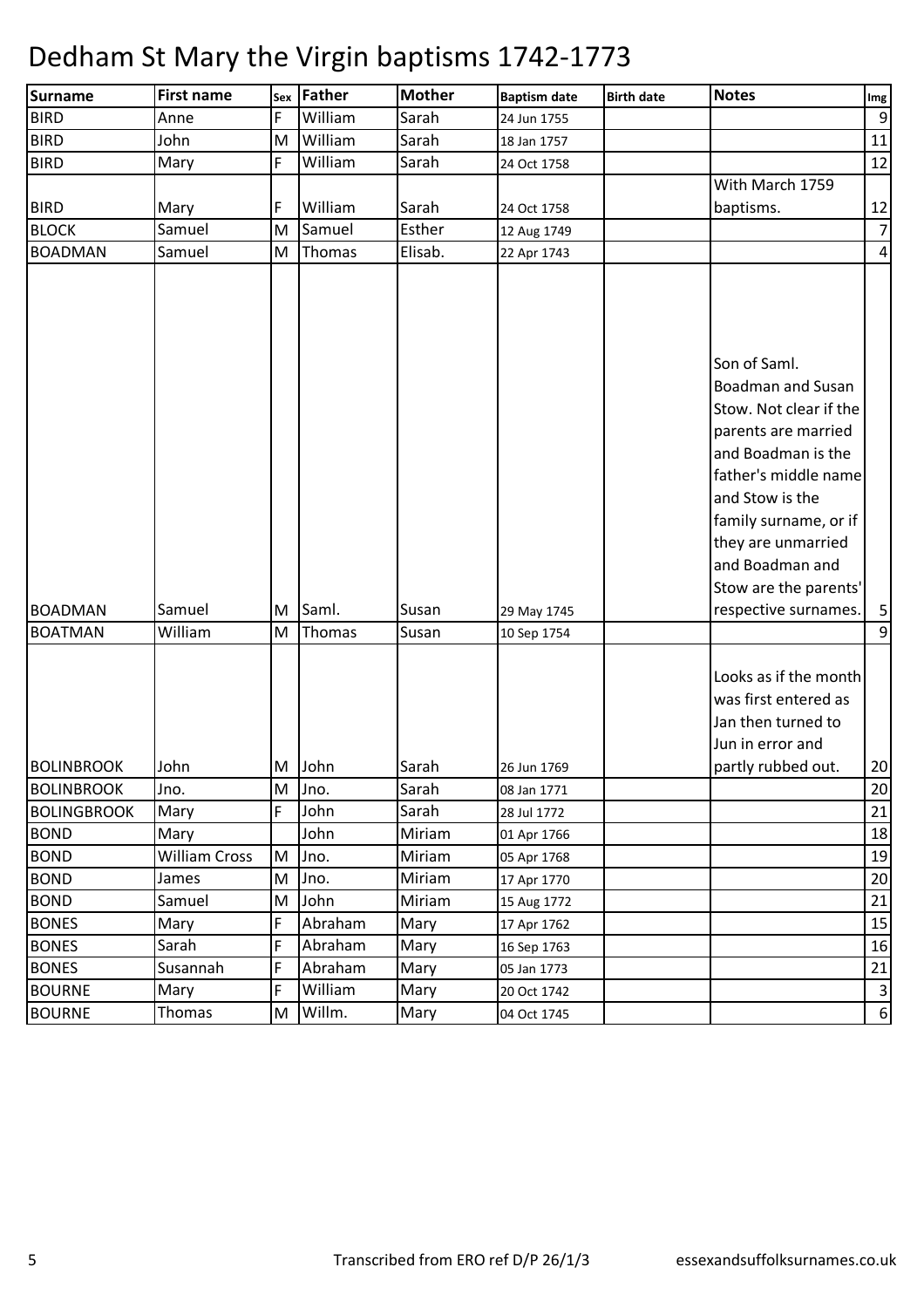| Surname           | <b>First name</b> | Sex | Father    | <b>Mother</b> | <b>Baptism date</b> | <b>Birth date</b> | <b>Notes</b>            | Img            |
|-------------------|-------------------|-----|-----------|---------------|---------------------|-------------------|-------------------------|----------------|
|                   |                   |     |           |               |                     |                   |                         |                |
|                   |                   |     |           |               |                     |                   |                         |                |
|                   |                   |     |           |               |                     |                   | Sophia Bowell base      |                |
|                   |                   |     |           |               |                     |                   | born of (no             |                |
|                   |                   |     |           |               |                     |                   | parents' names in       |                |
|                   |                   |     |           |               |                     |                   | register. Not clear if  |                |
|                   |                   |     |           |               |                     |                   | Bowell is the child's   |                |
|                   |                   |     |           |               |                     |                   | middle name and         |                |
|                   |                   |     |           |               |                     |                   | therefore possibly      |                |
|                   |                   |     |           |               |                     |                   | the father's surname,   |                |
|                   |                   |     |           |               |                     |                   | or if it's the mother's |                |
| <b>BOWELL?</b>    | Sophia Bowell     |     |           | ?             | 22 Oct 1770         |                   | surname)                | 20             |
| <b>BOWL</b>       | Rachel            | F   | Habakkuk  | Rachel        | 30 Sep 1745         |                   |                         | 5 <sup>1</sup> |
| <b>BRANSON</b>    | Elisabeth         | F   | John      | Elisabeth     | 18 Feb 1762         |                   |                         | 15             |
| <b>BRANSON</b>    | Moses             | M   | Nathaniel | Elisabeth     | 25 Jul 1772         |                   |                         | 21             |
| <b>BRANSTON</b>   | Nathanael         | M   | Nathl.    | Elisabth.     | 25 Aug 1759         |                   |                         | 13             |
| <b>BRANSTON</b>   | Aaron             | M   | Nathaniel | Eliz.         | 01 Jul 1769         |                   |                         | 20             |
| <b>BRETT</b>      | John              | M   | William   | Susan         | 13 Dec 1743         |                   |                         | $\overline{4}$ |
|                   |                   |     |           |               |                     |                   | Mary and Saml., twin    |                |
|                   |                   |     |           |               |                     |                   | daughter and son        |                |
| <b>BRETT</b>      | Mary              | F   | Willm.    | Susan         | 06 Sep 1745         |                   | of                      | $\overline{5}$ |
|                   |                   |     |           |               |                     |                   | Mary and Saml., twin    |                |
|                   |                   |     |           |               |                     |                   | daughter and son        |                |
| <b>BRETT</b>      | Saml.             | F   | Willm.    | Susan         | 06 Sep 1745         |                   | of                      | $\overline{5}$ |
| <b>BRIDGES</b>    | Margaret          | F   | George    | Margt.        | 16 Jan 1742/43      |                   |                         | $\overline{4}$ |
| <b>BRIDGES</b>    | Anne              | F   | George    | Margart.      | 26 Oct 1744         |                   |                         | 5 <sup>1</sup> |
| <b>BRIDGES</b>    | John              | M   | George    | Margart.      | 25 Apr 1746         |                   |                         | 6              |
| <b>BRIDGES</b>    | Anne              | F   | George    | Margaret      | 10 Nov 1751         |                   |                         | 8 <sup>°</sup> |
| <b>BRIGHTWELL</b> | Sarah             | F   |           | Sarah         | 21 Sep 1762         |                   | <b>Base born</b>        | 15             |
| <b>BRIGHTWELL</b> | Edward            |     |           | Elisabeth     | 28 Jan 1765         |                   | <b>Base born</b>        | 17             |
| <b>BROOK</b>      | Elisabth.         | F   | Timothy   | Esther        | 25 Jun 1751         |                   |                         | 8 <sup>1</sup> |
| <b>BROWN</b>      | Ann               | F   | Samuel    | Ann           | 27 Jun 1761         |                   |                         | 14             |
| <b>BROWN</b>      | Martha            | F   | Samuel    | Ann           | 10 May 1771         |                   |                         | 20             |
| <b>BROWNSMITH</b> | Robert            | М   | Robert    | Ann           | 21 Aug 1747         |                   |                         | 6              |
| <b>BROWNSMITH</b> | William           | M   | Robt.     | Ann           | 22 Mar 1750/51      |                   |                         | 8 <sup>1</sup> |
| <b>BROWNSMITH</b> | John              | M   | John      | Deborah       | 11 Apr 1753         |                   |                         | 8 <sup>1</sup> |
| <b>BROWNSMITH</b> | William           | M   | John      | Deborah       | 11 Aug 1756         |                   |                         | 10             |
| <b>BRUCE</b>      | Joseph            | M   | Thomas    | Susan         | 06 Jul 1743         |                   |                         | 4              |
| <b>BRUCE</b>      | Mary              | F   | Thos.     | Susan         | 25 Nov 1746         |                   |                         | 6              |
| <b>BRUCE</b>      | Mary              | F   | Thomas    | Susan         | 09 Feb 1748/49      |                   |                         | 7              |
| <b>BRUCE</b>      | John              | M   | Tho.      | Susan         | 03 Feb 1750/51      |                   |                         | 7              |
| <b>BRUCE</b>      | Mary              | F   | William   | Mary          | 14 Apr 1755         |                   |                         | 9              |
| <b>BRUCE</b>      | Joseph            | M   | John      | Alice         | 22 May 1756         |                   |                         | 10             |
| <b>BRUCE</b>      | Alice             | F   | John      | Alice         | 15 Feb 1758         |                   |                         | 11             |
| <b>BRUCE</b>      | William           | M   | John      | Alice         | 23 Mar 1760         | 07 Mar 1760       |                         | 13             |
| <b>BRUCE</b>      | Mary              | F   | John      | Alice         | 25 Oct 1761         |                   |                         | 14             |
| <b>BRUCE</b>      | John              | M   | John      | Alice         | 29 Mar 1763         |                   |                         | 16             |
| <b>BRUCE</b>      | William           | M   | Samuel    | Sarah         | 28 Jun 1763         |                   |                         | 16             |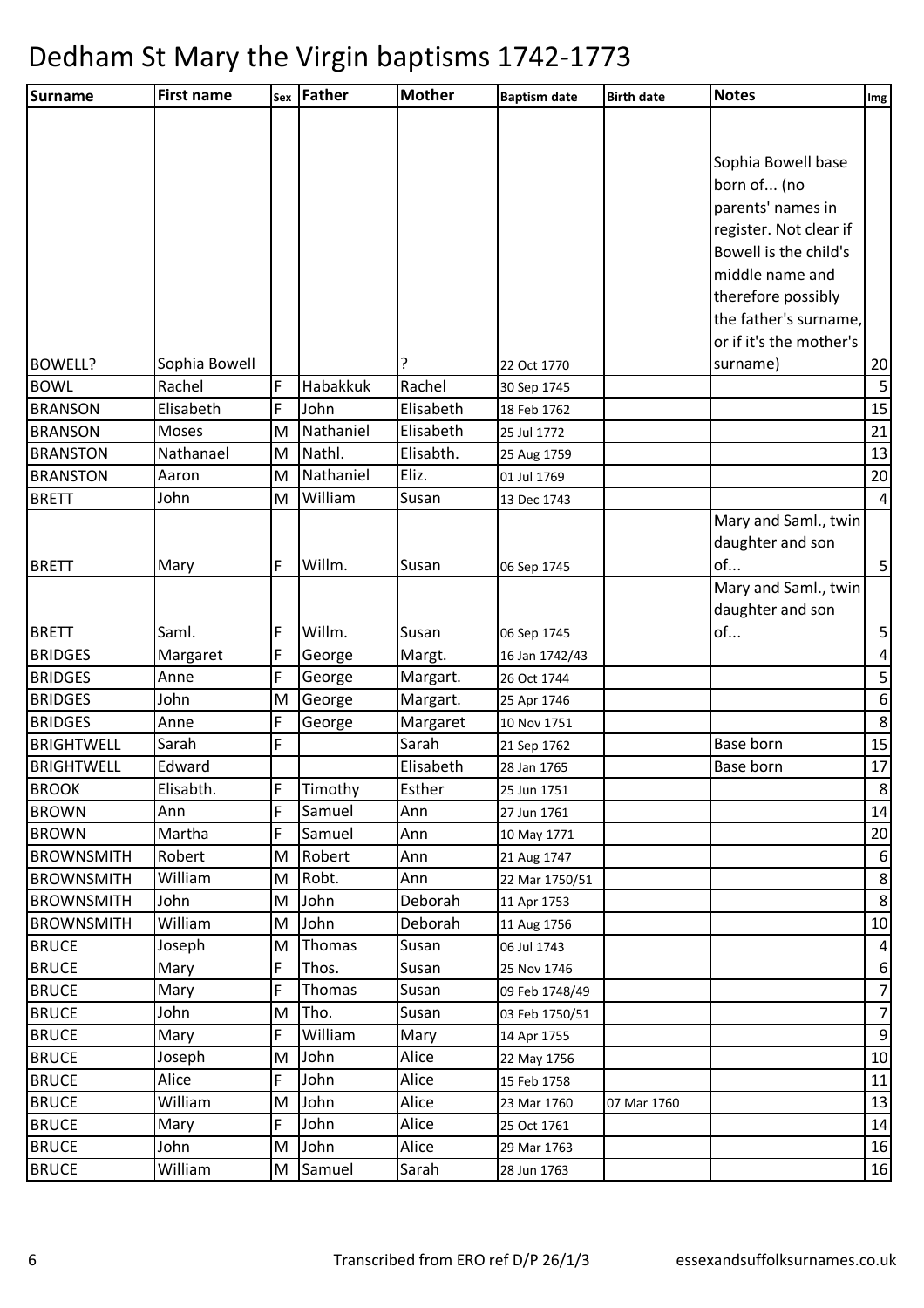| Surname            | <b>First name</b> |   | sex Father  | <b>Mother</b>  | <b>Baptism date</b> | <b>Birth date</b> | <b>Notes</b>                                                                                            | Img                     |
|--------------------|-------------------|---|-------------|----------------|---------------------|-------------------|---------------------------------------------------------------------------------------------------------|-------------------------|
|                    |                   |   |             |                |                     |                   | Samuel and John,                                                                                        |                         |
| <b>BRUCE</b>       | Samuel            |   | Samuel      | Sarah          | 02 Sep 1764         |                   | twins of                                                                                                | 17                      |
|                    |                   |   |             |                |                     |                   | Samuel and John,                                                                                        |                         |
| <b>BRUCE</b>       | John              |   | Samuel      | Sarah          | 02 Sep 1764         |                   | twins of                                                                                                | 17                      |
| <b>BRUCE</b>       | William           | M | Thomas      | Jane           | 15 Oct 1765         |                   |                                                                                                         | 18                      |
| <b>BRUCE</b>       | Mary              | F | Thomas      | Mary           | 04 May 1766         |                   |                                                                                                         | 18                      |
| <b>BRUCE</b>       | Thomas            |   | Thomas      | Jane           | 18 Jan 1767         |                   |                                                                                                         | 18                      |
| <b>BRUCE</b>       | Sarah             | F | Samuel      | Sarah          | 08 Feb 1767         |                   |                                                                                                         | 18                      |
|                    |                   |   |             |                |                     |                   | No first names or the                                                                                   |                         |
|                    |                   |   |             |                |                     |                   | child's gender in the                                                                                   |                         |
| <b>BRUCE</b>       | ?                 |   |             |                | 10 Mar 1768         |                   | register.                                                                                               | 19                      |
| <b>BRUCE</b>       | Sarah             | F | Thomas      | Mary           | 05 Apr 1768         |                   |                                                                                                         | 19                      |
| <b>BRUCE</b>       | Joseph            | M | Joseph      | Mary           | 05 Apr 1768         |                   |                                                                                                         | 19                      |
| <b>BRUCE</b>       | Thomas            | M | Thomas      | Jane           | 05 Jun 1768         |                   |                                                                                                         | 19                      |
| <b>BRUCE</b>       | Thomas            | M | John        | Jane           | 22 Aug 1769         |                   |                                                                                                         | 20                      |
| <b>BRUCE</b>       | Thomas            | M | Joseph      | Mary           | 30 Jan 1770         |                   |                                                                                                         | 20                      |
| <b>BRUCE</b>       | Thomas            | M | John        | Alice          | 08 Apr 1770         |                   |                                                                                                         | 20                      |
| <b>BRUCE</b>       | Marshall          |   | Tho.        | Jane           | 07 Mar 1771         |                   |                                                                                                         | 20                      |
| <b>BRUCE</b>       | <b>Thomas</b>     | M | Thomas      | Mary           | 16 Apr 1771         |                   |                                                                                                         | 20                      |
| <b>BRUCE</b>       | William           | M | Thomas      | Jane           | 09 Sep 1772         |                   |                                                                                                         | 21                      |
|                    |                   |   |             |                |                     |                   | and gender, and<br>date, missing from<br>register. Position in<br>register suggests it<br>took place in |                         |
| <b>BRUCE</b>       | ?                 |   | John        | <b>Bridget</b> | $* * 1772$          |                   | September.                                                                                              | 21                      |
| <b>BRUCE</b>       | Elizabeth         | F | Thos.       | Mary           | 25 Jul 1773         |                   |                                                                                                         | 21                      |
| <b>BULLINBROOK</b> | Sarah             | F | John        | Sarah          | 25 Dec 1766         |                   |                                                                                                         | 18                      |
| <b>BURNET</b>      | Grace             | F | Hunt        | Elisabeth      | 09 May 1742         |                   |                                                                                                         | $\overline{\mathbf{3}}$ |
| <b>BURNET</b>      | Sarah             | F | Hunt        | Elisabth.      | 29 May 1743         |                   |                                                                                                         | $\vert 4 \vert$         |
| <b>BURNET</b>      | Grace             | F | Hunt        | Elis.          | 11 Oct 1747         |                   |                                                                                                         | 6                       |
| <b>BURNETT</b>     | William           | M | <b>Hunt</b> | Elisabeth      | 13 Sep 1745         |                   |                                                                                                         | 5                       |
| <b>BURTON</b>      | Benjamin          | M | Nathl.      | Elisab.        | 12 Nov 1745         |                   |                                                                                                         | 6                       |
| <b>BURTON</b>      | Mary              | F | Nathl.      | Elis.          | 04 Aug 1747         |                   |                                                                                                         | $\boldsymbol{6}$        |
| <b>BURTON</b>      | Nathaniel         |   | Benjamin    | Mary           | 05 Mar 1770         |                   |                                                                                                         | 20                      |
| <b>BURTON</b>      | Mary              | F | Benjamin    | Mary           | 11 Apr 1771         |                   |                                                                                                         | 20                      |
| <b>BUSH</b>        | Mary              | F | John        | Mary           | 13 Mar 1764         |                   |                                                                                                         | 17                      |
| <b>BUTTON</b>      | Mary              | F | Joseph      | Mary           | 12 Apr 1753         |                   |                                                                                                         | 8                       |
| <b>BUTTON</b>      | Sarah             | F | Joseph      | Mary           | 11 Sep 1754         |                   |                                                                                                         | $\overline{9}$          |
| <b>BUTTON</b>      | Sarah             | F | Joseph      | Mary           | 26 Nov 1756         |                   |                                                                                                         | 11                      |
| <b>BUTTON</b>      | Ruth              | F | Joseph      | Mary           | 28 Jun 1760         | 27 Apr 1760       |                                                                                                         | 13                      |
| <b>BUTTON</b>      | Joseph            | M | Joseph      | Mary           | 27 Sep 1763         |                   |                                                                                                         | 16                      |
| <b>CALEY</b>       | James Allen       | M |             | Hannh.         | 17 Dec 1742         |                   | Aged 4 years                                                                                            | $\vert$ 3               |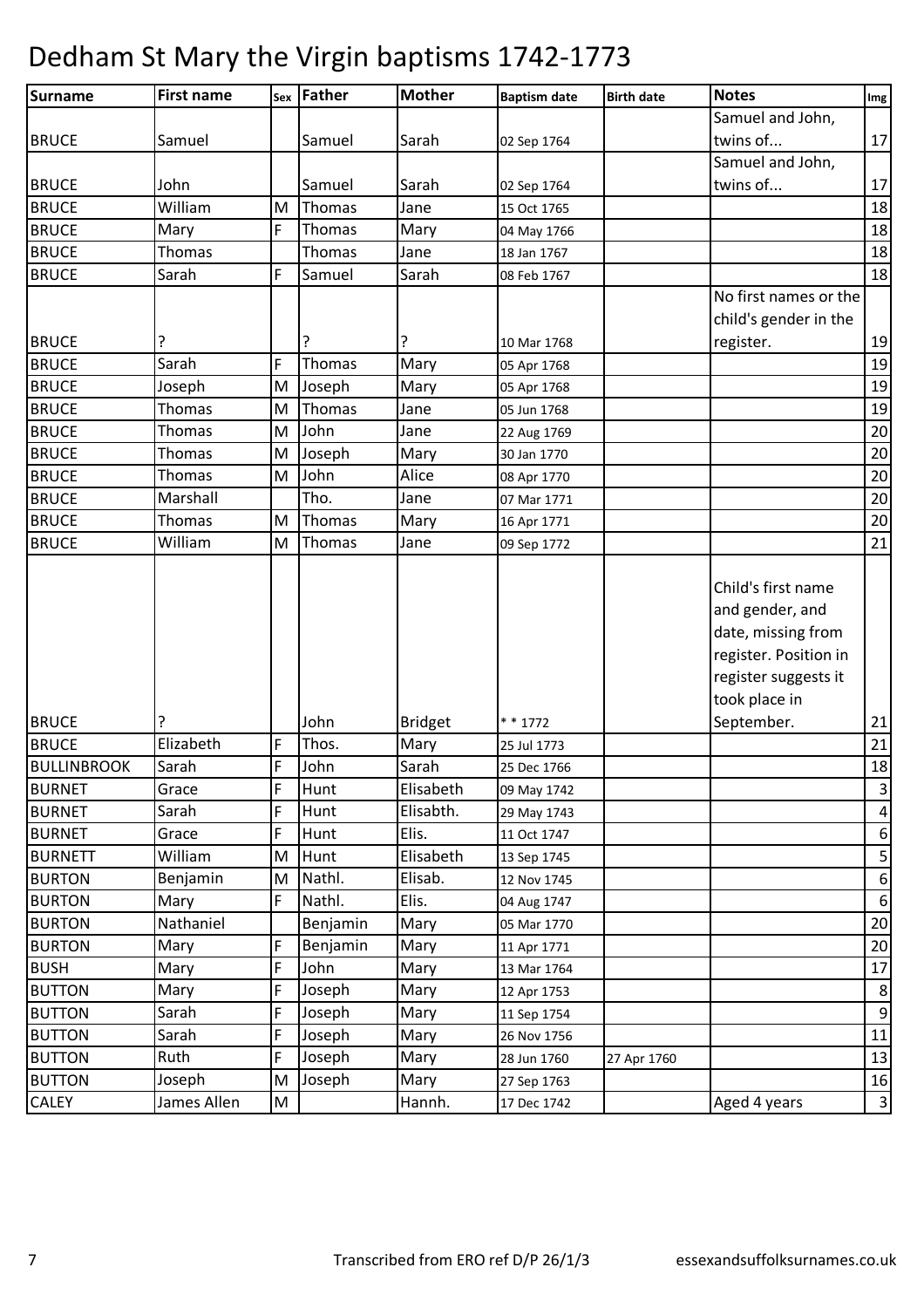| Surname            | <b>First name</b> | Sex         | Father    | <b>Mother</b> | <b>Baptism date</b> | <b>Birth date</b> | <b>Notes</b>        | Img              |
|--------------------|-------------------|-------------|-----------|---------------|---------------------|-------------------|---------------------|------------------|
|                    |                   |             |           |               |                     |                   |                     |                  |
|                    |                   |             |           |               |                     |                   | Son of Elis. Winden |                  |
|                    |                   |             |           |               |                     |                   | and Th. Canny (It   |                  |
|                    |                   |             |           |               |                     |                   | doesn't say so, but |                  |
|                    |                   |             |           |               |                     |                   | presumably Nathl    |                  |
| <b>CANNY</b>       | Nathl.            | ΙM          | Th.       | Elis.         | 15 Jun 1746         |                   | was illegitimate)   | 6                |
| <b>CARTER</b>      | Abraham           | M           | Abraham   | Mary          | 19 May 1771         |                   |                     | 20               |
| <b>CARTER</b>      | Mary              | $\mathsf F$ | Thomas    | Hannah        | 10 Mar 1772         |                   |                     | 21               |
| <b>CARTER</b>      | Mary              | F           | Abraham   | Mary          | 23 May 1773         |                   |                     | 21               |
| <b>CARTER</b>      | Mary              | F           | Tho.      | Hannah        | 07 Nov 1773         |                   |                     | 21               |
| <b>CHAMBERLAIN</b> | Henry             | M           | Henry     | Mary          | 07 Jan 1744/45      |                   |                     | 5                |
| <b>CHAMBERLAIN</b> | John              | M           | Henry     | Mary          | 23 Jul 1746         |                   |                     | $\boldsymbol{6}$ |
| CHAMBERLAIN        | George            | M           | Henry     | Mary          | 15 Apr 1748         |                   |                     | $\overline{7}$   |
| <b>CHAMBERLAIN</b> | Robert            | M           | Henry     | Mary          | 19 Apr 1750         |                   |                     | $\overline{7}$   |
| <b>CHAMBERLAIN</b> | Jonathan          | M           | Henry     | Mary          | 21 Mar 1752         |                   |                     | $\bf 8$          |
| <b>CHAMBERLAIN</b> | Mary              | F           | Henry     | Mary          | 24 Jun 1755         |                   |                     | $\overline{9}$   |
| CHAMBERLAIN        | Robert            | M           | Henry     | Mary          | 12 Mar 1759         | 04 Feb 1759       | Out of sequence     | 12               |
| <b>CHAPLIN</b>     | Sarah             | F           | Abrah.    | Sarah         | 11 Oct 1747         |                   |                     | 6                |
| <b>CHAPLIN</b>     | Abraham           | M           | Abrah.    | Sarah         | 01 Apr 1750         |                   |                     | $\overline{7}$   |
| <b>CHURCH</b>      | Mary              | F           | Peter     | Eliz.         | 11 May 1760         | 02 Apr 1760       |                     | 13               |
| <b>CHURCH</b>      | Susannah          | F           | Peter     | Elisabeth     | 03 Nov 1762         |                   |                     | 16               |
| <b>CHURCH</b>      | Peter             |             | Peter     | Elisabeth     | 20 Mar 1765         |                   |                     | 17               |
| <b>CHURCH</b>      | Peter             | M           | Peter     | Elisabeth     | 15 Apr 1768         |                   |                     | 19               |
| <b>CHURCH</b>      | Hannah            | F           | Peter     | Elisabeth     | 16 Aug 1769         |                   |                     | 20               |
| <b>CHURCH</b>      | James             | M           | Peter     | Susan         | 28 Oct 1771         |                   |                     | 21               |
| <b>CHURCH</b>      | Henry             | M           | Peter     | Susan         | 06 Oct 1773         |                   |                     | 21               |
| <b>CLARK</b>       | Robert            | M           | Edward    | Mary          | 05 Sep 1743         |                   |                     | $\pmb{4}$        |
| <b>CLARK</b>       | Hannah            | F           | Edward    | Mary          | 04 Nov 1746         |                   |                     | $\boldsymbol{6}$ |
|                    |                   |             |           |               |                     |                   | Surname given as    |                  |
| <b>CLARK</b>       | Abraham           |             | M Abrahm. | Anne          | 09 Mar 1752         |                   | "Clark or Clerke"   | 8 <sup>1</sup>   |
| <b>CLARK</b>       | Mary              | F           | Ablaneer  | Mary          | 04 Aug 1752         |                   |                     | $\boldsymbol{8}$ |
| <b>CLARK</b>       | William           | M           | William   | Mary          | 15 Aug 1756         |                   |                     | 10               |
| <b>CLARK</b>       | Mary              | F           | William   | Mary          | 13 Dec 1757         |                   |                     | 11               |
| <b>CLARK</b>       | Jno.              | M           | Robert    | Mary          | 21 Dec 1770         |                   |                     | 20               |
| <b>CLARKE</b>      | Martha            | F           | Edward    | Mary          | 05 Mar 1744/45      |                   |                     | 5 <sup>1</sup>   |
| <b>CLARKE</b>      | Robert            | M           | Robert    | Margaret      | 17 Jul 1768         |                   |                     | 19               |
|                    |                   |             |           |               |                     |                   | Surname given as    |                  |
| <b>CLERKE</b>      | Abraham           | M           | Abrahm.   | Anne          | 09 Mar 1752         |                   | "Clark or Clerke"   | $\bf 8$          |
| <b>CLERKE</b>      | Ann               | F           | Abraham   | Ann           | 03 Apr 1754         |                   |                     | $\overline{9}$   |
| <b>CLERKE</b>      | Samuel            | M           | Abraham   | Anne          | 25 Oct 1755         | 25 May 1755       |                     | 10               |
| <b>CLERKE</b>      | John              | M           | Abraham   | Ann           | 03 Feb 1757         |                   |                     | 11               |
| <b>COBELL</b>      | Jacob             | M           | Thomas    | Mary          | 27 Oct 1742         |                   |                     | $\vert$ 3        |
| <b>COBELL</b>      | Isaac             | M           | Thomas    | Mary          | 07 Mar 1743/44      |                   |                     | $\vert$          |
|                    |                   |             |           |               |                     |                   | Surname given as    |                  |
| <b>COBELL</b>      | Caroline          | F           | Thos.     | Mary          | 10 Nov 1745         |                   | "Cobell or Coby"    | 6                |
| <b>COBELL</b>      | Hannah            | F           | Thos.     | Mary          | 21 Dec 1747         |                   | Cobey (or Cobell)   | $6 \mid$         |
| <b>COBELL</b>      | William           | M           | Thomas    | Mary          | 05 Jul 1750         |                   |                     | 7                |
| <b>COBELL</b>      | William           | M           | Thomas    | Mary          | 10 Sep 1751         |                   |                     | $\boldsymbol{8}$ |
| <b>COBELL</b>      | Sarah             | F           | Thomas    | Sarah         | 01 Apr 1755         |                   |                     | $\overline{9}$   |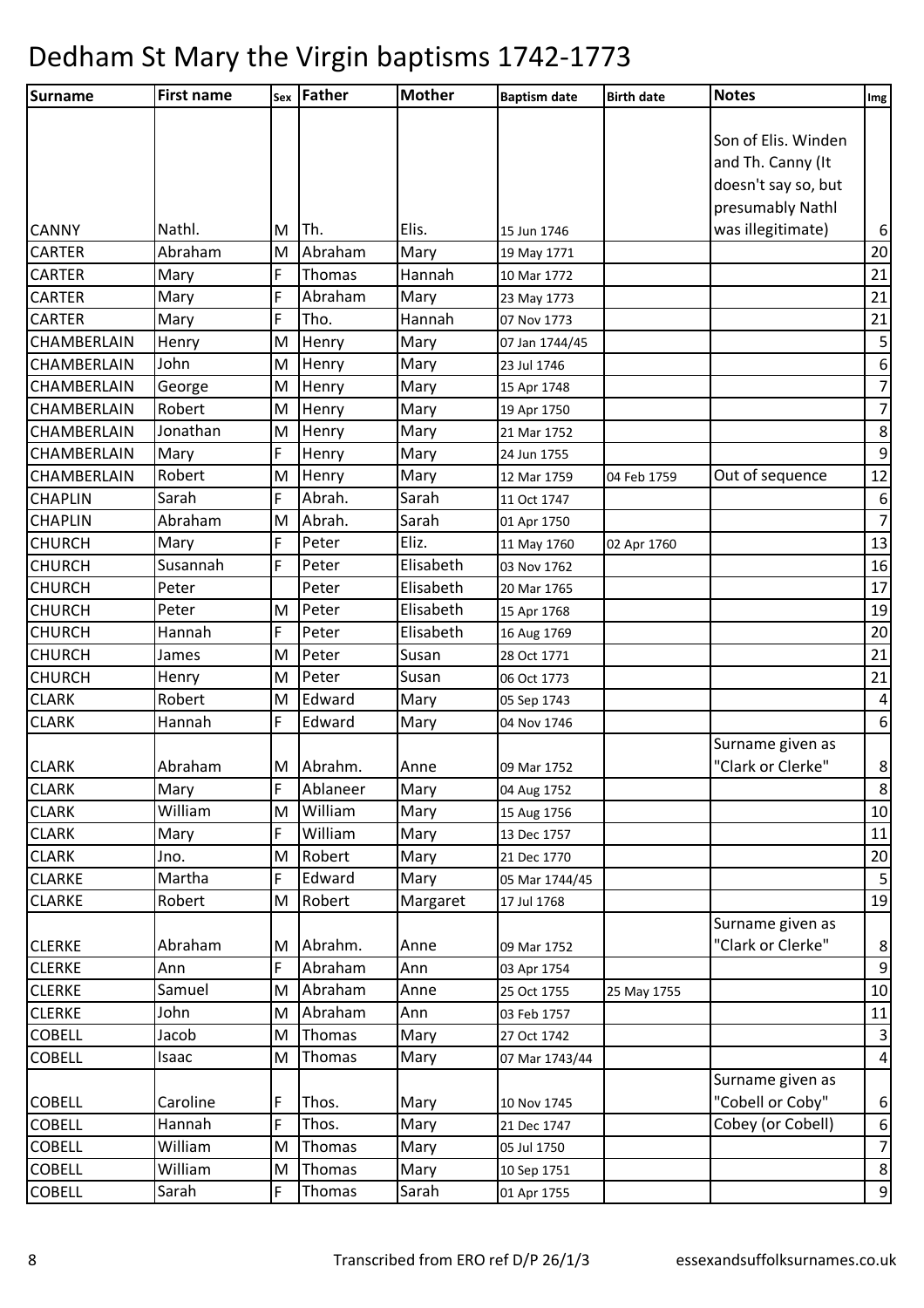| Surname           | <b>First name</b> | Sex | Father  | <b>Mother</b> | <b>Baptism date</b> | <b>Birth date</b> | <b>Notes</b>          | Img                     |
|-------------------|-------------------|-----|---------|---------------|---------------------|-------------------|-----------------------|-------------------------|
| <b>COBEY</b>      | Hannah            | F   | Thos.   | Mary          | 21 Dec 1747         |                   | Cobey (or Cobell)     | $6 \overline{6}$        |
|                   |                   |     |         |               |                     |                   | Surname given as      |                         |
| <b>COBY</b>       | Caroline          | F   | Thos.   | Mary          | 10 Nov 1745         |                   | "Cobell or Coby"      | $\boldsymbol{6}$        |
|                   |                   |     |         |               |                     |                   | The father is "lately |                         |
| <b>COCK</b>       | Rebecca           | F   | George  | Elis.         | 17 May 1748         |                   | dead."                | $\overline{7}$          |
| COCK              | George            | M   | John    | Lydia         | 03 Jan 1762         |                   |                       | 15                      |
| <b>COCK</b>       | Elisabeth         | F   | George  | Elisabeth     | 30 Mar 1763         |                   |                       | 16                      |
| <b>COLCHESTER</b> | William           | M   | William | Susan         | 17 Nov 1742         |                   |                       | $\overline{\mathbf{3}}$ |
| <b>COLCHESTER</b> | Cyprian           | M   | William | Susan         | 07 Jan 1743/44      |                   |                       | 4                       |
| <b>COLCHESTER</b> | Samuel            | M   | William | Susan         | 04 Apr 1745         |                   |                       | $\mathsf S$             |
| <b>COLCHESTER</b> | Susanna           | F   | Wm.     | Susan         | 22 Dec 1746         |                   |                       | $\boldsymbol{6}$        |
| <b>COLCHESTER</b> | Cordelia          | F   | Willm.  | Sus.          | 24 Jul 1748         |                   |                       | $\overline{7}$          |
| <b>COLCHESTER</b> | Susanna           | F   | William | Susan.        | 31 May 1757         |                   |                       | 11                      |
| <b>COLE</b>       | Martha            | F   | Samuel  | Elisth.       | 13 Aug 1742         |                   |                       | $\mathsf 3$             |
| COLE              | George            | M   | Samuel  | Elisabth.     | 02 Feb 1743/44      |                   |                       | $\pmb{4}$               |
| COLE              | Daniel            | M   | Saml.   | Elisab.       | 19 Dec 1745         |                   |                       | $\boldsymbol{6}$        |
| COLE              | Frances           | F   | Danl.   | Sarah         | 20 Jan 1745/46      |                   |                       | $\boldsymbol{6}$        |
| COLE              | Mary              | F   | Saml.   | Elis.         | 27 Oct 1747         |                   |                       | $\boldsymbol{6}$        |
| COLE              | Edmund            | M   | Saml.   | Elis.         | 13 Sep 1750         |                   |                       | $\overline{7}$          |
| COLE              | Thomas            | M   | Saml.   | Elisab.       | 19 Feb 1753         |                   |                       | $\bf 8$                 |
| COLE              | <b>Thomas</b>     | M   | Thomas  | Martha        | 28 Jul 1761         |                   |                       | 14                      |
| COLE              | Sarah Martha      | F   | Thomas  | Martha        | 02 Aug 1763         |                   |                       | 16                      |
| COLE              | Daniel            | M   | Daniel  | Abigail       | 29 Aug 1769         |                   |                       | 20                      |
| <b>COLE</b>       | Sarah             | F   | Daniel  | Abigail       | 10 Nov 1772         |                   |                       | 21                      |
| <b>COLLINS</b>    | William           | M   | Willm.  | Abigail       | 28 Sep 1751         |                   |                       | $\bf 8$                 |
| COOK              | John              | M   | Antony  | Elisabeth     | 29 Jul 1743         |                   |                       | $\pmb{4}$               |
| <b>COOK</b>       | Aquila            | F   | Antony  | Elis.         | 25 Apr 1746         |                   |                       | $\boldsymbol{6}$        |
| COOK              | Hannah            | F   | Edward  | Susan         | 10 Feb 1755         |                   |                       | $\overline{9}$          |
| COOK              | Edward            | M   | Edward  | Susan         | 07 Sep 1756         |                   |                       | 10                      |
| COOK              | John              | M   | Edward  | Susan         | 20 Feb 1758         |                   |                       | 11                      |
| <b>COOK</b>       | Martha            | F   | Edward  | Susan         | 09 Dec 1760         | 06 Nov 1760       |                       | 14                      |
| <b>COOK</b>       | Susannah          | F   | Edward  | Susannah      | 02 Jun 1762         |                   |                       | 15                      |
| <b>COOK</b>       | Charles           | M   | Edward  | Susannah      | 08 Nov 1763         |                   |                       | 16                      |
| <b>COOK</b>       | Ann               |     | Edward  | Susannah      | 15 Nov 1764         |                   |                       | 17                      |
| <b>COOK</b>       | Sacker            | M   | Edward  | Susan         | 18 May 1767         |                   |                       | 19                      |
|                   |                   |     |         |               |                     |                   | Thomas and William    |                         |
| <b>COOK</b>       | Thomas            |     | Ed.     | Elisa.        | 30 Jun 1769         |                   | twins of              | 20                      |
|                   |                   |     |         |               |                     |                   | Thomas and William    |                         |
| <b>COOK</b>       | William           |     | Ed.     | Elisa.        | 30 Jun 1769         |                   | twins of              | 20                      |
| COOK              | Mary              | F   | Edward  | Elisabeth     | 04 Jul 1771         |                   |                       | 20                      |
| <b>COOPER</b>     | Fanny             | F   | Willm.  | Frances       | 24 Apr 1751         |                   |                       | 8 <sup>°</sup>          |
| <b>COOPER</b>     | Mary              | F   | Willm.  | Frances       | 18 Apr 1752         |                   |                       | $\boldsymbol{8}$        |
| <b>COOPER</b>     | Samuel            | M   | William | Frances       | 23 May 1754         |                   |                       | $\overline{9}$          |
| <b>COOPER</b>     | Frances           | F   | William | Frances       | 03 May 1755         |                   |                       | $\overline{9}$          |
| <b>COOPER</b>     | Martha            | F   | William | Frances       | 12 Mar 1757         |                   |                       | 11                      |
| <b>COOPER</b>     | Samuel            | M   | William | Frances       | 02 May 1759         | 18 Apr 1759       |                       | 12                      |
| <b>COOPER</b>     | John              | M   | William | Frances       | 31 Jul 1761         |                   |                       | 14                      |
| <b>COOPER</b>     | Thomas            | M   | William | Frances       | 07 Jul 1762         |                   |                       | 15                      |
| <b>COOPER</b>     | Jonathan          | M   | William | Frances       | 10 Oct 1763         |                   |                       | 16                      |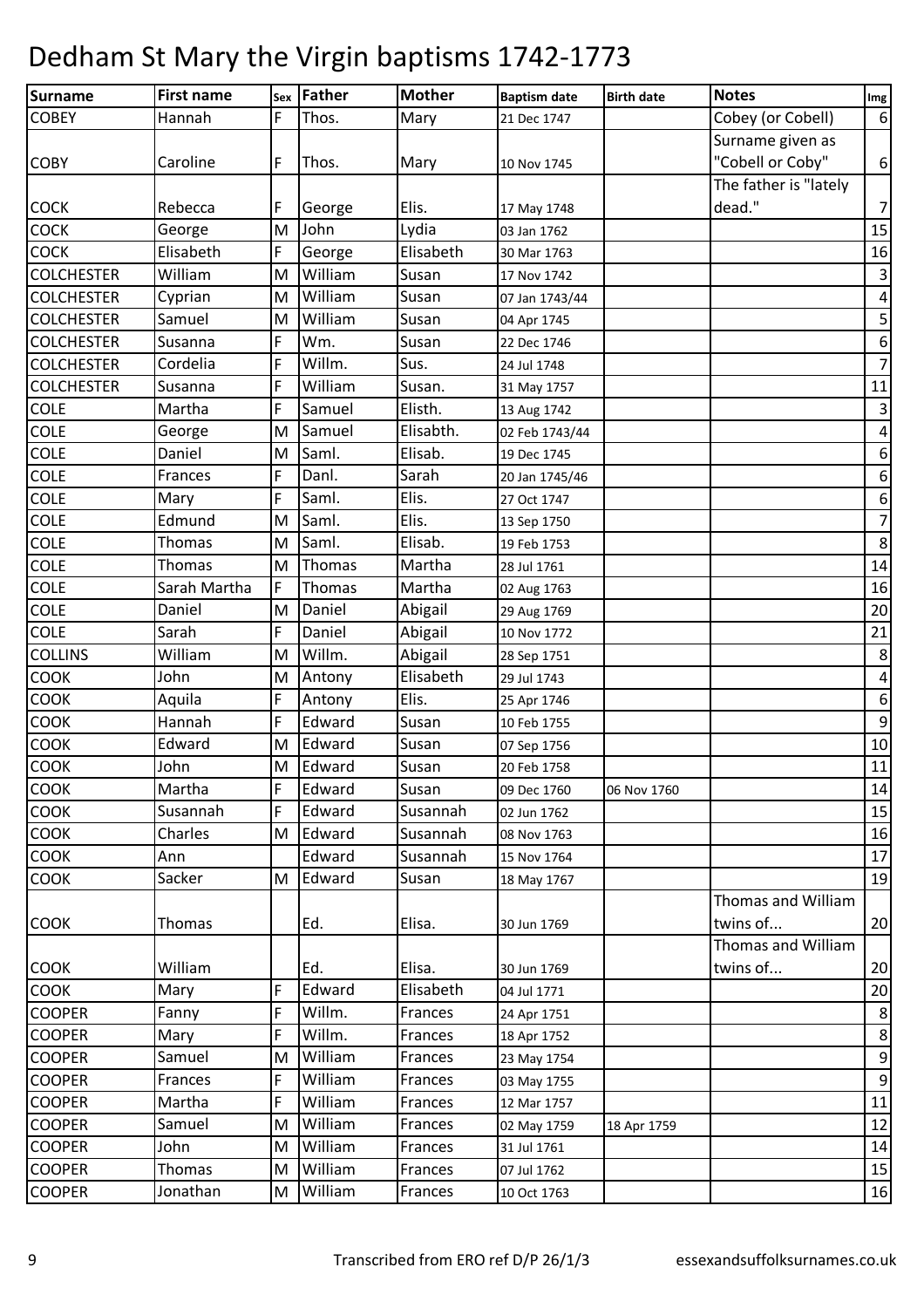| <b>Surname</b> | <b>First name</b> | Sex | Father  | <b>Mother</b> | <b>Baptism date</b> | <b>Birth date</b> | <b>Notes</b>                                                                                                                         | Img            |
|----------------|-------------------|-----|---------|---------------|---------------------|-------------------|--------------------------------------------------------------------------------------------------------------------------------------|----------------|
| <b>COOPER</b>  | Jonathan          |     | William | Frances       | 15 Feb 1766         |                   |                                                                                                                                      | 18             |
| <b>COOPER</b>  | Daniel            | M   | Saml.   | Mary          | 13 Jan 1770         |                   |                                                                                                                                      | 20             |
| <b>COOPER</b>  | Samuel            | M   | Samuel  | Alice         | 25 Feb 1772         |                   |                                                                                                                                      | 21             |
| <b>COOPER</b>  | William           | M   | William | Elisabeth     | 04 Jan 1773         |                   |                                                                                                                                      | 21             |
| <b>CORDER</b>  | Elisabeth         | F   | James   | Mary          | 16 Mar 1760         |                   |                                                                                                                                      | 13             |
| <b>CORDER</b>  | James             | M   | James   | Mary          | 27 Jun 1761         |                   |                                                                                                                                      | 14             |
| <b>CORDER</b>  | James             | M   | James   | Mary          | 04 Jan 1763         |                   |                                                                                                                                      | 16             |
| <b>CORDER</b>  | James             | M   | James   | Mary          | 28 Feb 1764         |                   |                                                                                                                                      | 17             |
| <b>CORDER</b>  | Elisabeth         | F   | James   | Mary          | 17 Dec 1765         |                   |                                                                                                                                      | 18             |
| <b>CORDER</b>  | John              | M   | James   | Mary          | 20 Oct 1767         |                   |                                                                                                                                      | 19             |
| <b>CORDER</b>  | Mary              | F   | James   | Mary          | 06 Dec 1768         |                   |                                                                                                                                      | 19             |
| <b>CORDER</b>  | Elisabeth         | F   | James   | Mary          | 21 Aug 1770         |                   |                                                                                                                                      | 20             |
| <b>CORDER</b>  | Thomas            | M   | James   | Margaret      | 15 Feb 1773         |                   |                                                                                                                                      | 21             |
| COVEL          | Sarah             | F   | Edward  | Mary          | 25 Mar 1743         |                   |                                                                                                                                      | $\vert$        |
| COVELL         | Samuel            | M   | Edwd.   | Margart.      | 05 Jul 1748         |                   |                                                                                                                                      | 7              |
| COVELL         | Anne              | F   | Edward  | Margarett     | 11 Aug 1757         |                   |                                                                                                                                      | 11             |
| COWEL          | James             | M   | Henry   | Susan         | 02 Jan 1747/48      |                   |                                                                                                                                      | $6 \mid$       |
| COWEL          | Hannah            | F   | Henry   | Susan         | 12 Jun 1753         |                   |                                                                                                                                      | 8 <sup>1</sup> |
| COWEL          | Mary              | F   |         | Mary          | 16 Aug 1769         |                   | Base born                                                                                                                            | 20             |
| COWELL         | James             | M   | Henry   | Susan         | 11 May 1743         |                   |                                                                                                                                      | 4              |
| COWELL         | Elisabth.         | F   | Henry   | Susan         | 08 Feb 1744/45      |                   |                                                                                                                                      | 5              |
| COWELL         | Mary              | F   | Henry   | Susan         | 08 Aug 1750         |                   |                                                                                                                                      | $\overline{7}$ |
| <b>COWPER</b>  | William           | M   | Willm.  | Franc.        | 16 Nov 1749         |                   |                                                                                                                                      | 7              |
| CRAB           | Elisabeth         | F   | John    | Elisabeth     | 16 Jul 1765         |                   |                                                                                                                                      | 18             |
| CRAB           | John              | M   | John    | Elisabeth     | 19 May 1767         |                   |                                                                                                                                      | 19             |
| CRAB           | Judith            | F   | Wm.     | Margaret      | 11 Apr 1770         |                   |                                                                                                                                      | 20             |
|                |                   |     |         |               |                     |                   |                                                                                                                                      |                |
| <b>CRAB</b>    | William Burton M  |     | Jno.    | Elisabeth     | 10 Jun 1770         |                   |                                                                                                                                      | 20             |
|                |                   |     |         |               |                     |                   | Parents' names not<br>in the register.<br>Unclear if the                                                                             |                |
|                |                   |     |         |               |                     |                   | surname is that of                                                                                                                   |                |
|                |                   |     |         |               |                     |                   | the father or the                                                                                                                    |                |
| CRAB           | Philip Jacob      | M   | 1?      | ?             | $* * 1771$          |                   | mother.                                                                                                                              | 21             |
|                |                   |     |         |               |                     |                   | Aged 90 (Parents'<br>first names not in<br>register, and unclear<br>if she was married,<br>so was the surname<br>her parents' or her |                |
| CRACKNAL       | Christian         |     |         |               | 24 Jan 1769         |                   | husband's?)                                                                                                                          | 19             |
| CRACKNALL      | Hannah            |     |         |               | 21 Apr 1749         |                   | Aged abt. 26<br>(parents' names not<br>in register. Unclear if<br>surname is that of<br>father or mother.)                           | 7              |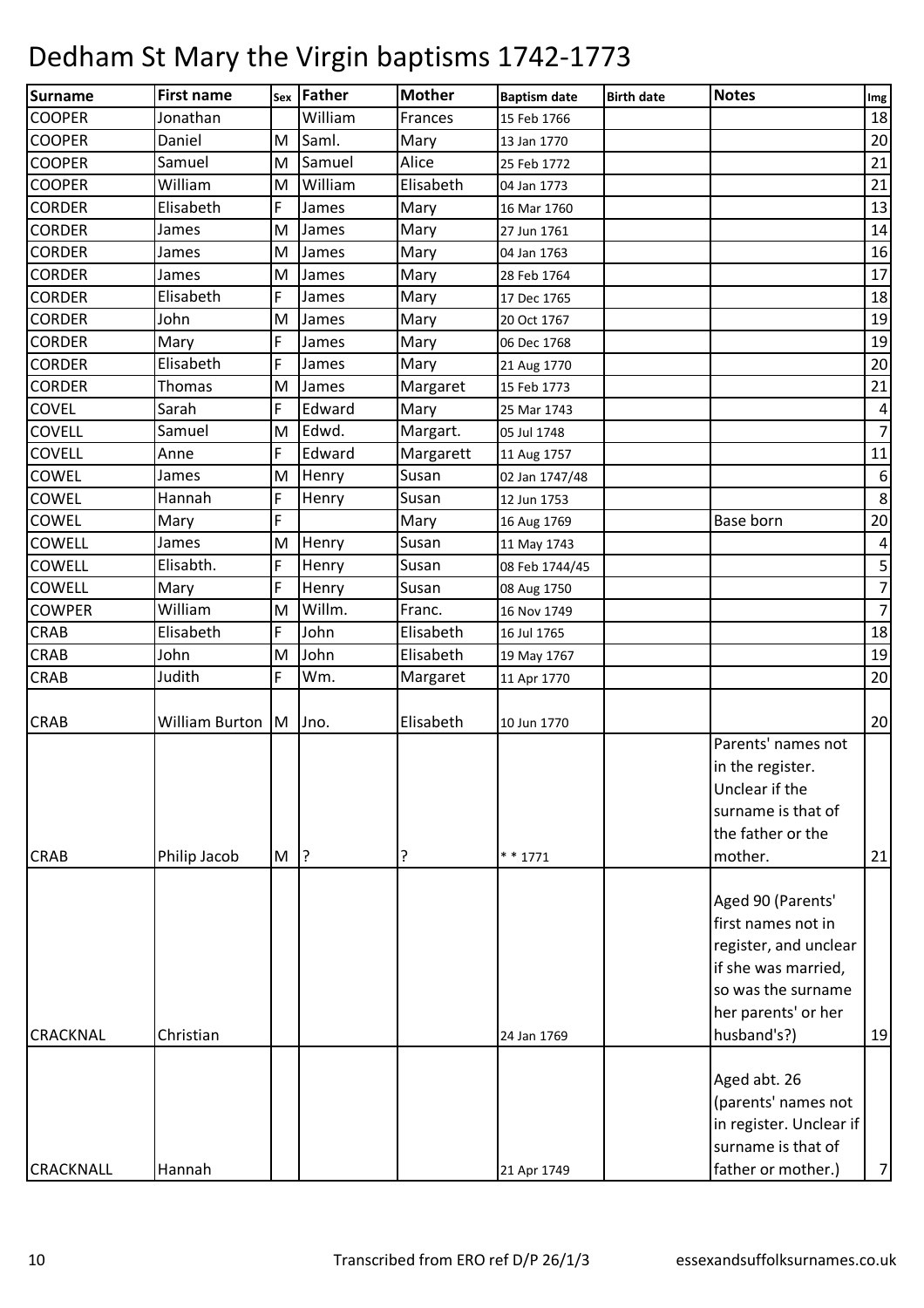| Surname         | <b>First name</b> | Sex | Father  | <b>Mother</b> | <b>Baptism date</b> | <b>Birth date</b> | <b>Notes</b>           | Img            |
|-----------------|-------------------|-----|---------|---------------|---------------------|-------------------|------------------------|----------------|
|                 |                   |     |         |               |                     |                   |                        |                |
|                 |                   |     |         |               |                     |                   | Aged 50 (Parents'      |                |
|                 |                   |     |         |               |                     |                   | first names not in     |                |
|                 |                   |     |         |               |                     |                   | register, and unclear  |                |
|                 |                   |     |         |               |                     |                   | if she was married,    |                |
|                 |                   |     |         |               |                     |                   | so was the surname     |                |
|                 |                   |     |         |               |                     |                   | her parents' or her    |                |
| CRACKNALL       | Mary              |     |         |               | 24 Jan 1769         |                   | husband's?)            | 19             |
| <b>CROPLEY</b>  | Thomas            | M   | Thomas  | Lydia         | 15 May 1755         |                   |                        | 9              |
| <b>CROPLEY</b>  | Mary              | F   | Thomas  | Lydia         | 27 Oct 1756         |                   |                        | 10             |
| <b>CROPLEY</b>  | Margaret          | F   | Thos.   | Lydia         | 23 Oct 1758         |                   |                        | 12             |
| <b>CROSBE</b>   | William           | M   | William | Hannah        | 02 Aug 1767         |                   |                        | 19             |
| <b>CROSBY</b>   | Mary              | F   | Willm.  | Hannah        | 16 Jun 1765         |                   |                        | 17             |
|                 |                   |     |         |               |                     |                   |                        |                |
|                 |                   |     |         |               |                     |                   | No first names in the  |                |
|                 |                   |     |         |               |                     |                   | register, and child's  |                |
|                 |                   |     |         |               |                     |                   | gender not recorded.   |                |
|                 |                   |     |         |               |                     |                   | No date but            |                |
|                 |                   |     |         |               |                     |                   | presumably took        |                |
|                 |                   |     |         |               |                     |                   | place in January as it |                |
|                 |                   |     |         |               |                     |                   | falls among other      |                |
|                 |                   |     |         |               |                     |                   | baptisms for that      |                |
| <b>CROSBY</b>   | 7                 |     |         | ?             | * * 1769            |                   | month.                 | 19             |
| <b>CROSS</b>    | Samuel            | M   | Samuel  | Mary          | 10 Sep 1749         |                   |                        | $7 \mid$       |
| <b>CROSS</b>    | Mary              | F   | Thos.   | Alice         | 22 Mar 1750/51      |                   |                        | 8              |
| <b>CROSS</b>    | Mary              | F   | Samuel  | Mary          | 01 May 1754         |                   |                        | 9              |
|                 |                   |     |         |               |                     |                   | Brt to ch. May 19.     |                |
|                 |                   |     |         |               |                     |                   | (Brought to church -   |                |
|                 |                   |     |         |               |                     |                   | so presumably the      |                |
|                 |                   |     |         |               |                     |                   | baptism in April had   |                |
| <b>CROSS</b>    | Samuel            | M   | Samuel  | Mary          | 18 Apr 1756         |                   | been private).         | 10             |
| <b>CROSS</b>    | John              | M   | Thomas  | Alice         | 12 Oct 1756         |                   |                        | 10             |
| <b>CROSS</b>    | Priscilla         | F   | Samuel  | Elisabeth     | 29 Sep 1757         |                   |                        | 11             |
|                 |                   |     |         |               |                     |                   | Month only given in    |                |
| <b>CROSS</b>    | Hannah            | F   | Samuel  | Elis.         | * Feb 1759          |                   | register.              | 12             |
| <b>CROSS</b>    | Elisabeth         | F   | Samuel  | Elisabeth     | 05 Feb 1761         | 16 Jan 1761       |                        | 14             |
|                 |                   |     |         |               |                     |                   | Day of month and       |                |
|                 |                   |     |         |               |                     |                   | child's first name and |                |
|                 |                   |     |         |               |                     |                   | gender not in          |                |
| <b>CROSS</b>    | ?                 |     | Samuel  | Elisabeth     | * Jun 1763          |                   | register.              | 16             |
|                 |                   |     |         |               |                     |                   | First name and         |                |
|                 |                   |     |         |               |                     |                   | gender of child not in |                |
| <b>CROSS</b>    |                   |     | Samuel  | Elisabeth     | 04 Apr 1766         |                   | register.              | 18             |
| <b>CUTBEARD</b> | William           | M   | James   | Elis.         | 27 Mar 1749         |                   |                        | $7 \mid$       |
| <b>CUTBEARD</b> | John              | M   | James   | Elisab.       | 24 Sep 1752         |                   |                        | 8              |
| <b>CUTBEARD</b> | Nathaniel         | M   | Willm.  | Elis.         | 15 Sep 1753         |                   |                        | 8              |
| <b>CUTBEARD</b> | Lucy              | F   |         | Mary          | 16 Apr 1754         |                   |                        | $\overline{9}$ |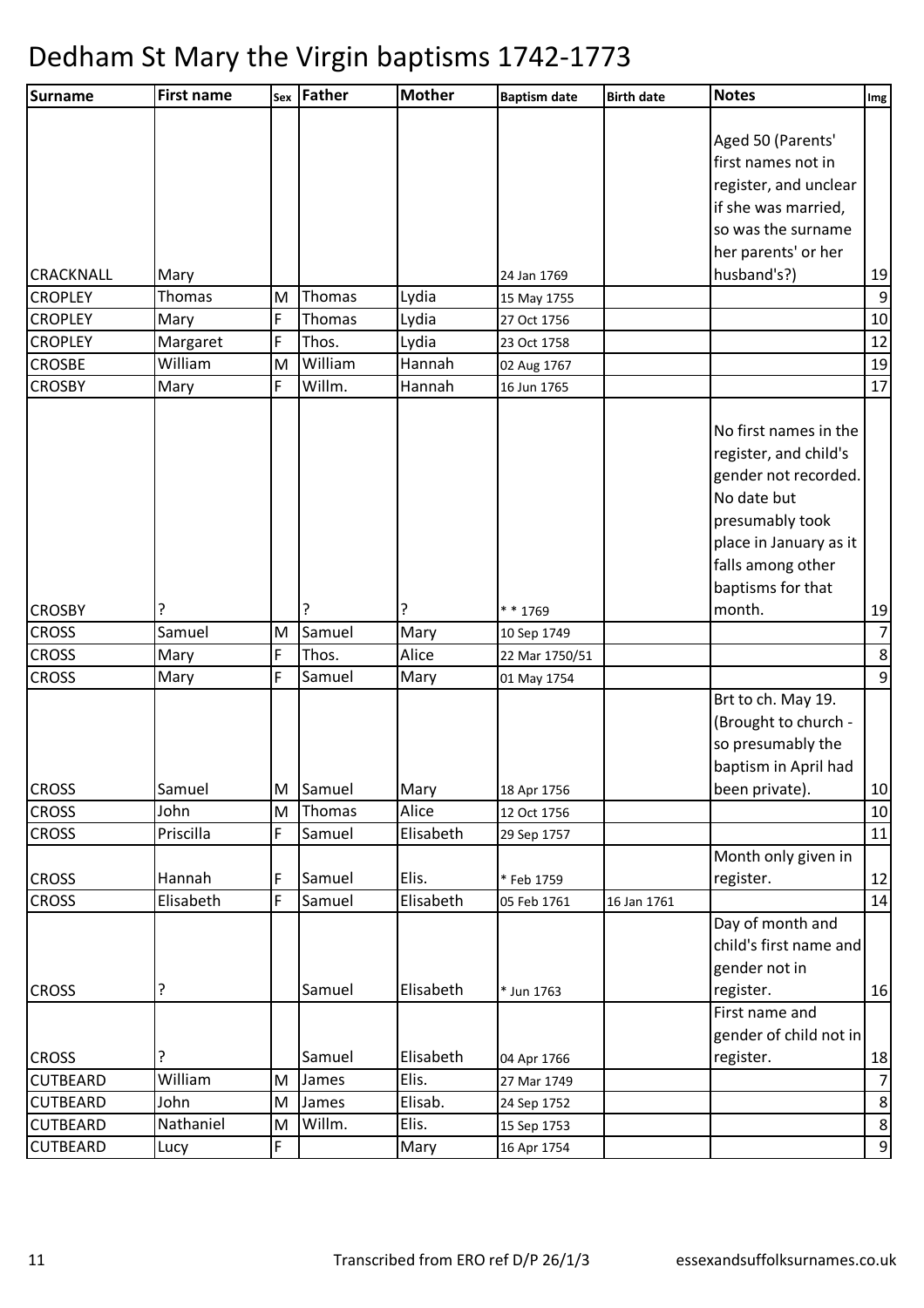| Surname         | <b>First name</b> |   | sex Father | <b>Mother</b>  | <b>Baptism date</b> | <b>Birth date</b> | <b>Notes</b>       | Img                     |
|-----------------|-------------------|---|------------|----------------|---------------------|-------------------|--------------------|-------------------------|
|                 |                   |   |            |                |                     |                   | Daughter of late   |                         |
|                 |                   |   |            |                |                     |                   | James Cutbeard and |                         |
| <b>CUTBEARD</b> | Mary              | F | James      | Elisabeth      | 01 May 1755         |                   | Elisabeth          | $\overline{9}$          |
| <b>CUTBEARD</b> | Mary              | F | William    | Elizab.        | 21 Jan 1756         |                   |                    | 10                      |
| <b>CUTBEARD</b> | Sarah             | F | Willm.     | Elisabeth      | 20 Oct 1758         |                   |                    | 12                      |
| <b>CUTBERD</b>  | Elisabeth         | F | William    | Elis.          | 16 May 1757         |                   |                    | 11                      |
| <b>CUTBERT</b>  | Elisabeth         | F | James      | Elis.          | 15 Apr 1750         |                   |                    | $\overline{7}$          |
| <b>CUTBERT</b>  | Mary              | F | Willm.     | Elisth.        | 06 May 1751         |                   |                    | 8                       |
| <b>CUTHBERT</b> | Elisabeth         | F | William    | Elis.          | 28 Feb 1763         |                   |                    | 16                      |
| <b>CUTHBERT</b> | Sarah             | F | Joseph     | Sarah          | 02 Nov 1773         |                   |                    | 21                      |
| <b>DANIEL</b>   | Mary              | F | Edward     |                | 19 Aug 1753         |                   |                    | 8                       |
| <b>DAVEY</b>    | John              | M | Jno.       | Hannah         | 01 Aug 1756         |                   |                    | 10                      |
| <b>DAVY</b>     | Susannah          | F | John       | Susan.         | 15 Jul 1764         |                   |                    | 17                      |
| <b>DAY</b>      | Mary              | F | Thomas     | Mary           | 17 Apr 1772         |                   |                    | 21                      |
| <b>DEATH</b>    | Sarah             | F | John       | Alice          | 13 Feb 1750/51      |                   |                    | $\overline{7}$          |
| <b>DEATH</b>    | Hannah            | F | John       | Alice          | 14 May 1753         |                   |                    | $\bf 8$                 |
| <b>DEEKES</b>   | Katherine         | F | Willm.     | Hannah         | 17 Mar 1752         |                   |                    | $\infty$                |
| <b>DEEKS</b>    | Hannah            | F | William    | Hannh.         | 27 Dec 1742         |                   |                    | $\pmb{4}$               |
| <b>DEEKS</b>    | George            | M | Willm.     | Hannah         | 31 May 1747         |                   |                    | 6                       |
| <b>DEEKS</b>    | Thomas            | M | Wm.        | Elis.          | 16 Apr 1749         |                   |                    | $\overline{7}$          |
| <b>DORMAN</b>   | Martha            | F | John       | Martha         | 28 Aug 1757         |                   |                    | 11                      |
| <b>DORMAN</b>   | William           | M | John       | Martha         | 11 Dec 1758         |                   |                    | 12                      |
| <b>DORMAN</b>   | Rachel            | F | John       | Martha         | 21 Jul 1761         |                   |                    | 14                      |
| <b>DORMAN</b>   | Sarah             | F | John       | Martha         | 28 Jun 1763         |                   |                    | 16                      |
| <b>DORMAN</b>   | Samuel            |   | John       | Martha         | 18 Jul 1764         |                   |                    | 17                      |
| <b>DOWNS</b>    | Mary              | F | James      | Elisabth.      | 31 Jul 1744         |                   |                    | 5                       |
| <b>DOWNS</b>    | Jeremiah          | M | James      | Elis.          | 27 Jun 1747         |                   |                    | $\,$ 6 $\,$             |
| <b>DOWNS</b>    | Sarah             | F | Jeremiah   | Sarah          | 08 Jan 1768         |                   |                    | 19                      |
| <b>DOWNS</b>    | Jeremiah          | M | Jeremiah   | Sarah          | 03 Mar 1771         |                   |                    | 20                      |
| D'OYLY          | James             | M | Thomas     | Elisabeth      | 05 Feb 1744/45      |                   |                    | $\overline{5}$          |
| <b>DYER</b>     | John              | M | John       | Rachel         | 18 Feb 1753         |                   |                    | $\bf 8$                 |
| <b>DYKES</b>    | John              | M |            | <b>Phillis</b> | 20 Mar 1744/45      |                   | Base born          | $\overline{\mathbf{5}}$ |
| <b>EDWARDS</b>  | Mary              | F | Robert     | Esther         | 06 Jun 1742         |                   |                    | $\overline{\mathbf{3}}$ |
| <b>EDWARDS</b>  | Susan             | F | Robert     | Esther         | 09 Jul 1744         |                   |                    | $\mathsf S$             |
| <b>EDWARDS</b>  | Samuel            | M | Saml.      | Margart.       | 06 Nov 1745         |                   |                    | $6 \overline{6}$        |
| <b>EDWARDS</b>  | Rachel            | F | Robt.      | Esther         | 26 Aug 1746         |                   |                    | $\boldsymbol{6}$        |
| <b>EDWARDS</b>  | Thomas            | M | Thos.      | Elis.          | 16 Jun 1747         |                   |                    | $6 \overline{}$         |
| <b>EDWARDS</b>  | John              | M | Saml.      | Margaret       | 27 Jul 1747         |                   |                    | 6                       |
| <b>EDWARDS</b>  | Margaret          | F | Saml.      | Margt.         | 13 Feb 1748/49      |                   |                    | 7                       |
|                 |                   |   |            |                |                     |                   |                    |                         |
|                 |                   |   |            |                |                     |                   | Susan and Hannah   |                         |
| <b>EDWARDS</b>  | Susan             | F | Robert     | Esther         | 15 May 1750         |                   | twin daughters of  | 7                       |
|                 |                   |   |            |                |                     |                   |                    |                         |
|                 |                   |   |            |                |                     |                   | Susan and Hannah   |                         |
| <b>EDWARDS</b>  | Hannah            | F | Robert     | Esther         | 15 May 1750         |                   | twin daughters of  | $\overline{7}$          |
| <b>EDWARDS</b>  | Sarah             | F | Saml.      | Margart.       | 16 May 1751         |                   |                    | 8 <sup>1</sup>          |
| <b>EDWARDS</b>  | Mary              | F | Saml.      | Margart.       | 28 May 1753         |                   |                    | $\boldsymbol{8}$        |
| <b>EDWARDS</b>  | Anne              | F | Samuel     | Margaret       | 09 Jun 1755         |                   |                    | $\overline{9}$          |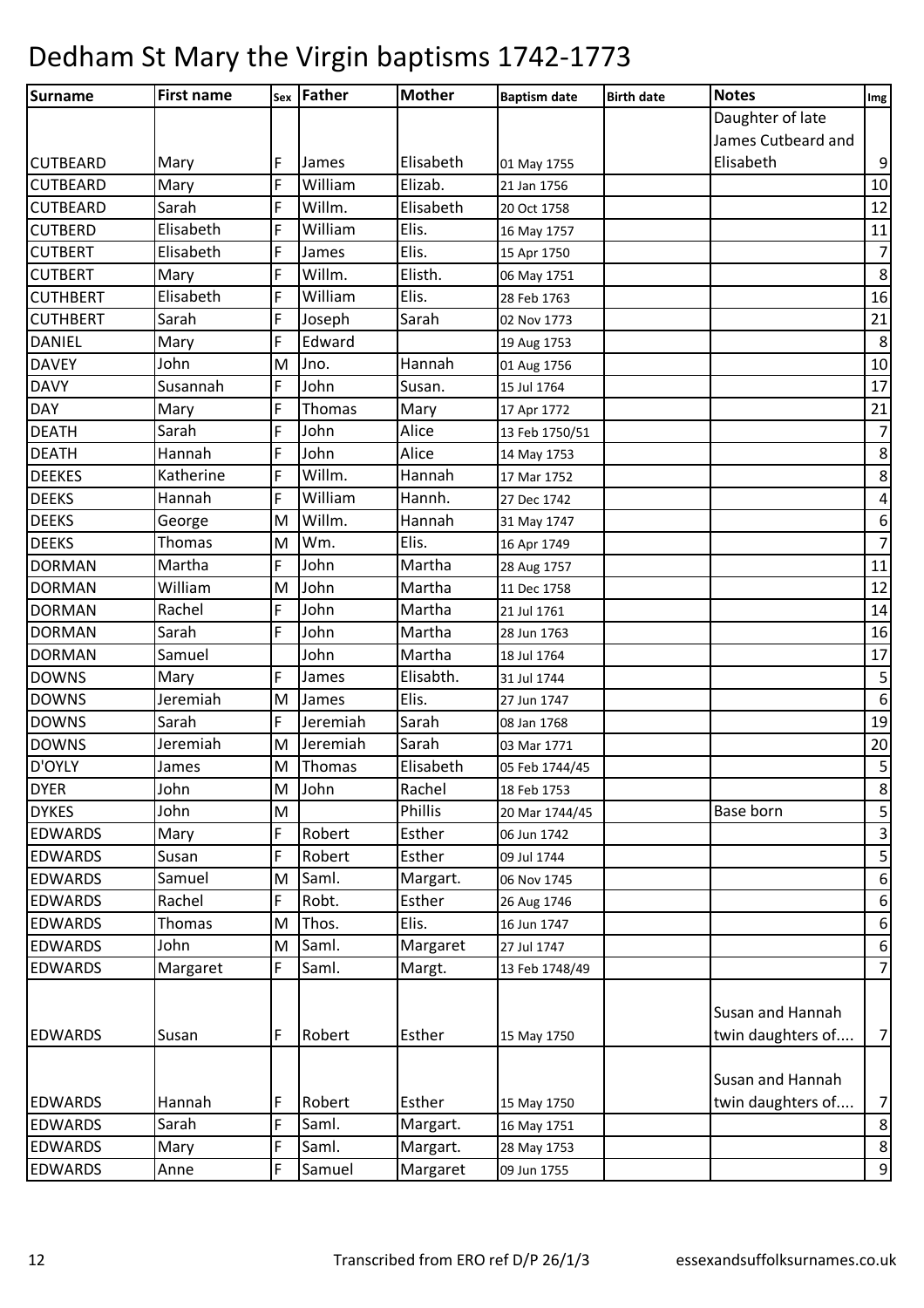| Surname         | <b>First name</b>     | Sex    | <b>Father</b> | <b>Mother</b> | <b>Baptism date</b>        | <b>Birth date</b> | <b>Notes</b>          | $\lfloor \text{Im} g \rfloor$ |
|-----------------|-----------------------|--------|---------------|---------------|----------------------------|-------------------|-----------------------|-------------------------------|
|                 |                       |        |               |               |                            |                   |                       |                               |
|                 |                       |        |               |               |                            |                   | Son of Hen. Johnson   |                               |
|                 |                       |        |               |               |                            |                   | and Esther Edwards    |                               |
|                 |                       |        |               |               |                            |                   | (not stated, but      |                               |
|                 |                       |        |               |               |                            |                   | presumably            |                               |
| <b>EDWARDS</b>  | Henry Johnson         | M      | Hen.          | Esther        | <b>EDWARDS</b>             |                   | illegitimate)         | 10                            |
| <b>EDWARDS</b>  | Robert                | M      | Samuel        | Margaret      | 27 Oct 1756                |                   |                       | 10                            |
| <b>EDWARDS</b>  | Peter                 | M      | Samuel        | Margt.        | 11 Sep 1758                |                   |                       | 12                            |
| <b>EDWARDS</b>  | Peter                 | M      | Samuel        | Margaret      | 11 Nov 1759                |                   |                       | 13                            |
| <b>EDWARDS</b>  | Ann                   | F      | Robert        | Mary          | 30 Jun 1761                |                   |                       | 14                            |
| <b>EDWARDS</b>  | Robert                | M      | Robert        | Mary          | 24 Feb 1764                |                   |                       | 17                            |
| <b>EDWARDS</b>  | Robert                | M      | Robert        | Mary          | 26 Dec 1765                |                   |                       | 18                            |
| <b>EDWARDS</b>  | Mary                  | F      | Robert        | Mary          | 01 Jan 1768                |                   |                       | 19                            |
| <b>EDWARDS</b>  | Mary                  | F      | Samuel        | Elisabeth     | 10 May 1772                |                   |                       | 21                            |
|                 |                       |        |               |               |                            |                   | Born at the Gun."     |                               |
|                 |                       |        |               |               |                            |                   | (Surname given as     |                               |
| <b>ELLIOT</b>   | Thomas                | M      | Thos.         | Mary          | 16 Feb 1756                |                   | "Ellit or Elliot".)   | 10                            |
| <b>ELLISTON</b> | Elisabeth             | F      | James         | Mary          | 29 Jan 1761                | 27 Jan 1761       |                       | 14                            |
|                 |                       |        |               |               |                            |                   |                       |                               |
|                 |                       |        |               |               |                            |                   | Daughter of Isaac     |                               |
| <b>ELLISTON</b> | Ann                   | F      | Isaac         | ?             | 07 Jan 1764                |                   | Elliston and his wife | 17                            |
|                 |                       |        |               |               |                            |                   | Born at the Gun."     |                               |
|                 |                       |        |               |               |                            |                   | (Surname given as     |                               |
| <b>ELLIT</b>    | Thomas                | M      | Thos.         | Mary          | 16 Feb 1756                |                   | "Ellit or Elliot".)   | 10                            |
|                 |                       |        |               |               |                            |                   | Surname given in      |                               |
|                 |                       |        |               |               |                            |                   | register as "Evet (or |                               |
| <b>EVERET</b>   | Thomas                | M      | Thos.         | Ann           | 06 Feb 1752                |                   | Everet)".             | 8                             |
| <b>EVERITT</b>  | Richard               | M      | Thos.         | Ann           | 07 Nov 1754                |                   |                       | 9                             |
|                 |                       |        |               |               |                            |                   | Surname given in      |                               |
|                 |                       |        |               |               |                            |                   | register as "Evet (or |                               |
| <b>EVET</b>     | Thomas                | M      | Thos.         | Ann           | 06 Feb 1752                |                   | Everet)".             | 8                             |
| <b>EVETT</b>    | Ann                   | F      | Thomas        | Ann           | 29 Apr 1753                |                   |                       | 8                             |
| <b>EYRE</b>     | John                  | M      | Joseph        | Priscilla     | 20 Mar 1749/50             |                   |                       | 7                             |
| <b>EYRE</b>     | Jonathan              | M      | Joseph        | Priscilla     | 05 Feb 1750/51             |                   |                       | 7                             |
| <b>EYRE</b>     | Priscilla             | F      | Joseph        | Priscilla     | 07 Apr 1752                |                   |                       | 8 <sup>1</sup>                |
| <b>EYRE</b>     | Benjamin              | M<br>F | Joseph        | Priscilla     | 16 Oct 1753                |                   |                       | 8 <sup>1</sup>                |
| <b>EYRE</b>     | Hannah                |        | Joseph        | Priscilla     | 27 Jun 1755                | 02 May 1755       |                       | 10                            |
|                 |                       |        |               |               |                            |                   | Entered out of        |                               |
|                 |                       |        |               |               |                            |                   | sequence after Dec    |                               |
| <b>EYRE</b>     | William<br>Joseph     | M      | Joseph        | Priscilla     | 13 Jul 1757                | 13 Jun 1757       | baptisms              | 11                            |
| <b>EYRE</b>     | Frederick             | M      | Joseph        | Priscilla     | 15 Mar 1759                | 02 Feb 1759       |                       | 12                            |
| <b>EYRE</b>     | Elisabeth             | F      | Joseph        | Priscilla     |                            |                   |                       | 16                            |
| <b>EYRE</b>     | Anne                  |        | Joseph        | Priscilla     | 21 Jun 1763<br>27 Jun 1764 |                   |                       | 17                            |
| <b>EYRE</b>     | Sarah                 | F      | Joseph        | Priscilla     | 07 Jan 1766                |                   |                       | 18                            |
| <b>EYRE</b>     | Joshua                | M      | Joshua        | Priscilla     | 28 Jul 1767                |                   |                       | 19                            |
|                 |                       |        |               |               |                            |                   |                       |                               |
|                 | <b>Richard Savage</b> |        |               |               |                            |                   |                       |                               |
| <b>EYRE</b>     | Nassau                |        | M Joseph      | Priscilla     | 15 Nov 1768                |                   |                       | 19                            |
|                 |                       |        |               |               |                            |                   |                       |                               |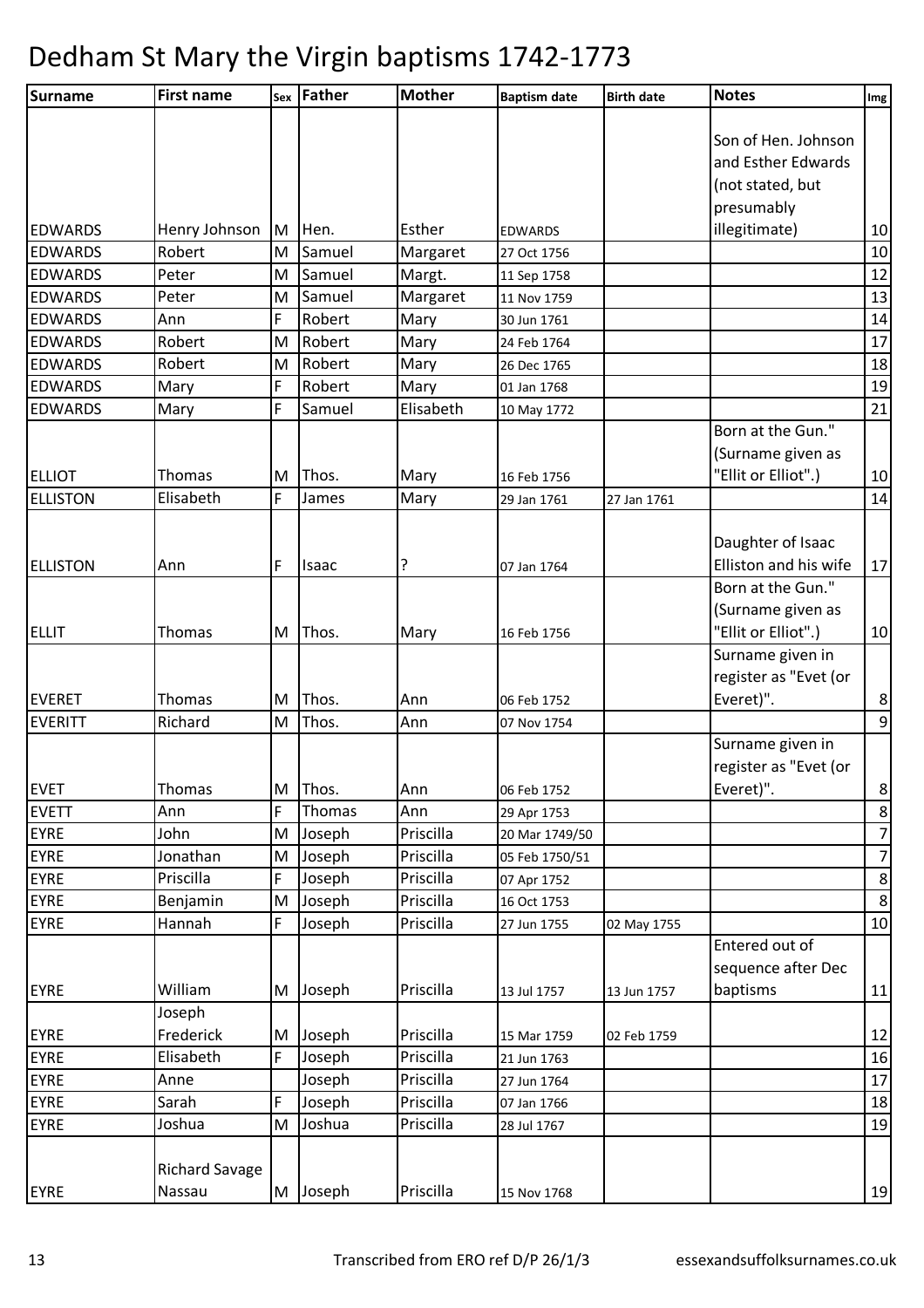| <b>Surname</b> | <b>First name</b> | Sex | <b>Father</b> | <b>Mother</b> | <b>Baptism date</b> | <b>Birth date</b> | <b>Notes</b>                                                                         | Img                     |
|----------------|-------------------|-----|---------------|---------------|---------------------|-------------------|--------------------------------------------------------------------------------------|-------------------------|
| <b>FARROW</b>  | Ann               | F   | James         | Hannah        | 07 May 1742         |                   |                                                                                      | $\overline{\mathbf{3}}$ |
| <b>FARROW</b>  | John              | M   | George        | Ann           | 04 Sep 1742         |                   |                                                                                      | $\mathbf{3}$            |
| <b>FARROW</b>  | Mary              | F   | James         | Hannh.        | 18 May 1744         |                   |                                                                                      | $\overline{\mathbf{5}}$ |
| <b>FARROW</b>  | Anne              | F   | George        | Anne          | 11 Sep 1744         |                   |                                                                                      | 5                       |
| <b>FARROW</b>  | Susanna           | F   | Jams.         | Hannah        | 25 Feb 1745/46      |                   |                                                                                      | 6                       |
| <b>FARROW</b>  | George            | M   | Geor.         | Ann           | 27 Sep 1746         |                   |                                                                                      | $\boldsymbol{6}$        |
| <b>FARROW</b>  | James             | M   | George        | Ann           | 23 Jun 1748         |                   |                                                                                      | $\overline{7}$          |
| <b>FARROW</b>  | Susanna           | F   | James         | Hannah        | 27 Mar 1749         |                   |                                                                                      | $\overline{7}$          |
| <b>FARROW</b>  | Sarah             | F   | George        | Anne          | 26 Jan 1750/51      |                   |                                                                                      | $\overline{7}$          |
| <b>FARROW</b>  | Esther            | F   | George        | Ann           | 12 Apr 1753         |                   |                                                                                      | $\bf 8$                 |
| <b>FARROW</b>  | Mary              | F   | George        | Anne          | 29 Nov 1754         |                   |                                                                                      | $\boldsymbol{9}$        |
| <b>FARROW</b>  | Anne              | F   | John          | Hannah        | 09 Dec 1760         | 25 Nov 1760       |                                                                                      | 14                      |
| <b>FARROW</b>  | Sarah             | F   |               | Hannah        | 17 Jul 1763         |                   | Base born                                                                            | 16                      |
| <b>FEN</b>     | Benjamin          | M   | John          | Elisa.        | 20 Jun 1769         |                   |                                                                                      | 20                      |
| <b>FEN</b>     | Elizabeth         | F   | John          | Elizabeth     | 14 May 1771         |                   |                                                                                      | 20                      |
|                |                   |     |               |               |                     |                   |                                                                                      |                         |
|                |                   |     |               |               |                     |                   | Mother's first name                                                                  |                         |
| <b>FENN</b>    | John              | M   | John          | ?             | 23 Feb 1762         |                   | not in register                                                                      | 15                      |
| <b>FENN</b>    | Sarah             | F   | John          | Elisabeth     | 12 Jun 1764         |                   |                                                                                      | 17                      |
| FENN           | John              | M   | John          | Elisabeth     | 09 Dec 1766         |                   |                                                                                      | 18                      |
| FENN           | James             | M   |               | Eliz.         | 17 Apr 1769         |                   | Base born                                                                            | 19                      |
| <b>FENN</b>    | George            | M   | John          | Mary          | 01 Apr 1770         |                   |                                                                                      | 20                      |
| <b>FENN</b>    | John              | M   | John          | Mary          | 26 Jan 1772         |                   |                                                                                      | 21                      |
| <b>FIRMIN</b>  | Peter             | M   | Palmer        | Ann           | 05 Jul 1764         |                   |                                                                                      | 17                      |
| <b>FIRMIN</b>  | Charles           |     | Palmer        | Ann           | * * 1765            |                   | No date. Falls<br>between baptisms in<br>June, so might have<br>taken place in June. | 17                      |
| <b>FIRMIN</b>  | Mary              |     | Palmer        | Ann           | 12 May 1766         |                   |                                                                                      | 18                      |
| <b>FIRMIN</b>  | Ann               | F   | Palmer        | Ann           | 12 Apr 1767         |                   |                                                                                      | 19                      |
| <b>FIRMIN</b>  | Charlotte         | F   | Palmer        | Ann           | 21 May 1768         |                   |                                                                                      | 19                      |
| <b>FISHER</b>  | Isaac             | M   |               | Susan         | 17 Nov 1746         |                   |                                                                                      | 6                       |
| <b>FISHER</b>  | Sarah             | F   |               | Susan         | 09 Jan 1747/48      |                   |                                                                                      | $\boldsymbol{6}$        |
| <b>FOKER</b>   | Jeremiah          | M   | Robert        | Sarah         | 02 Jun 1745         |                   |                                                                                      | $\overline{5}$          |
| <b>FOLKARD</b> | Robert            | M   | Robt.         | Sarah         | 12 Jul 1746         |                   |                                                                                      | 6                       |
| <b>FORSTER</b> | Samuel            | M   | James         | Elisab.       | 08 Aug 1749         |                   |                                                                                      | 7                       |
| <b>FORSTER</b> | Daniel            | M   | James         | Elisth.       | 28 Apr 1752         |                   |                                                                                      | 8 <sup>1</sup>          |
|                |                   |     |               |               |                     |                   | Child's first name<br>and gender not in                                              |                         |
| <b>FORSTER</b> | ?                 |     | James         | Elisabeth     | 08 Apr 1755         |                   | register.                                                                            | $\overline{9}$          |
| <b>FORSTER</b> | Elisabeth         | F   | James         | Elis.         | 10 Jun 1757         |                   |                                                                                      | 11                      |
| <b>FOSTER</b>  | James             | M   | James         | Elisth.       | 07 Jul 1747         |                   |                                                                                      | 6                       |
| <b>FOSTER</b>  | John              | M   | James         | Mary          | 13 Aug 1759         |                   |                                                                                      | 12                      |
| <b>FOSTER</b>  | Thomas            | M   | James         | Mary          | 26 May 1761         |                   |                                                                                      | 14                      |
| <b>FOSTER</b>  | Edward            | M   |               | Mary          | 14 Aug 1766         |                   | Base born                                                                            | 18                      |
| <b>FOX</b>     | Susanna           | F   | John          | Alice         | 21 Oct 1742         |                   |                                                                                      | $\vert$                 |
| <b>FOX</b>     | Anne              | F   | John          | Alice         | 18 Oct 1744         |                   |                                                                                      | 5 <sub>l</sub>          |
| <b>FRANCES</b> | James             | M   | James         | Hannah        | 18 May 1759         |                   |                                                                                      | 12                      |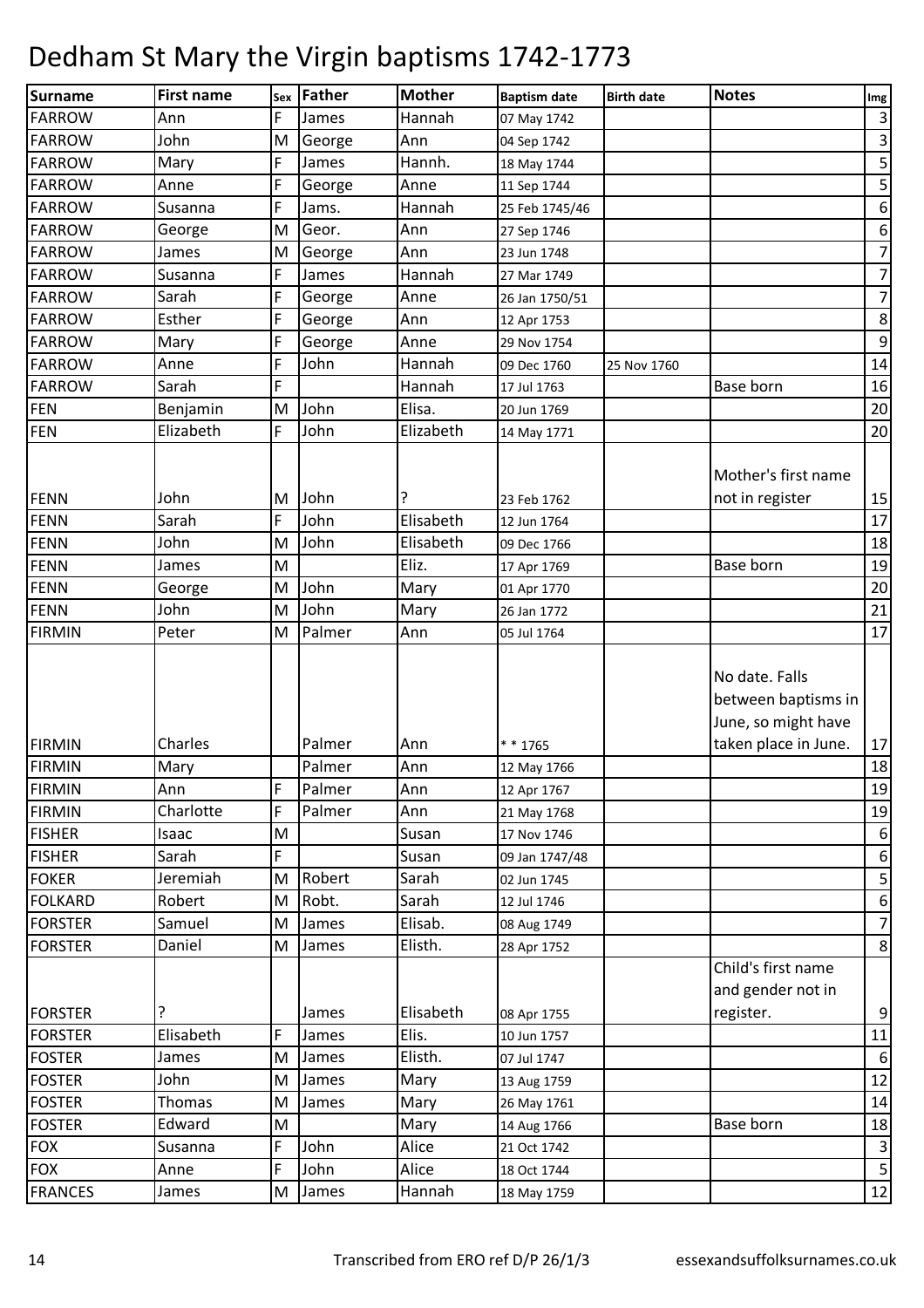| <b>Surname</b> | <b>First name</b> | Sex | Father | <b>Mother</b> | <b>Baptism date</b> | <b>Birth date</b> | <b>Notes</b>          | Img              |
|----------------|-------------------|-----|--------|---------------|---------------------|-------------------|-----------------------|------------------|
| <b>FRANCES</b> | Hannah            | F   | James  | Hannah        | 24 May 1761         |                   |                       | 14               |
|                |                   |     |        |               |                     |                   |                       |                  |
|                |                   |     |        |               |                     |                   | Parents' first names  |                  |
|                |                   |     |        |               |                     |                   | not in register. Son  |                  |
|                |                   |     |        |               |                     |                   | of Frances and his    |                  |
| <b>FRANCES</b> | John              | M   | ļ?     | ?             | 07 Feb 1762         |                   | wife.                 | 15               |
| <b>FRANCES</b> | John              | M   | James  | Hannah        | 10 Jan 1764         |                   |                       | 17               |
| <b>FRANCES</b> | Sarah             |     | James  | Hannah        | 20 Jan 1765         |                   |                       | 17               |
| <b>FRANCES</b> | Mary              | F   | James  | Hannah        | 18 Jan 1767         |                   |                       | 18               |
| <b>FRANCES</b> | Thomas            | M   | James  | Hannah        | 15 May 1768         |                   |                       | 19               |
|                |                   |     |        |               |                     |                   | Mother's name         |                  |
|                |                   |     |        |               |                     |                   | entered as "Sarah",   |                  |
|                |                   |     |        |               |                     |                   | then an M was         |                  |
|                |                   |     |        |               |                     |                   | written over the S at |                  |
| <b>FRANCES</b> | Sarah             | F   | James  | Marah         | 25 Apr 1773         |                   | the start.            | 21               |
| <b>FRANCIS</b> | Mary              | F   | Samuel | Mary          | 24 Jun 1744         |                   |                       | 5                |
| <b>FRANCIS</b> | Martha            | F   | Geor.  | Martha        | 27 Jun 1747         |                   |                       | $6\phantom{1}6$  |
| <b>FRANCIS</b> | Stephen           | M   | Saml.  | Mary          | 13 Apr 1748         |                   |                       | $\overline{7}$   |
| <b>FRANCIS</b> | Lydia             | F   | George | Martha        | 30 Aug 1751         |                   |                       | 8                |
| <b>FRANCIS</b> | James             | M   | Saml.  | Mary          | 04 May 1752         |                   |                       | $\,8\,$          |
| <b>FRANCIS</b> | James             | M   | Samuel | Mary          | 21 Oct 1753         |                   |                       | $\,8\,$          |
| <b>FRANCIS</b> | William           | M   | James  | Mary          | 15 Jul 1770         |                   |                       | 20               |
| <b>FREEMAN</b> | John              | M   | John   | Frances       | 29 May 1747         |                   |                       | $6\,$            |
|                |                   |     |        |               |                     |                   | Child's name given    |                  |
|                |                   |     |        |               |                     |                   | as "Fanny (or         |                  |
| FREEMAN        | Fanny             | F   | John   | Frances       | 25 Apr 1749         |                   | Frances)"             | $\overline{7}$   |
| <b>FREEMAN</b> | Robert            | M   | John   | Frances       | 19 Mar 1750/51      |                   |                       | 8                |
| <b>FREEMAN</b> | Elisabeth         | F   | John   | Frances       | 18 Apr 1752         |                   |                       | $\,8\,$          |
| <b>FREEMAN</b> | Sarah             | F   | John   | Frances       | 18 Dec 1753         |                   |                       | 8                |
| FREEMAN        | Nicholas          | M   | John   | Frances       | 04 Jun 1755         |                   |                       | $\overline{9}$   |
| <b>FREEMAN</b> | Henry             | M   | John   | Frances       | 06 Oct 1756         |                   |                       | 10               |
| <b>FREEMAN</b> | Mary              | F   | John   | Frances       | 23 Mar 1758         |                   |                       | 11               |
| FREEMAN        | William           | M   | John   | Frances       | 21 Aug 1759         |                   |                       | 13               |
| <b>FREEMAN</b> | Elisabeth         | F   | Robt.  | Elisabeth     | 08 Apr 1773         |                   |                       | 21               |
| <b>FROST</b>   | Simon             | M   | Simon  | Mary          | 09 Nov 1766         |                   |                       | 18               |
| <b>FROST</b>   | William           | M   | Simon  | Mary          | 20 Mar 1769         |                   |                       | 19               |
| <b>FULLER</b>  | Sarah             | F   | John   | Katharine     | 11 Mar 1743/44      |                   |                       | $\overline{4}$   |
| <b>FULLER</b>  | Catherine         | F   | John   | Cather.       | 07 Jan 1745/46      |                   |                       | $6 \overline{6}$ |
| <b>FULLER</b>  | Elisabeth         | F   | John   | Cath.         | 08 Dec 1747         |                   |                       | $\boldsymbol{6}$ |
| <b>FULLER</b>  | John              | M   | John   | Kather.       | 14 Nov 1749         |                   |                       | $\overline{7}$   |
|                |                   |     |        |               |                     |                   | John and Frances      |                  |
|                |                   |     |        |               |                     |                   | twin son and          |                  |
| <b>FULLER</b>  | John              | M   | John   | Katherine     | 05 Mar 1752         |                   | daughter of           | 8 <sup>2</sup>   |
|                |                   |     |        |               |                     |                   | John and Frances      |                  |
|                |                   |     |        |               |                     |                   | twin son and          |                  |
| <b>FULLER</b>  | Frances           | F   | John   | Katherine     | 05 Mar 1752         |                   | daughter of           | 8 <sup>°</sup>   |
| <b>FULLER</b>  | Frances           | F   | John   | Kather.       | 25 Jun 1753         |                   |                       | 8                |
| <b>FULLER</b>  | Susan             | F   | John   | Katherine     | 18 Mar 1756         |                   |                       | 10               |
| <b>FULLER</b>  | John              | M   | John   | Katherine     | 10 Jun 1758         |                   |                       | 11               |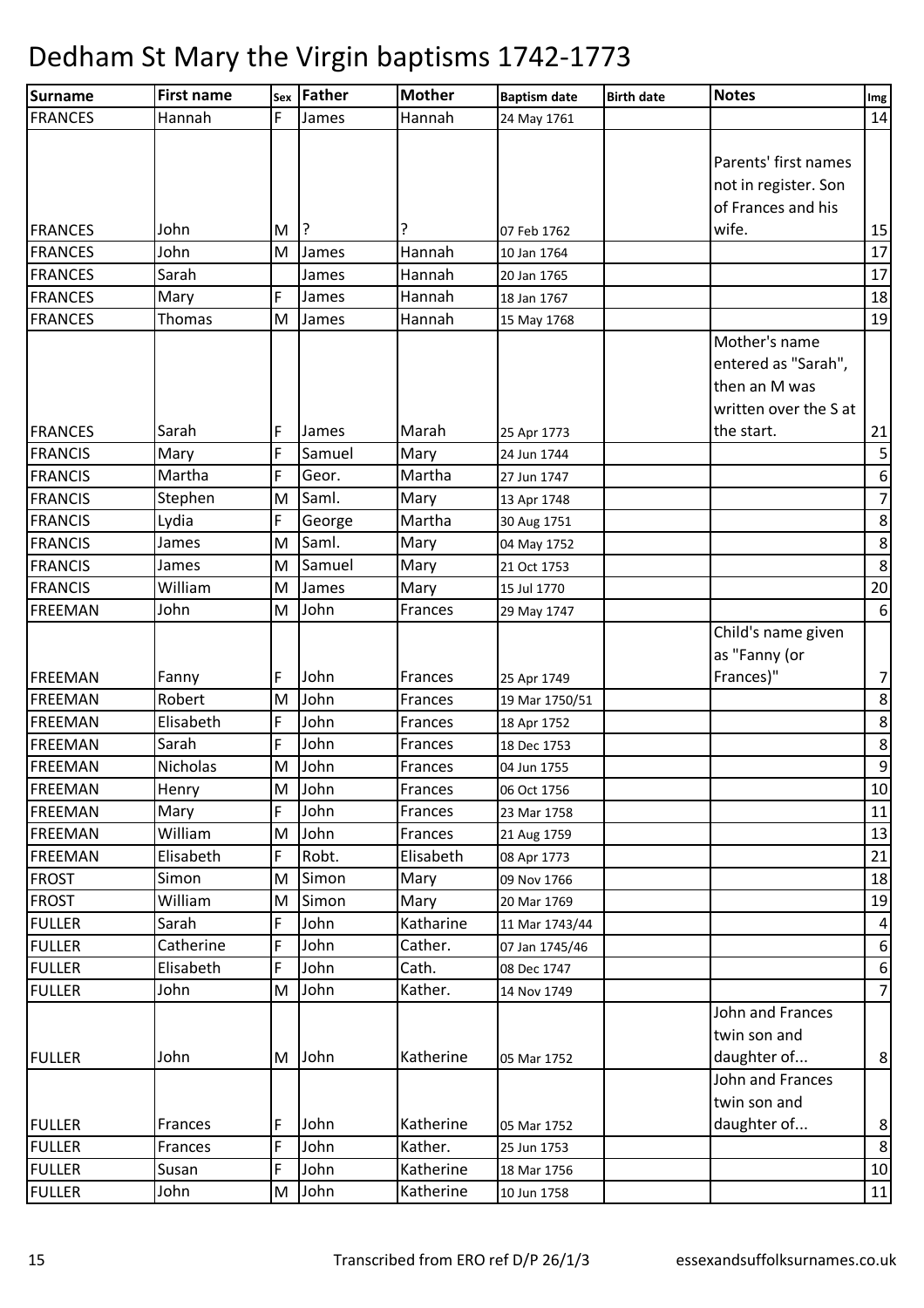| <b>Surname</b>   | <b>First name</b> | Sex | Father    | <b>Mother</b> | <b>Baptism date</b> | <b>Birth date</b> | <b>Notes</b>         | $\mathop{\textsf{Img}}$ |
|------------------|-------------------|-----|-----------|---------------|---------------------|-------------------|----------------------|-------------------------|
| <b>GARROD</b>    | Richard           | M   | John      | Martha        | 22 Feb 1763         |                   |                      | 16                      |
| <b>GARROD</b>    | Samuel            | M   | John      | Martha        | 12 Dec 1763         |                   |                      | 17                      |
| <b>GARROD</b>    | Martha            | F   | John      | Martha        | 12 May 1765         |                   |                      | $17\,$                  |
| <b>GARROD</b>    | Isaac             | M   | John      | Martha        | 03 May 1772         |                   |                      | 21                      |
|                  |                   |     |           |               |                     |                   | With March 1760      |                         |
| <b>GARROOD</b>   | John              | м   | John      | Martha        | 27 Dec 1759         |                   | baptisms.            | 13                      |
| <b>GARROOD</b>   | Richard           | M   | John      | Martha        | 03 May 1761         | 02 Apr 1761       |                      | 14                      |
|                  |                   |     |           |               |                     |                   | Gap for father's     |                         |
|                  |                   |     |           |               |                     |                   | name - were the      |                         |
|                  |                   |     |           |               |                     |                   | parents' married or  |                         |
|                  |                   |     |           |               |                     |                   | was the child        |                         |
| <b>GARROOD</b>   | Thomas            |     | ?         | Mary          | 31 Jul 1766         |                   | illegitimate?        | 18                      |
| <b>GARROOD</b>   | Joseph            | M   | John      | Martha        | 14 Feb 1768         |                   |                      | 19                      |
| <b>GARROOD</b>   | Martha            | F   | John      | Martha        | 20 Aug 1769         |                   |                      | 20                      |
| <b>GARROOD</b>   | Thomas            | M   | John      | Martha        | 24 Apr 1771         |                   |                      | 20                      |
| <b>GARWOOD</b>   | William           | M   | John      | Martha        | 22 Oct 1758         |                   |                      | 12                      |
|                  |                   |     |           |               |                     |                   | With March 1759      |                         |
| <b>GARWOOD</b>   | William           | M   | Jno.      | Martha        | 22 Oct 1758         |                   | baptisms.            | 12                      |
|                  |                   |     |           |               |                     |                   |                      |                         |
|                  |                   |     |           |               |                     |                   | Privately baptized.  |                         |
|                  |                   |     |           |               |                     |                   | Brought to church 25 |                         |
|                  |                   |     |           |               |                     |                   | July (mother's name  |                         |
| <b>GATES</b>     | Rebecca           | F   | John      |               | 31 May 1760         |                   | not in register)     | 13                      |
| <b>GERMANY</b>   | Mary              | F   | William   | Mary          | 10 Dec 1756         |                   |                      | 11                      |
| <b>GERMANY</b>   | William           | M   | William   | Mary          | 11 Feb 1759         | 28 Jan 1759       |                      | 12                      |
| <b>GERMANY</b>   | Sarah             | F   | William   | Mary          | 03 Feb 1761         | 26 Jan 1760       |                      | 14                      |
| <b>GERMANY</b>   | Deborah           | F   | John      | Deborah       | 21 Nov 1762         |                   |                      | 16                      |
| <b>GERMANY</b>   | John              | M   | William   | Mary          | 14 Feb 1763         |                   |                      | 16                      |
| <b>GERMANY</b>   | Susan             | F   | Willm.    | Susan         | 27 Nov 1773         |                   |                      | 21                      |
| <b>GIBBS</b>     | Mary              | F   | Joseph    | Mary          | 06 Jul 1745         |                   |                      | 5                       |
| <b>GLANFIELD</b> | Mary              |     |           | Margaret      | 26 Jan 1773         |                   | <b>Base born</b>     | 21                      |
| <b>GOLDEN</b>    | William           | M   | Nathanael | Eliz.         | 04 May 1760         | 27 Apr 1760       |                      | 13                      |
| <b>GOLDSMITH</b> | John              | M   | John      | Elisabth.     | 27 Jul 1759         |                   |                      | 12                      |
| <b>GOLDSMITH</b> | Elisabeth         | F   | John      | Elisabeth     | 08 Apr 1761         | 07 Apr 1761       |                      | 14                      |
| <b>GOLDSMITH</b> | Susannah          | F   | John      | Elis.         | 06 Feb 1763         |                   |                      | 16                      |
| <b>GOLDSMITH</b> | Elisabeth         | F   | John      | Elis.         | 08 Jul 1768         |                   |                      | 19                      |
| <b>GOLDSMITH</b> | John              | M   | John      | Elisabeth     | 27 Apr 1770         |                   |                      | 20                      |
| <b>GOLDSMITH</b> | Sarah             | F   | John      | Elisabeth     | 28 Jun 1773         |                   |                      | 21                      |
| <b>GORBEL</b>    | Abraham           | M   | John      | Elisabeth     | 20 Aug 1743         |                   |                      | $\overline{a}$          |
| <b>GORBEL</b>    | Mary              | F   | John      | Elisab.       | 22 Oct 1745         |                   |                      | $6\,$                   |
|                  |                   |     |           |               |                     |                   |                      |                         |
|                  |                   |     |           |               |                     |                   | Of John Gorbell and  |                         |
|                  |                   |     |           |               |                     |                   | his wife (child's    |                         |
|                  |                   |     |           |               |                     |                   | name and gender,     |                         |
|                  |                   |     |           |               |                     |                   | and the mother's     |                         |
|                  |                   |     |           |               |                     |                   | first name, not in   |                         |
| <b>GORBELL</b>   | ŗ                 |     | John      |               | 05 Jul 1763         |                   | register)            | 16                      |
| <b>GORBELL</b>   | James             |     | John      | Hannah        | 26 Jan 1765         |                   |                      | 17                      |
| <b>GORBELL</b>   | Amey              | F   | John      | Hannah        | 28 Jun 1767         |                   |                      | 19                      |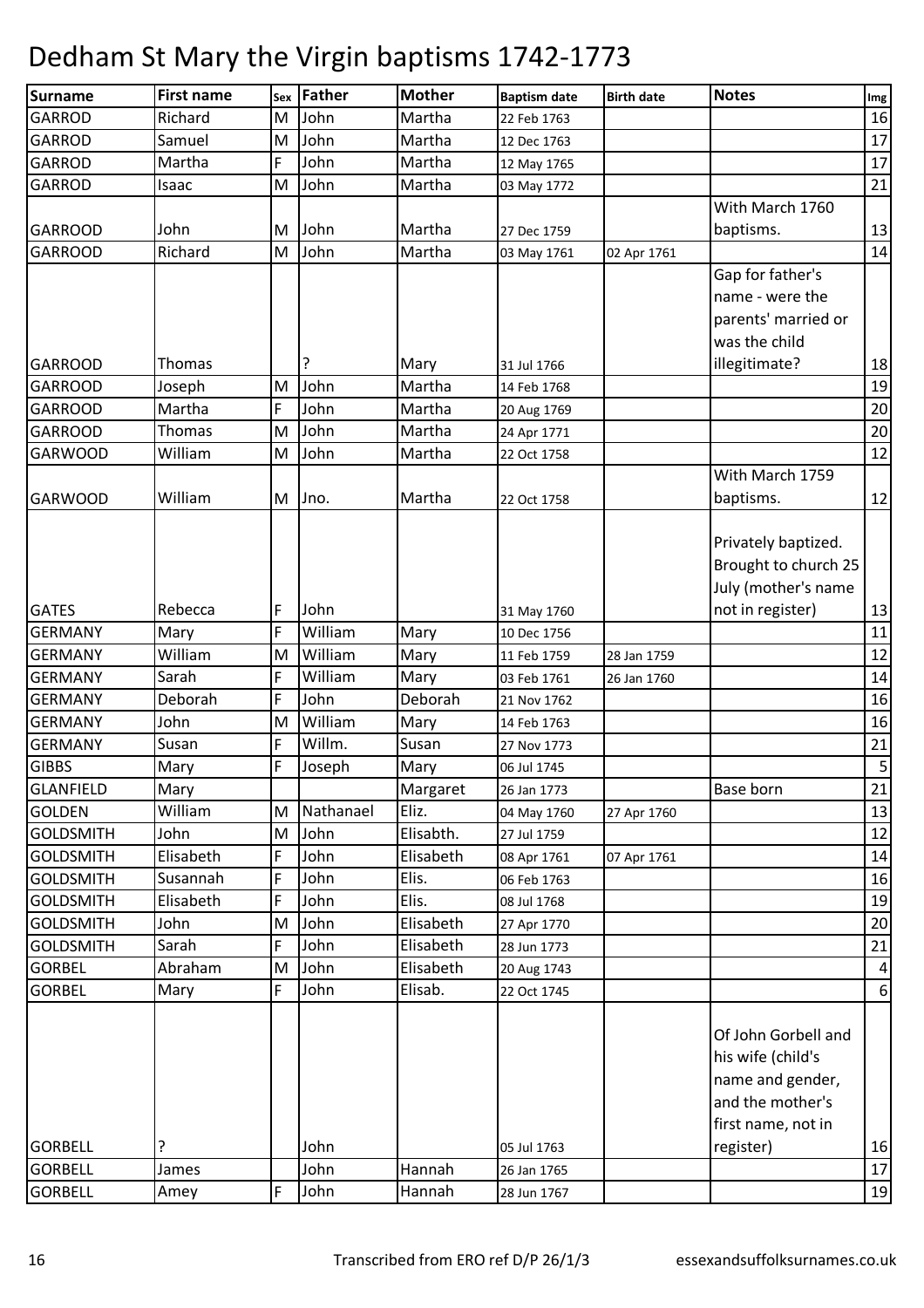| Surname         | <b>First name</b> | Sex | <b>Father</b> | <b>Mother</b> | <b>Baptism date</b> | <b>Birth date</b> | <b>Notes</b>                            | Img              |
|-----------------|-------------------|-----|---------------|---------------|---------------------|-------------------|-----------------------------------------|------------------|
| <b>GORBELL</b>  | Mary              | F   | John          | Mary          | 26 Sep 1773         |                   |                                         | 21               |
|                 |                   |     |               |               |                     |                   |                                         |                  |
|                 |                   |     |               |               |                     |                   | Mother's first name                     |                  |
| <b>GORBLE</b>   | John              | M   | John          |               | 21 Mar 1762         |                   | not in register                         | 15               |
| <b>GORBLE</b>   | Mary              | F   | John          | Hannah        | 17 Apr 1770         |                   |                                         | 20               |
| <b>GORBOLD</b>  | Mary              | F   | John          | Elisth.       | 20 Jan 1747/48      |                   |                                         | 6                |
| <b>GORBOLT</b>  | Mary              | F   | John          | Elis.         | 20 Jan 1747/48      |                   |                                         | $6 \overline{6}$ |
| <b>GORSLING</b> | Benjamin          | M   | Benjamin      | Ann           | 10 Mar 1772         |                   |                                         | 21               |
| <b>GOSLING</b>  | Thomas            | M   | Benjam.       | Hannah        | 27 Aug 1744         |                   |                                         | 5 <sup>1</sup>   |
| <b>GOSLING</b>  | Benjamin          | M   | Ben.          | Mary          | 29 Jan 1771         |                   |                                         | 20               |
| <b>GOSLYN</b>   | Elisabeth         | F   | Benjamin      | Hannh.        | 15 May 1743         |                   |                                         | $\vert$          |
| <b>GOSLYN</b>   | John              | M   | Benj.         | Hannah        | 15 Jun 1746         |                   |                                         | 6                |
| <b>GOSLYN</b>   | Hannah            | F   | Benj.         | Hannah        | 14 Jun 1749         |                   |                                         | $\overline{7}$   |
| <b>GOSNAL</b>   | William           | M   | James         | Mary          | 11 Oct 1752         |                   |                                         | 8 <sup>1</sup>   |
| <b>GREEN</b>    | Isaac             | M   | Abraham       | Mary          | 19 Mar 1742/43      |                   |                                         | 4                |
| <b>GREEN</b>    | Martha            | F   | Abrahm.       | Mary          | 10 Nov 1744         |                   |                                         | $\overline{5}$   |
| <b>GREEN</b>    | Joseph            | M   |               | Sarah         | 11 Mar 1753         |                   |                                         | 8                |
| <b>GREEN</b>    | Mary              | F   |               | Mary          | 23 Jul 1759         |                   |                                         | 12               |
| GREETAM         | Hannah            | F   | Maven         | Mary          | 15 Jun 1760         | 19 May 1760       |                                         | 13               |
|                 |                   |     |               |               |                     |                   | Surname given as                        |                  |
|                 |                   |     |               |               |                     |                   | "Greetham (or                           |                  |
| <b>GREETHAM</b> | Mann              | M   | Mason         | Sarah         | 13 Mar 1754         |                   | Greetum)"                               | 9                |
| <b>GREETHAM</b> | Mary              | F   | Mason         | Mary          | 16 Aug 1768         |                   |                                         | 19               |
|                 |                   |     |               |               |                     |                   | Surname given as                        |                  |
|                 |                   |     |               |               |                     |                   | "Greetham (or                           |                  |
| <b>GREETUM</b>  | Mann              | M   | Mason         | Sarah         | 13 Mar 1754         |                   | Greetum)"                               | 9                |
|                 |                   |     |               |               |                     |                   |                                         |                  |
|                 |                   |     |               |               |                     |                   | Father's name                           |                  |
|                 |                   |     |               |               |                     |                   | crossed out, but just                   |                  |
|                 |                   |     |               |               |                     |                   | about legible as                        |                  |
|                 |                   |     |               |               |                     |                   | William. Was the                        |                  |
|                 |                   |     |               |               |                     |                   | child illegitimate, or                  |                  |
|                 |                   |     |               |               |                     |                   | were the parents                        |                  |
|                 |                   |     |               |               |                     |                   | married but the                         |                  |
|                 |                   |     |               |               |                     |                   | father's name not<br>William, so rubbed |                  |
| <b>GRETHAM</b>  |                   | F   | William?      |               |                     |                   | out?                                    |                  |
|                 | Mary Mason        |     |               | Mary          | 24 Jun 1770         |                   |                                         | 20               |
|                 |                   |     |               |               |                     |                   | ? and Mason, twins                      |                  |
|                 |                   |     |               |               |                     |                   | of (the first                           |                  |
|                 |                   |     |               |               |                     |                   | entered name is                         |                  |
| <b>GRETHAM</b>  | $[F_l]a*[y_l]$    |     | Mason         | Mary          | 03 Apr 1772         |                   | impossible to read)                     | 21               |
|                 |                   |     |               |               |                     |                   |                                         |                  |
|                 |                   |     |               |               |                     |                   | ? and Mason, twins                      |                  |
|                 |                   |     |               |               |                     |                   | of (the first                           |                  |
|                 |                   |     |               |               |                     |                   | entered name is                         |                  |
| <b>GRETHAM</b>  | Mason             |     | Mason         | Mary          | 03 Apr 1772         |                   | impossible to read)                     | 21               |
| <b>GRIGGS</b>   | Jeffery           | M   | Peachy        | Judith        | 21 Oct 1760         |                   | Privately baptized.                     | 13               |
| <b>GRIGGS</b>   | James             | M   | Peachy        | Judith        | 25 Aug 1762         |                   |                                         | 15               |
|                 |                   |     |               |               |                     |                   |                                         |                  |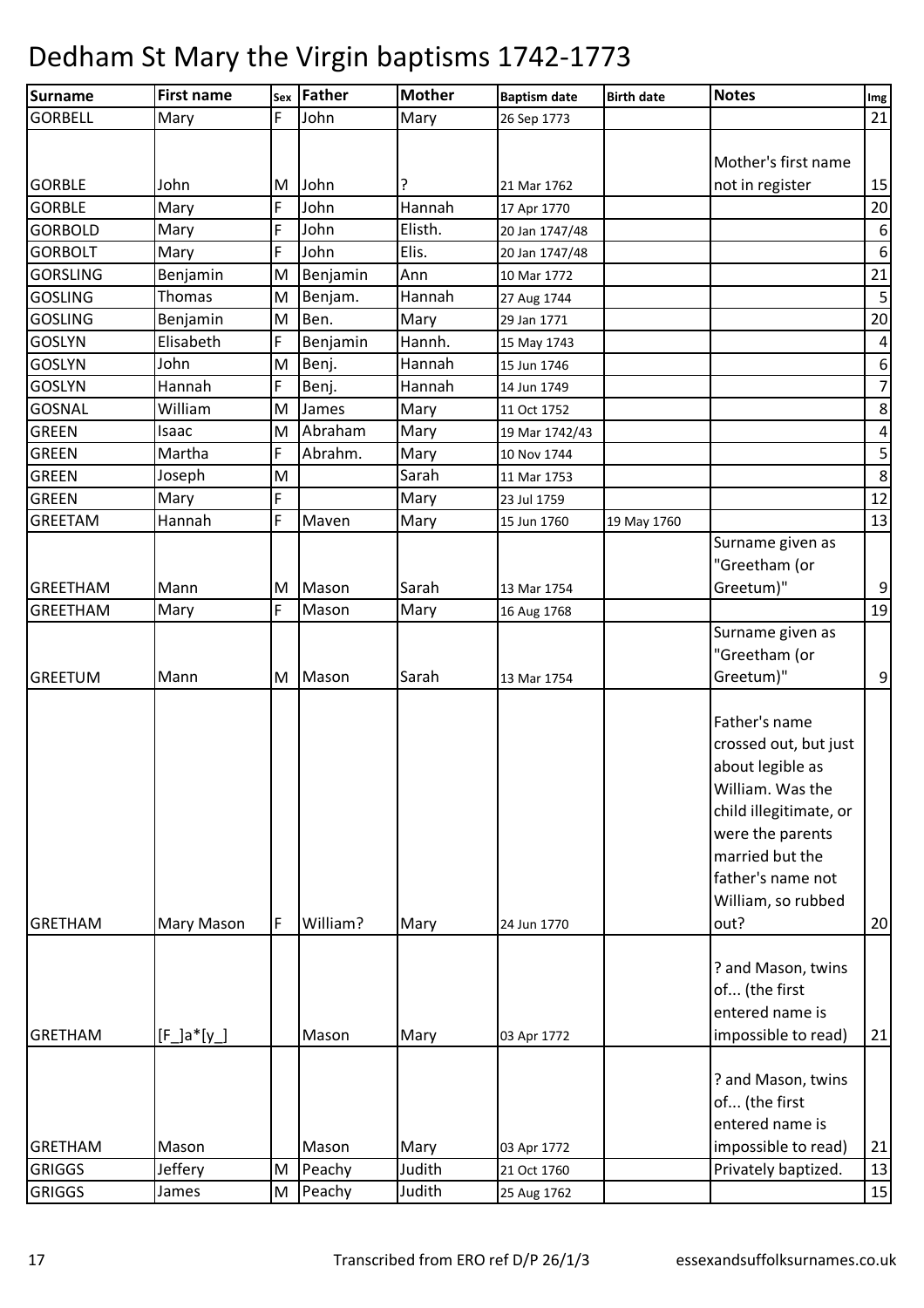| <b>Surname</b>  | <b>First name</b> | Sex | Father   | <b>Mother</b>  | <b>Baptism date</b>           | <b>Birth date</b> | <b>Notes</b>           | Img                     |
|-----------------|-------------------|-----|----------|----------------|-------------------------------|-------------------|------------------------|-------------------------|
| <b>GRIMWOOD</b> | Mary              | F   | Thos.    | Elis. Carola.  | 11 Jan 1742/43                |                   |                        | $\vert$ 3               |
|                 |                   |     |          |                |                               |                   | The groom is a "Cl." - |                         |
| <b>GRIMWOOD</b> | Rebecca           | F   | Thos.    | El. Car.       | 10 Apr 1744                   | 10 Mar 1743/44    | clerk.                 | $\vert$                 |
| <b>GRIMWOOD</b> | Mary              | F   | Tho.     | Elis. Car.     | 11 Jun 1746                   |                   |                        | $6 \mid$                |
| <b>GRIMWOOD</b> | John              | M   | Thomas   | Elis. Car.     | 17 Nov 1747                   |                   |                        | 6                       |
|                 |                   |     |          |                |                               |                   |                        |                         |
|                 |                   |     |          |                |                               |                   | Daughter of Thos.      |                         |
| <b>GRIMWOOD</b> | Maria Caroline    | F   | Thos.    | Elis. Caroline | 18 May 1749                   |                   | Grimwood, Cl (clerk).  | 7                       |
|                 | <b>Nicolas</b>    |     |          |                |                               |                   |                        |                         |
| <b>GRIMWOOD</b> | Lechmere          | M   | Thos.    |                | Elis. Carolina 19 Feb 1750/51 | 24 Jan 1750/51    | Father's occ: clerk    | 8                       |
|                 |                   |     |          |                |                               |                   | Father's occ: clerk.   |                         |
|                 |                   |     |          |                |                               |                   | Bapt privately Oct 8,  |                         |
|                 |                   |     |          |                |                               |                   | carried to Church 1    |                         |
|                 |                   |     |          |                |                               |                   | Nov (year given but    |                         |
|                 |                   |     |          |                |                               |                   | unclear if 1752 or     |                         |
| <b>GRIMWOOD</b> | Margaret          | F   | Thos.    | Elis. Caroline | 08 Oct 1752                   |                   | 53?)                   | 8                       |
| <b>GRIMWOOD</b> | Charlotte         | F   | Thomas   | Elis. Carola.  | 05 Feb 1754                   | 05 Jan 1754       | Father's occ: clerk    | $\overline{9}$          |
|                 |                   |     |          | Elisabeth      |                               |                   |                        |                         |
| <b>GRIMWOOD</b> | John Matthew      | M   | Thomas   | Carolina       | 21 Oct 1755                   | 21 Sep 1755       | Father's occ: clerk    | 10                      |
| <b>GRIMWOOD</b> | Mary Anne         | F   | Thos.    | Elis. Carol.   | 28 Mar 1758                   | 14 Feb 1758       | Father's occ: clerk    | 11                      |
| <b>GROVE</b>    | Rachel            | F   | William  | <b>Bridget</b> | 06 Dec 1743                   |                   |                        | 4                       |
| <b>GROVE</b>    | Mary Anne         | F   | William  | Anne           | 12 Jul 1750                   |                   |                        | $\overline{7}$          |
| <b>GULL</b>     | Thomas            | M   | John     | Mary           | 21 Nov 1743                   |                   |                        | $\vert 4 \vert$         |
| <b>GULL</b>     | Anne              | F   | Danl.    | Anne           | 10 Jan 1750/51                |                   |                        | $\overline{7}$          |
| <b>GULL</b>     | Daniel            | M   | Danl.    | Ann            | 19 Feb 1753                   |                   |                        | $\boldsymbol{8}$        |
| <b>GULL</b>     | Mary              | F   | Daniel   | Ann            | 27 Dec 1754                   |                   |                        | $\overline{9}$          |
| <b>GULL</b>     | William           | M   | Daniel   | Anne           | 07 Dec 1756                   |                   |                        | 11                      |
| <b>GULL</b>     | Elisabeth         | F   | Daniel   | Anne           | 29 Aug 1760                   |                   |                        | 13                      |
| <b>GULL</b>     | Thomas            | M   | Daniel   | Ann            | 15 Mar 1762                   |                   |                        | 15                      |
| <b>GULL</b>     | John              |     | Daniel   | Ann            | 01 Apr 1765                   |                   |                        | 17                      |
| <b>GUN</b>      | Benjamin          | M   | Stephen  | Martha         | 02 May 1769                   |                   |                        | 19                      |
| <b>GUNN</b>     | Sarah             | F   | Stephen  | Martha         | 21 Jan 1766                   |                   |                        | 18                      |
| <b>GUNN</b>     | Stephen           | M   | Stephen  | Martha         | 25 Aug 1767                   |                   |                        | 19                      |
| <b>GUNN</b>     | Martha            | F   | Stephen  | Martha         | 02 Apr 1771                   |                   |                        | 20                      |
| <b>GUNN</b>     | John              | M   | Stephen  | Martha         | 20 Sep 1772                   |                   |                        | 21                      |
| <b>HALL</b>     | Susan             | F   | Jno.     | Martha         | 14 Jan 1750/51                |                   |                        | 7                       |
| <b>HALL</b>     | John              | M   | John     | Martha         | 07 Feb 1753                   |                   |                        | 8                       |
| <b>HALL</b>     | Martha            | F   | John     | Martha         | 03 May 1755                   |                   |                        | 9                       |
| HAM             | Abraham           | M   | Isaac    | Elisabeth      | 25 Jul 1742                   |                   |                        | $\overline{\mathbf{3}}$ |
| <b>HAM</b>      | Sarah             | F   | Abraham  | Sarah          | 19 Jun 1743                   |                   |                        | $\vert$                 |
| <b>HAM</b>      | Elisabeth         | F   | Isaac    | Elisabth.      | 13 Dec 1743                   |                   |                        | $\vert$                 |
| HAM             | Anne              | F   | Abraham  | Elisab.        | 04 Nov 1744                   |                   |                        | $\mathsf{5}$            |
| HAM             | Sarah             | F   | Isaac    | Elisabth.      | 07 Oct 1745                   |                   |                        | $6 \mid$                |
| HAM             | Abraham           | M   | Abrahm.  | Mary           | 11 Oct 1746                   |                   |                        | 6 <sup>1</sup>          |
| <b>HAM</b>      | Richard           | M   | Abrah.   | Mary           | 06 Feb 1747/48                |                   |                        | 6                       |
| <b>HAM</b>      | Mercy             | F   | Jacob    | Susanna        | 29 Mar 1748                   |                   |                        | 7                       |
| HAM             | Benjamin          | M   | Jacob    | Susan          | 24 Mar 1748/49                |                   |                        | 7                       |
| HAM             | Abraham           | M   | Abrah.   | Sarah          | 02 Jan 1750/51                |                   |                        | 7                       |
| HAM             | Elisabth.         | F   | Jonathan | Elisab.        | 01 Oct 1751                   |                   |                        | 8                       |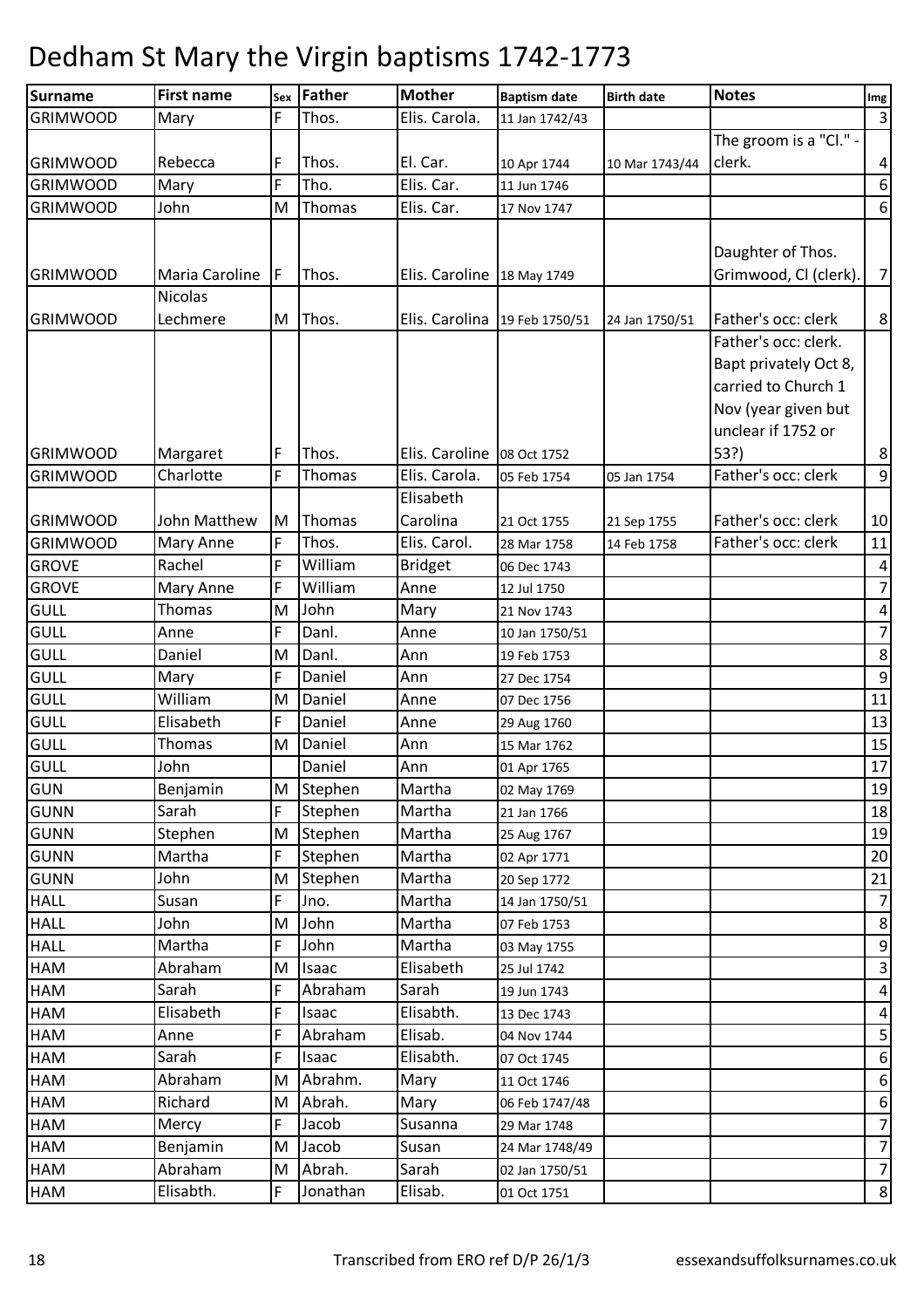| Surname       | <b>First name</b> | Sex | Father   | <b>Mother</b> | <b>Baptism date</b> | <b>Birth date</b> | <b>Notes</b> | <b>Img</b>       |
|---------------|-------------------|-----|----------|---------------|---------------------|-------------------|--------------|------------------|
| <b>HAM</b>    | Ann               | F   | Abraham  | Mary          | 13 Oct 1751         |                   |              | $\overline{8}$   |
| <b>HAM</b>    | Abraham           | M   | Jonathan | Mary          | 19 Feb 1752         |                   |              | 8                |
| <b>HAM</b>    | Sarah             | F   | Jacob    | Mary          | 05 Jul 1752         |                   |              | 8 <sup>1</sup>   |
| HAM           | Isaac             | M   | Abraham  | Sarah         | 02 Apr 1753         |                   |              | 8 <sup>1</sup>   |
| <b>HAM</b>    | Mary              | F   | Jonathan | Elisab.       | 15 Jun 1753         |                   |              | 8 <sup>1</sup>   |
| <b>HAM</b>    | Susan             | F   | Jacob    | Mary          | 18 Dec 1753         |                   |              | $\boldsymbol{8}$ |
| <b>HAM</b>    | Elisabeth         | F   | Jonathan | Mary          | 25 Jul 1754         |                   |              | $\boldsymbol{9}$ |
| <b>HAM</b>    | John              | M   | Abraham  | Mary          | 11 Sep 1754         |                   |              | $\overline{9}$   |
| <b>HAM</b>    | Ann               | F   | Jonathan | Elisabeth     | 10 Feb 1755         |                   |              | $\overline{9}$   |
| <b>HAM</b>    | Elisabeth         | F   | Jacob    | Mary          | 11 Mar 1755         |                   |              | $\overline{9}$   |
| <b>HAM</b>    | Jonathan          | M   | Jonathan | Elisabeth     | 31 May 1756         |                   |              | 10               |
| <b>HAM</b>    | Anna              | F   | Jonathan | Mary          | 19 Jun 1756         |                   |              | 10               |
| <b>HAM</b>    | Susan             | F   | Robert   | Susan         | 24 Jun 1756         |                   |              | $10\,$           |
| <b>HAM</b>    | Thomas            | M   | Abraham  | Mary          | 24 Jul 1756         |                   |              | 10               |
| <b>HAM</b>    | Benjamin          | M   | Jacob    | Mary          | 22 Aug 1756         |                   |              | 10               |
| <b>HAM</b>    | Sarah             | F   | Robert   | Sarah         | 27 Feb 1758         |                   |              | 11               |
| <b>HAM</b>    | Alice             | F   | Jonathan | Mary          | 16 May 1758         |                   |              | 11               |
| <b>HAM</b>    | Hannah            | F   | Jonathan | Elisabeth     | 08 Jun 1758         |                   |              | 11               |
| <b>HAM</b>    | Jacob             | M   | Jacob    | Mary          | 30 Jul 1758         |                   |              | 12               |
| <b>HAM</b>    | William           | M   | Abraham  | Mary          | 05 Oct 1758         |                   |              | 12               |
| <b>HAM</b>    | Ann               | F   | Jonathan | Mary          | 14 Jul 1759         |                   |              | 12               |
| <b>HAM</b>    | Mary              | F   | Jacob    | Mary          | 14 May 1760         | 04 May 1760       |              | 13               |
| <b>HAM</b>    | Sarah             | F   | Robt.    | Susan         | 01 Jun 1760         | 17 May 1760       |              | 13               |
| <b>HAM</b>    | Robert            | M   | Jonathn. | Elisabeth     | 27 Jul 1760         | 04 Jul 1760       |              | 13               |
| <b>HAM</b>    | Thomas            | M   | Abraham  | Mary          | 14 Feb 1761         | 02 Feb 1761       |              | 14               |
| <b>HAM</b>    | Samuel            | M   | Jacob    | Mary          | 01 Sep 1761         |                   |              | 14               |
| <b>HAM</b>    | Sarah             | F   | Isaac    | Sarah         | 13 Apr 1762         |                   |              | 15               |
| <b>HAM</b>    | George            | M   | Jacob    | Mary          | 05 Oct 1762         |                   |              | 15               |
| <b>HAM</b>    | Robert            | M   | Robert   | Susannah      | 09 Nov 1762         |                   |              | 16               |
| <b>HAM</b>    | Margaret          | F   | Jonathan | Elisabeth     | 17 Apr 1763         |                   |              | 16               |
| <b>HAM</b>    | Abraham           |     | Abraham  | Margaret      | 25 Apr 1764         |                   |              | 17               |
| <b>HAM</b>    | James             |     | Jonathan | Elisabeth     | 20 Jan 1765         |                   |              | 17               |
| HAM           | William           | M   | Robt.    | Susannah      | 16 Jun 1765         |                   |              | 17               |
| HAM           | Margaret          | F   | Abraham  | Margaret      | 03 Dec 1765         |                   |              | 18               |
| <b>HAM</b>    | Jonathan          | M   | Robert   | Susannah      | 16 Jun 1767         |                   |              | 19               |
| HAM           | James             | M   | Robert   | Susannah      | 01 Oct 1768         |                   |              | 19               |
| HAM           | Stacy             | M   | Abraham  | Margaret      | 06 May 1769         |                   |              | 19               |
| HAM           | Ann               | F   | Robert   | Susan         | 24 Apr 1770         |                   |              | 20               |
| <b>HARPER</b> | John              | M   | John     | Ann           | 03 Aug 1766         |                   |              | 18               |
| <b>HARPER</b> | Joseph            | M   | John     | Ann           | 06 Nov 1768         |                   |              | 19               |
| <b>HARPER</b> | Ann               | F   | Jno.     | Ann           | 17 Feb 1771         |                   |              | 20               |
| <b>HARPER</b> | Ann               | F   | John     | Ann           | 04 Jul 1773         |                   |              | 21               |
| <b>HART</b>   | James             | M   | Thornton | Susan         | 03 Dec 1743         |                   |              | $\overline{4}$   |
| <b>HART</b>   | Sarah             | F   | Thornton | Susan         | 07 Apr 1745         |                   |              | 5 <sup>1</sup>   |
| <b>HART</b>   | Mary              | F   | Thornton | Sus.          | 08 Nov 1747         |                   |              | 6                |
| <b>HART</b>   | Thornton          | M   | Thornton | Susan         | 08 Aug 1751         |                   |              | 8 <sup>1</sup>   |
| <b>HART</b>   | Ann               |     |          | Ann           | 26 Feb 1765         |                   |              | 17               |
| <b>HART</b>   | Thornton          | M   | Thornton | Sarah         | 08 Nov 1772         |                   |              | 21               |
| <b>HAT</b>    | James             | M   | Willm.   | Elisabeth     | 27 Oct 1765         |                   |              | 18               |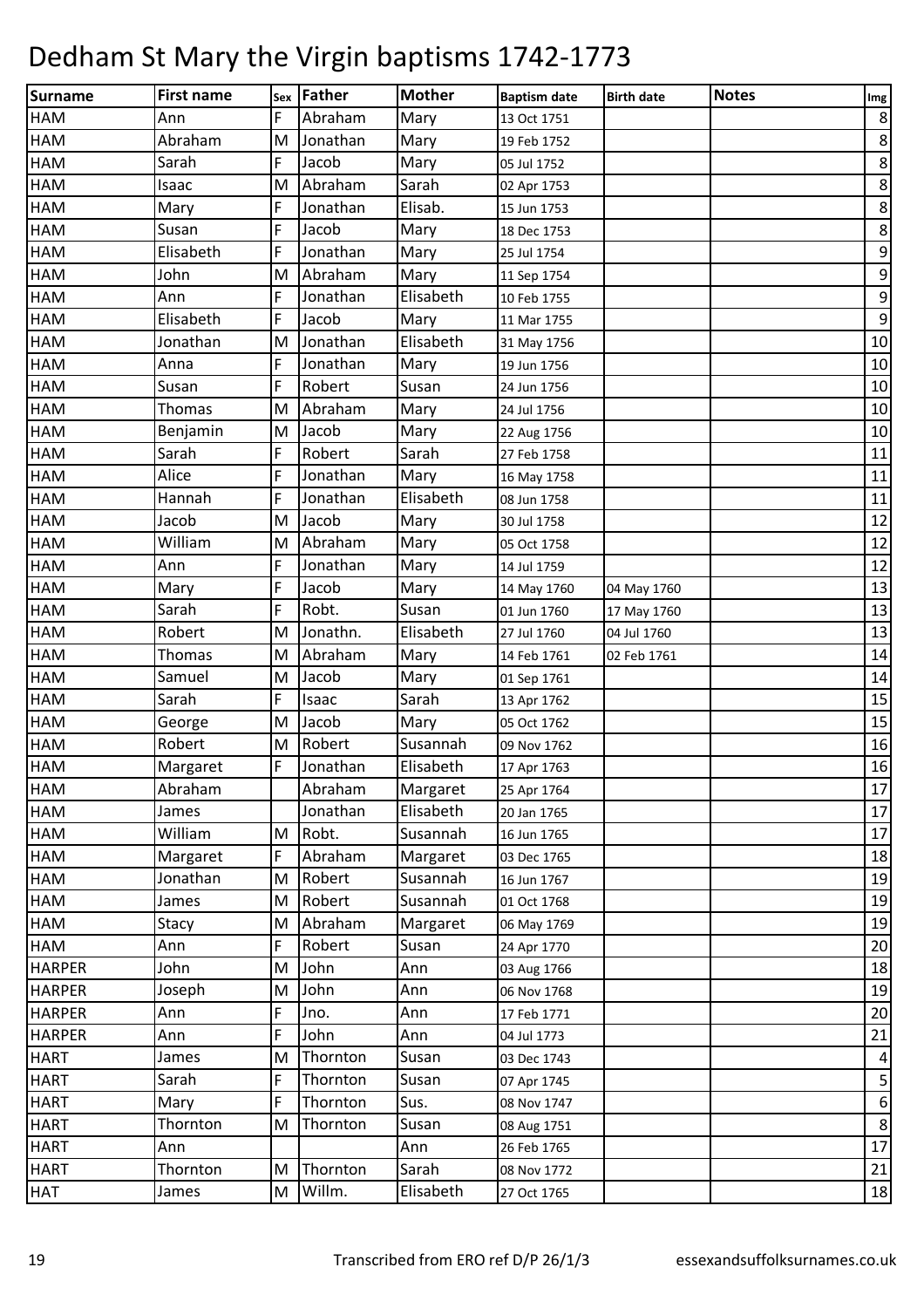| Surname          | <b>First name</b> |   | sex Father   | <b>Mother</b> | <b>Baptism date</b> | <b>Birth date</b> | <b>Notes</b>              | Img              |
|------------------|-------------------|---|--------------|---------------|---------------------|-------------------|---------------------------|------------------|
| <b>HATCH</b>     | Anne              | F | Saml.        | Sarah         | 02 Feb 1743/44      |                   |                           | $\pmb{4}$        |
| <b>HATCH</b>     | Thomasin          | F | John         | Thomasin      | 02 Mar 1743/44      |                   |                           | $\pmb{4}$        |
| <b>HATCH</b>     | Sarah             | F | Saml.        | Sarah         | 25 Feb 1745/46      |                   |                           | $\boldsymbol{6}$ |
| <b>HATCH</b>     | Elisabeth         | F | Saml.        | Sarah         | 15 Apr 1748         |                   |                           | $\overline{7}$   |
| <b>HATCH</b>     | John              | M |              | Mary          | 29 Jan 1752         |                   |                           | $\bf 8$          |
| <b>HATCH</b>     | Sarah             | F | John         | Mary          | 06 Feb 1753         |                   |                           | $\boldsymbol{8}$ |
| <b>HATCH</b>     | John              | M | John         | Mary          | 14 Apr 1755         |                   |                           | $\overline{9}$   |
|                  |                   |   |              |               |                     |                   | Mem - sent to the         |                  |
| <b>HATCH</b>     | Susan             | F |              | Mary          | 05 Jul 1757         |                   | <b>Foundling Hospital</b> | 11               |
| <b>HATCH</b>     | Robert            | M | John         | Mary          | 20 Jun 1758         |                   |                           | 12               |
| <b>HATCH</b>     | Nathan            | M | John         | Mary          | 01 May 1761         | 17 Apr 1761       |                           | 14               |
| <b>HATCH</b>     | Mary              |   | John         | Mary          | 16 Apr 1765         |                   |                           | 17               |
| <b>HATCH</b>     | Elisabeth         | F | John         | Mary          | 10 Jan 1769         |                   |                           | 19               |
|                  |                   |   |              |               |                     |                   | No first names, no        |                  |
|                  |                   |   |              |               |                     |                   | date. Surname only        |                  |
| <b>HATCH</b>     |                   |   |              |               | $* * 1771$          |                   | given.                    | 21               |
| <b>HATT</b>      | Joseph            | M | John         | Mary          | 22 Mar 1767         |                   |                           | 18               |
| <b>HATT</b>      | Frances           | F | Willm.       | Frances       | 14 Jan 1770         |                   |                           | 20               |
| <b>HATT</b>      | Elisabeth         | F | Willm.       | Sus.          | 22 Aug 1773         |                   |                           | 21               |
| <b>HAWARD</b>    | William           | M | Christo.     | Sarah         | 13 Jan 1750/51      |                   |                           | $\overline{7}$   |
| <b>HAYLES</b>    | Esther            | F | Thos.        | Esther        | 26 Mar 1750         |                   |                           | $\overline{7}$   |
| <b>HAYWARD</b>   | Mary              | F | <b>Isaac</b> | Mary          | 28 Feb 1747/48      |                   |                           | $\boldsymbol{6}$ |
| <b>HAYWARD</b>   | Mary              | F | Edmund       | Sarah         | 14 Jan 1767         |                   |                           | 18               |
| <b>HAYWARD</b>   | Sarah             | F | Jonathan     | Mary          | 31 Jan 1768         |                   |                           | 19               |
| <b>HAYWARD</b>   | Sarah             | F | Edmund       | Sarah         | 23 Feb 1768         |                   |                           | 19               |
| <b>HAYWARD</b>   | Samuel            | M | Jonathan     | Mary          | 11 Nov 1770         |                   |                           | 20               |
| <b>HIGHAM</b>    | Mary              | F | Thomas       | Mary          | 19 Dec 1744         |                   |                           | 5                |
| <b>HIGHAM</b>    | Elisabth.         | F | James        | Susan         | 02 Mar 1746/47      |                   |                           | $\boldsymbol{6}$ |
| <b>HIGHAM</b>    | John              | M | John         | Susan.        | 22 Jun 1749         |                   |                           | $\overline{7}$   |
| <b>HIGHAM</b>    | James             | M | James        | Mary          | 29 Nov 1754         |                   |                           | $\overline{9}$   |
| <b>HIGHAM</b>    | Mary              | F | James        | Mary          | 03 Feb 1757         |                   |                           | 11               |
| <b>HIGHAM</b>    | Lucy              | F |              | Sarah         | 09 Aug 1761         |                   | Base born                 | 14               |
| <b>HILL</b>      | Henry             | M | Saml.        | Rebecca       | 23 Aug 1747         |                   |                           | $\boldsymbol{6}$ |
| <b>HILLS</b>     | Samuel            | M | Samuel       | Mary          | 19 May 1744         |                   |                           | 5                |
| <b>HILLS</b>     | Samuel            | M | Saml.        | Rebecca       | 14 Mar 1745/46      |                   |                           | $6 \overline{6}$ |
| <b>HILLS</b>     | Henry             | M | Henry        | Mary          | 13 Jan 1746/47      |                   |                           | $\boldsymbol{6}$ |
| <b>HILLS</b>     | John              | M | Henry        | Mary          | 31 Jul 1748         |                   |                           | 7                |
| <b>HILLS</b>     | Samuel            | M | Samuel       | Rebecca       | 03 Oct 1755         |                   |                           | 10               |
|                  |                   |   |              |               |                     |                   | No specific date          |                  |
|                  |                   |   |              |               |                     |                   | given for baptism         |                  |
| <b>HILLS</b>     | Rebecca           | F | Samuel       | Rebecca       | * Apr 1759          | 29 Mar 1759       | other than April          | 12               |
| <b>HITCHCOCK</b> | Deborah           | F | John         | Deb.          | 16 Sep 1742         |                   |                           | $\vert$ 3        |
| <b>HITCHCOCK</b> | John              | M | John         | Deborah       | 21 Jun 1745         |                   |                           | 5 <sup>1</sup>   |
|                  |                   |   |              |               |                     |                   | Son of Mr John            |                  |
| <b>HOLDEN</b>    | John Burton       |   | M John       | Grace         | 23 Mar 1746/47      |                   | Holden, surgeon           | $6 \mid$         |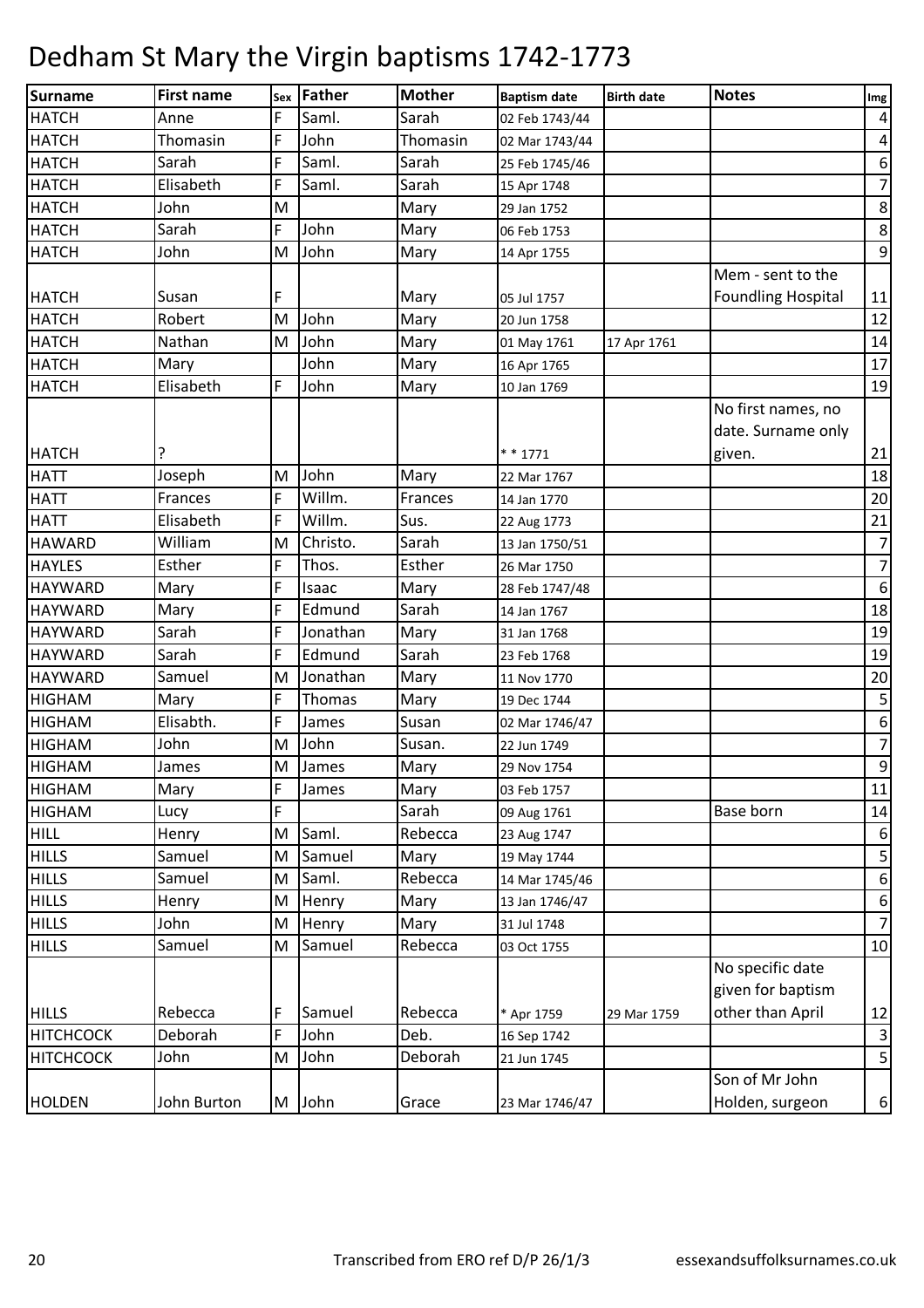| <b>Surname</b>               | <b>First name</b> | Sex | Father         | <b>Mother</b>  | <b>Baptism date</b>        | <b>Birth date</b> | <b>Notes</b>                     | Img              |
|------------------------------|-------------------|-----|----------------|----------------|----------------------------|-------------------|----------------------------------|------------------|
|                              |                   |     |                |                |                            |                   |                                  |                  |
|                              |                   |     |                |                |                            |                   | Daughter of Willim.              |                  |
|                              |                   |     |                |                |                            |                   | Honeyball & Sarah                |                  |
|                              |                   |     |                |                |                            |                   | now his wife ("now"              |                  |
|                              |                   |     |                |                |                            |                   | is underlined - were             |                  |
|                              |                   |     |                |                |                            |                   | the parents                      |                  |
|                              |                   |     |                |                |                            |                   | unmarried at the                 |                  |
|                              |                   |     |                |                |                            |                   | time of the child's              |                  |
|                              |                   |     |                |                |                            |                   | birth? Month only                |                  |
| HONEYBALL                    | Sarah             | F   | Willm.         | Sarah          | 24 Dec 1759                | * Oct 1759        | given for birth).                | 13               |
|                              |                   |     |                |                |                            |                   |                                  |                  |
|                              |                   |     |                |                |                            |                   | Parents' first names             |                  |
|                              |                   |     |                |                |                            |                   | not in register.                 |                  |
| HONEYBALL                    | Mary              |     |                |                | 27 Apr 1761                |                   | "Mary of Honeyball".             | 14               |
|                              |                   |     |                |                |                            |                   |                                  |                  |
|                              |                   |     |                |                |                            |                   | Date not in register.            |                  |
|                              |                   |     |                |                |                            |                   | <b>Follows November</b>          |                  |
|                              |                   |     |                |                |                            |                   | baptisms, comes                  |                  |
|                              |                   |     |                |                |                            |                   | before December                  |                  |
| HONEYBALL                    | Biddy             | F   | John           | <b>Bridget</b> | * * 1763                   |                   | baptisms.                        | 17               |
| <b>HONEYOAKS</b>             | Hannah            | F   | Joshua         | Ann            | 07 Aug 1759                |                   |                                  | 12               |
| <b>HONIBALL</b>              | Daniel            | M   | Tho.           | Margaret       | 14 Mar 1769                |                   |                                  | 19               |
| <b>HONNIBAL</b>              | Thomas            | M   | Thomas         | Margaret       | 30 Aug 1762                |                   |                                  | 15               |
| <b>HONNIBAL</b>              | William           |     | William        | Sarah          | 30 Apr 1764                |                   |                                  | 17               |
| <b>HONNIBAL</b>              | Margaret          |     | Tho.           | Margt.         | 30 Sep 1764                |                   |                                  | 17               |
|                              |                   |     |                |                |                            |                   |                                  |                  |
|                              |                   |     |                |                |                            |                   | Daniel and Margaret,             |                  |
| <b>HONNIBAL</b>              | Daniel            |     | Tho.           | Mary           | 24 Dec 1770                |                   | twins of                         | 20               |
|                              |                   |     |                |                |                            |                   |                                  |                  |
|                              |                   |     |                |                |                            |                   | Daniel and Margaret,<br>twins of |                  |
| <b>HONNIBAL</b><br>HONNIBALL | Margaret<br>Alice | F   | Tho.<br>Thomas | Mary           | 24 Dec 1770<br>08 Feb 1767 |                   |                                  | 20<br>18         |
|                              |                   |     |                | Margaret       |                            |                   | No parents' first                |                  |
| <b>HOW</b>                   | John              |     | ?              | ?              | 02 Apr 1765                |                   | names in register.               | 17               |
| <b>HOWARD</b>                | Sarah             | F   | Thomas         | Sarah          | 03 Jan 1743/44             |                   |                                  | 4                |
| <b>HOWARD</b>                | Christopher       | M   | Christopher    | Sarah          | 15 Sep 1745                |                   |                                  | 5                |
| <b>HOWARD</b>                | Sarah             | F   | Joseph         | Susan          | 01 Jul 1750                |                   |                                  | $\overline{7}$   |
| <b>HOWARD</b>                | Anne              | F   | Isaac          | Martha         | 14 Oct 1750                |                   |                                  | $\overline{7}$   |
| <b>HOWARD</b>                | John              | M   | Christopher    | Sarah          | 23 Feb 1755                |                   |                                  | 9                |
| <b>HOWARD</b>                | Sarah             | F   | Christophr.    | Sarah          | 08 May 1757                |                   |                                  | 11               |
| <b>HOWELL</b>                | Charles           | M   | Charls.        | Mary           | 09 Feb 1747/48             |                   |                                  | 6                |
| <b>HOWELL</b>                | Charles           | M   | Charles        | Alice          | 24 Nov 1771                |                   |                                  | 21               |
| <b>HOWELL</b>                | Mary              | F   | Charles        | Susan          | 15 Aug 1773                |                   |                                  | 21               |
| <b>HOWSEEN</b>               | Ruth              | F   | John           | Mary           | 28 Oct 1742                |                   |                                  | 3                |
| <b>HOWSEEN</b>               | Rachel            | F   | John           | Mary           | 27 Feb 1744/45             |                   |                                  | 5                |
| <b>HOWSEEN</b>               | Lucy              | F   | John           | Mary           | 22 Aug 1746                |                   |                                  | 6                |
| HOY                          | Sarah             | F   | Edwd.          | Sarah          | 23 Dec 1746                |                   |                                  | $\boldsymbol{6}$ |
| <b>HOY</b>                   | Edward            | M   | Edwd.          | Sarah          | 01 Jan 1748/49             |                   |                                  | $\overline{7}$   |
| <b>HOY</b>                   | Martha            | F   | Edward         | Sarah          | 25 Mar 1751                |                   |                                  | $\boldsymbol{8}$ |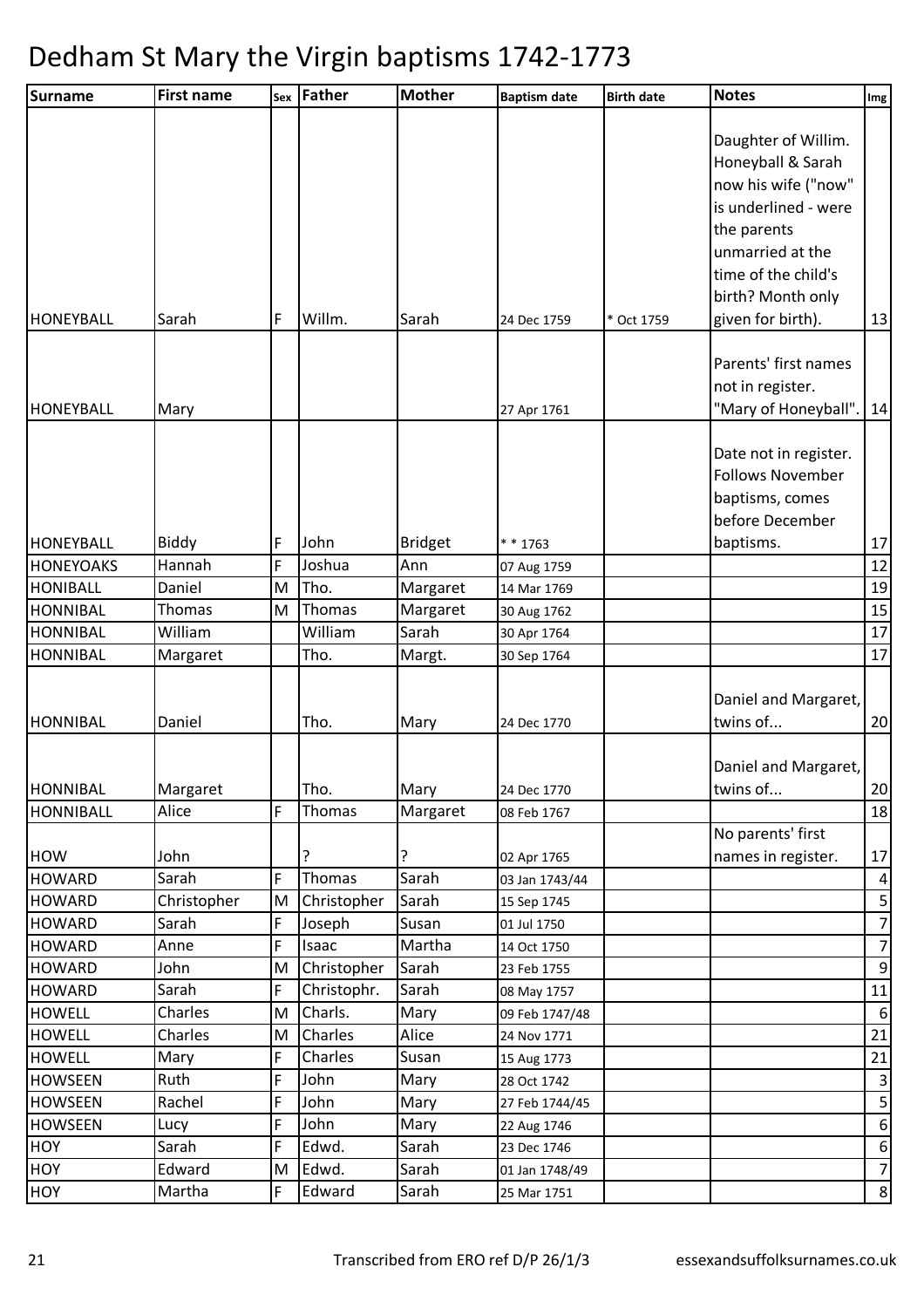| <b>Surname</b>  | <b>First name</b> | Sex | Father | <b>Mother</b> | <b>Baptism date</b> | <b>Birth date</b> | <b>Notes</b>       | Img              |
|-----------------|-------------------|-----|--------|---------------|---------------------|-------------------|--------------------|------------------|
| <b>HOY</b>      | Margaret          | F   | Edward | Sarah         | 22 Oct 1753         |                   |                    | 8 <sup>°</sup>   |
| <b>HOY</b>      | Mary              | F   | Edward | Sarah         | 16 Feb 1756         |                   |                    | 10               |
| <b>HOY</b>      | Hannah            | F   | Edward | Sarah         | 10 Jun 1758         |                   |                    | 12               |
| <b>HOY</b>      | Edward            | M   | Edward | Sarah         | 31 May 1759         |                   |                    | 12               |
|                 |                   |     |        |               |                     |                   | Child's first name |                  |
|                 |                   |     |        |               |                     |                   | and gender not in  |                  |
| <b>HOY</b>      | ?                 |     | Edward | Sarah         | 11 Sep 1762         |                   | register.          | 15               |
| <b>HUBBARD</b>  | Ann               | F   | John   | Sarah         | 26 Jan 1742/43      |                   |                    | $\vert 4 \vert$  |
| <b>HUBBARD</b>  | Prudence          | F   | James  | Sarah         | 30 Jun 1743         |                   |                    | 4                |
| <b>HUBBARD</b>  | John              | M   | Henry  | Mary          | 17 Apr 1744         |                   |                    | $\vert 4 \vert$  |
| <b>HUBBARD</b>  | John              | M   | John   | Sarah         | 03 Oct 1745         |                   |                    | 5 <sup>1</sup>   |
| HUBBARD         | Willm.            | M   | James  | Sar.          | 18 Jun 1746         |                   |                    | $\boldsymbol{6}$ |
| <b>HUBBARD</b>  | Saml.             | M   | John   | Sarah         | 11 Jun 1747         |                   |                    | 6                |
| <b>HUBBARD</b>  | John              | M   | James  | Sarah         | 22 Apr 1748         |                   |                    | 7                |
| <b>HUBBARD</b>  | Elisabeth         | F   | John   | Sarah         | 27 Sep 1748         |                   |                    | 7                |
| <b>HUBBARD</b>  | Samuel            | M   | John   | Sarah         | 25 Oct 1749         |                   |                    | $\overline{7}$   |
| HUBBARD         | Nathaniel         | M   | James  | Sarah         | 08 Mar 1750/51      |                   |                    | 7                |
| <b>HUBBARD</b>  | <b>Henry Pod</b>  | M   | John   | Sarah         | 12 Nov 1751         |                   |                    | $\bf 8$          |
| <b>HUBBARD</b>  | Sarah             | F   | James  | Sarh.         | 12 Jun 1753         |                   |                    | $\bf 8$          |
| <b>HUBBARD</b>  | Susan             | F   | James  | Susan         | 28 Nov 1754         |                   |                    | $\overline{9}$   |
| <b>HUBBARD</b>  | Alice             | F   | Samuel | Alice         | 20 Feb 1757         |                   |                    | 11               |
| HUBBARD         | Judith            | F   | Saml.  | Alice         | 04 Jun 1759         |                   |                    | $12\,$           |
| <b>HUBBARD</b>  | James             | M   | Samuel | Alice         | 26 Aug 1760         | 24 Aug 1760       |                    | 13               |
| <b>HUBBARD</b>  | John              | M   | Samuel | Alice         | 22 Apr 1763         |                   |                    | 16               |
| <b>HUBBARD</b>  | Sarah             | F   | John   | Sarah         | 18 Jun 1765         |                   |                    | 18               |
| <b>HUBBARD</b>  | Sarah             | F   | Samuel | Alice         | 23 Jun 1765         |                   |                    | 18               |
| <b>HUBBARD</b>  | John              | M   | John   | Sarah         | 23 Aug 1767         |                   |                    | 19               |
| <b>HUBBARD</b>  | Mary              | F   | Samuel | Alice         | 14 Feb 1768         |                   |                    | 19               |
| <b>HUBBARD</b>  | John              | M   | John   | Sarah         | 11 Mar 1770         |                   |                    | 20               |
| <b>HUDSON</b>   | Anne              | F   | Samuel | Phebe         | 08 Jul 1744         |                   |                    | 5 <sup>1</sup>   |
| <b>HUDSON</b>   | Sarah             | F   | Sam.   | Phebe         | 02 Jan 1747/48      |                   |                    | 6                |
| <b>HUDSON</b>   | Samuel            | M   | Samuel | Mary          | 18 Nov 1771         |                   |                    | 21               |
| <b>HUDSON</b>   | John              | M   | Saml.  | Mary          | 22 Mar 1773         |                   |                    | 21               |
| HUNNIBAL        | Margaret          | F   | Tho.   | Margaret      | 28 Feb 1773         |                   |                    | 21               |
| <b>HUNNOCKS</b> | Elisabeth         | F   | Joshua | Ann           | 10 Nov 1751         |                   |                    | 8 <sup>1</sup>   |
| <b>HUNNOX</b>   | Ann               | F   | Joshua | Ann           | 21 Nov 1745         |                   |                    | 6 <sup>1</sup>   |
| <b>HUNNOX</b>   | Mary              | F   | Joshua | Ann           | 27 Jan 1747/48      |                   |                    | $6 \mid$         |
| <b>HUNNOX</b>   | Susan             | F   | Joshua | Anne          | 31 Jul 1754         |                   |                    | $\overline{9}$   |
| <b>HUNNOX</b>   | John              | M   | Joshua | Ann           | 20 Feb 1757         |                   |                    | 11               |
| <b>HUNT</b>     | James             | M   | James  | Mary          | 31 Aug 1760         | 23 Aug 1760       |                    | 13               |
| JAMES           | John              | M   | Samuel | Mary          | 30 Mar 1760         | 23 Mar 1760       |                    | 13               |
| <b>JAMES</b>    | Sarah             | F   | Samuel | Mary          | 15 Apr 1761         |                   |                    | 14               |
| <b>JAMES</b>    | Samuel            | M   | Samuel | Mary          | 17 Sep 1762         |                   |                    | 15               |
| JAMES           | Mary              | F.  | Samuel | Sarah         | 29 Jun 1765         |                   |                    | 18               |
| <b>JAMES</b>    | Lewis             |     | Samuel | Mary          | 15 May 1767         |                   |                    | 19               |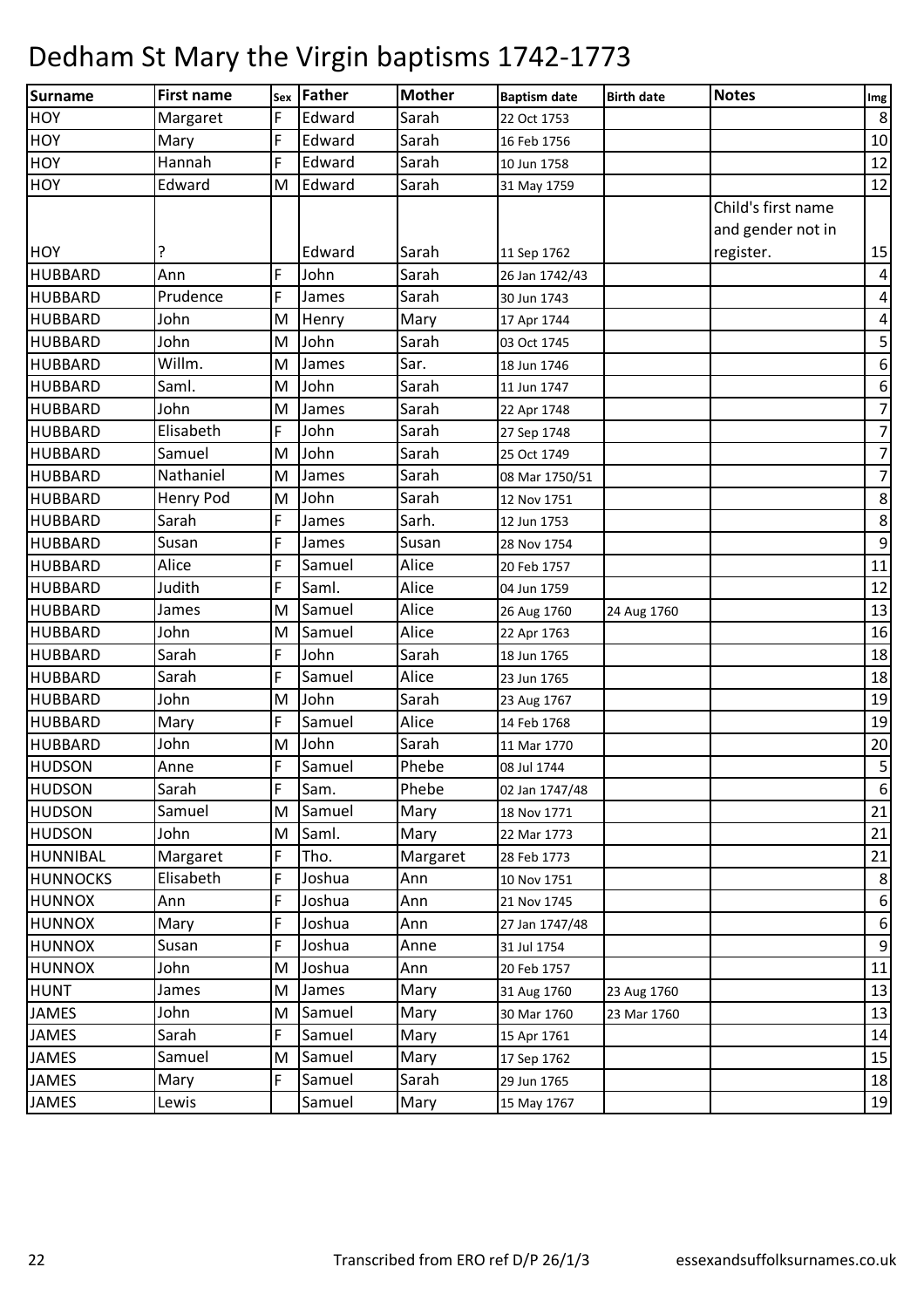| Surname         | <b>First name</b> | Sex | <b>Father</b> | <b>Mother</b> | <b>Baptism date</b> | <b>Birth date</b> | <b>Notes</b>        | Im <sub>g</sub> |
|-----------------|-------------------|-----|---------------|---------------|---------------------|-------------------|---------------------|-----------------|
|                 |                   |     |               |               |                     |                   |                     |                 |
|                 |                   |     |               |               |                     |                   | Son of Hen. Johnson |                 |
|                 |                   |     |               |               |                     |                   | and Esther Edwards  |                 |
|                 |                   |     |               |               |                     |                   | (not stated, but    |                 |
|                 |                   |     |               |               |                     |                   | presumably          |                 |
| <b>JOHNSON</b>  | Henry Johnson     | M   | Hen.          | Esther        | 11 Jan 1756         |                   | illegitimate)       | 10              |
| <b>KENDAL</b>   | Susanna           | F   | John          | Susan.        | 15 Feb 1757         |                   |                     | 11              |
| <b>KENDAL</b>   | John              | M   | John          | Susan         | 30 Dec 1758         |                   |                     | 12              |
| <b>KEY</b>      | Jonas             | M   | Jonas         | Rachell       | 04 Aug 1765         |                   |                     | 18              |
| <b>KEY</b>      | Edward            | M   | Jonas         | Rachell       | 26 Aug 1766         |                   |                     | 18              |
| <b>KEY</b>      | Rachel            | F   | Jonah         | Rachel        | 18 Sep 1770         |                   |                     | 20              |
| <b>KIDBY</b>    | Mary              | F   | William       | Sarah         | 18 Jun 1758         |                   |                     | 12              |
| <b>KITTLE</b>   | William           |     | John          | Judith        | 20 Jun 1764         |                   |                     | 17              |
| <b>KNAPP</b>    | William           | M   | Abraham       | Elisabeth     | 27 Apr 1745         |                   |                     | 5               |
| <b>KNAPP</b>    | John              | M   | Abrah.        | Elisth.       | 11 Nov 1747         |                   |                     | 6               |
|                 |                   |     |               |               |                     |                   |                     |                 |
|                 |                   |     |               |               |                     |                   | Son of Abrahm.      |                 |
|                 |                   |     |               |               |                     |                   | Knapp (lately dead) |                 |
|                 |                   |     |               |               |                     |                   | & Sarah, being      |                 |
| <b>KNAPP</b>    | James             | M   | Abrahm.       | Sarah         | 17 Feb 1749/50      |                   | several months old. | 7               |
| <b>KNAPP</b>    | Frances           | F   | Abraham       | Frances       | 23 Apr 1765         |                   |                     | 17              |
| <b>KNAPP</b>    | Susannah          |     | Abraham       | Frances       | 20 Apr 1766         |                   |                     | 18              |
| <b>KNIGHTS</b>  | Sally Wrinch      | F   |               | Sarah         | 21 Apr 1753         |                   |                     | 8               |
| <b>LAMB</b>     | James             | M   | James         | Elizabeth     | 02 Apr 1771         |                   |                     | 20              |
| <b>LAMB</b>     | Mary              | F   | James         | Elizabeth     | 20 Apr 1773         |                   |                     | 21              |
| LAWRENCE        | John              | M   | John          | Susanna       | 24 Sep 1758         |                   |                     | 12              |
| <b>LAWRENCE</b> | Susanna           | F   | John          | Susanna       | 23 Aug 1760         | 23 Aug 1760       | Privately baptized. | 13              |
|                 |                   |     |               |               |                     |                   | Child's first name  |                 |
|                 |                   |     |               |               |                     |                   | and gender not in   |                 |
| LAWRENCE        | ?                 |     | John          | Susanna       | 29 Jan 1763         |                   | register.           | 16              |
| LAWRENCE        | William           |     | John          | Sarah         | 06 Mar 1765         |                   |                     | 17              |
| LAWRENCE        | Robert            | M   | John          | Mary          | 28 Dec 1769         |                   |                     | 20              |
| <b>LAWRENCE</b> | William           | M   | Jno.          | Mary          | 07 Mar 1771         |                   |                     | 20              |
| LAWRENCE        | Jonathan          | M   | John          | Mary          | 09 Sep 1772         |                   |                     | 21              |
| LEWES           | Mary              | F   | Abraham       | Elisabth.     | 13 Jan 1743/44      |                   |                     | $\overline{4}$  |
| LEWES           | Margaret          | F   | Abrm.         | Elis.         | 20 May 1749         |                   |                     | 7               |
| <b>LEWIS</b>    | Mary              | F   | Abrah.        | Elisab.       | 16 Sep 1746         |                   |                     | 6               |
| LEWIS           | Thomas            | M   | Thomas        | Elisabeth     | 17 Aug 1766         |                   |                     | 18              |
| <b>LEWIS</b>    | Isaac             | M   | Isaac         | Sarah         | 13 Feb 1768         |                   |                     | 19              |
| LEWIS           | Elisabeth         | F   | Thomas        | Elisabeth     | 14 Feb 1768         |                   |                     | 19              |
| LEWIS           | Thomas            | M   | Thomas        | Elisabeth     | 05 Nov 1771         |                   |                     | 21              |
| <b>LEWIS</b>    | Sarah             | F   | Isaac         | Sarah         | 02 Jan 1772         |                   |                     | 21              |
| LITTLE          | Joseph            | M   | Benjam.       | Frances       | 26 Feb 1744/45      |                   |                     | 5 <sup>1</sup>  |
| <b>LITTLE</b>   | Benjam.           | M   | Benjam.       | Frances       | 26 Feb 1744/45      |                   |                     | $\mathbf{5}$    |
| LITTLE          | Benjamin          | M   | Benj.         | Frances       | 09 Jun 1746         |                   |                     | $6 \mid$        |
| LITTLE          | John              | M   | Benj.         | Frances       | 30 Jul 1747         |                   |                     | 6               |
| <b>LITTLE</b>   | Thomas            | M   | Benj.         | Frances       | 26 Oct 1748         |                   |                     | 7               |
| LITTLE          | Frances           | F   | Benjam.       | Frances       | 31 Jul 1751         |                   |                     | 8               |
| LITTLE          | William           | M   | Benjam.       | Frances       | 09 Dec 1752         |                   |                     | 8               |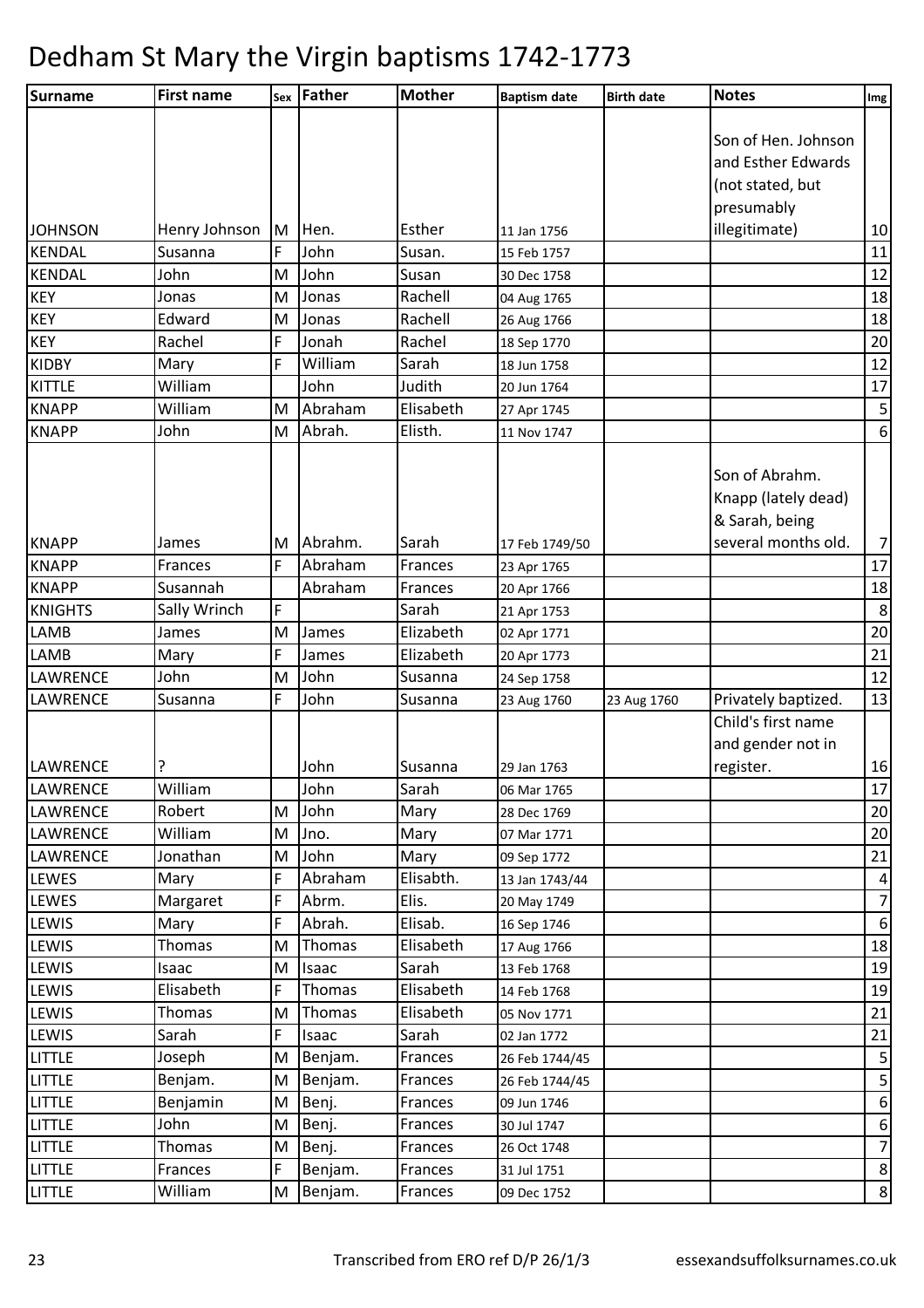| Surname           | <b>First name</b> | Sex | Father   | <b>Mother</b> | <b>Baptism date</b> | <b>Birth date</b> | <b>Notes</b>          | $\mathop{\textsf{Img}}$ |
|-------------------|-------------------|-----|----------|---------------|---------------------|-------------------|-----------------------|-------------------------|
| LITTLE            | Sarah             | F   | Benjamin | Frances       | 02 Nov 1753         |                   |                       | $\boldsymbol{8}$        |
| LITTLE            | Elisabeth         | F   | Benjamin | Frances       | 10 Feb 1755         |                   |                       | $\boldsymbol{9}$        |
| LITTLE            | Frances           | F   | Benjamin | Frances       | 15 Apr 1756         |                   |                       | $10\,$                  |
| LITTLE            | William           | M   | Benjam.  | Frances       | 12 May 1757         |                   |                       | 11                      |
| LITTLE            | Mary              | F   | Benjam.  | Frances       | 16 Sep 1758         |                   |                       | 12                      |
| LITTLE            | Mary              | F   | Benj.    | Frances       | 02 Feb 1760         |                   |                       | 13                      |
| <b>LITTLE</b>     | William           | M   | Benjamin | Frances       | 22 Jan 1761         |                   |                       | 14                      |
|                   |                   |     |          |               |                     |                   | Upwards of 30 years   |                         |
| <b>LIVERSIDGE</b> | Ann               | F   | Emanuel  | Rose          | 15 Oct 1762         |                   | old                   | 15                      |
| <b>LIVERSIDGE</b> | Benjamin          |     |          |               | 01 Nov 1773         |                   | Aged 49.              | 21                      |
|                   |                   |     |          |               |                     |                   | Daughter of Loft &    |                         |
| <b>LOFT</b>       | Ann               | F   |          |               | 12 Apr 1763         |                   | his wife.             | 16                      |
| LONG              | Elisabeth         | F   | Daniel   | Sarah         | 06 Jan 1742/43      |                   |                       | $\overline{a}$          |
| <b>LONG</b>       | Margaret          | F   | Daniel   | Sarah         | 24 Jul 1745         |                   |                       | 5                       |
| LONG              | Alice             | F   | Danl.    | Sarah         | 31 May 1747         |                   |                       | $6 \mid$                |
| LONG              | Katherine         | F   | Danl.    | Sarah         | 15 Mar 1748/49      |                   |                       | $\overline{7}$          |
| LOT               | Lucy              | F   | Haran    | Hannah        | 23 Jan 1753         |                   |                       | $\bf 8$                 |
| LOT               | Ann               | F   | James    | Ann           | 15 Apr 1770         |                   |                       | 20                      |
| LOTT              | Ann               | F   | Aaron    | Hannah        | 04 Dec 1748         |                   |                       | $\overline{7}$          |
| <b>LOTT</b>       | William           | M   | Aaron    | Hannah        | 14 Nov 1750         |                   |                       | $\overline{7}$          |
| <b>LOTT</b>       | John              | M   | Haran    | Hannah        | 24 Jun 1755         |                   |                       | $\overline{9}$          |
| LOTT              | Elisabeth         | F   | Haran    | Hannah        | 09 Aug 1757         |                   |                       | 11                      |
| LOTT              | Joseph            | M   | Haran    | Hannah        | 18 Nov 1759         |                   |                       | 13                      |
| <b>LOTT</b>       | James             | M   | James    | Ann           | 12 Jun 1773         |                   |                       | 21                      |
| <b>LUGAR</b>      | Susan             | F   | William  | Susan         | 17 Feb 1744/45      |                   |                       | $\mathsf S$             |
| <b>MACRO</b>      | Mary              | F   |          | Mary          | 21 Jan 1747/48      |                   | Base born             | 6                       |
| <b>MACROE</b>     | Robt.             | M   |          | Sarah         | 21 Aug 1759         |                   |                       | 12                      |
|                   |                   |     |          |               |                     |                   | Son of Widow Jane     |                         |
| <b>MARTIN</b>     | James             | M   |          | Jane          | 19 Dec 1744         |                   | Martin                | 5                       |
| <b>MASON</b>      | <b>Bridget</b>    | F   | John     | Anne          | 13 Jul 1744         |                   |                       | $\overline{5}$          |
|                   |                   |     |          |               |                     |                   | No date. Follows      |                         |
|                   |                   |     |          |               |                     |                   | baptism on 23 Dec     |                         |
|                   |                   |     |          |               |                     |                   | 1746 and comes        |                         |
|                   |                   |     |          |               |                     |                   | before on 13 Jan      |                         |
| <b>MASON</b>      | James             | M   | John     | Ann           | * * 1746            |                   | 1746/7.               | 6                       |
| <b>MASON</b>      | Thomas            | M   | John     | Mary          | 12 Feb 1755         |                   |                       | $\overline{9}$          |
| <b>MASON</b>      | John              | M   | Greetham | Sarah         | 02 Jun 1755         |                   |                       | $\boldsymbol{9}$        |
| <b>MASON</b>      | Miriam            | F   | Thomas   | Miriam        | 28 Sep 1755         |                   |                       | 10                      |
| <b>MASON</b>      | Elisabeth         | F   | Robert   | Elisabeth     | 31 May 1756         |                   |                       | 10                      |
| <b>MASON</b>      | Thomas            | M   | Thomas   | Miriam        | 10 Oct 1756         |                   |                       | 10                      |
| <b>MASON</b>      | Mary              | F   | John     | Anne          | 10 Oct 1756         |                   |                       | 10                      |
| <b>MASON</b>      | Anne              | F   | Robert   | Elisab.       | 26 Jun 1757         |                   |                       | 11                      |
| <b>MASON</b>      | John              | M   | Thomas   | Miriam        | 03 Sep 1758         |                   |                       | 12                      |
| <b>MASON</b>      | Mary              | F   | Robt.    | Elis.         | 17 Jan 1759         | 03 Jan 1759       | Out of sequence       | 12                      |
| <b>MASON</b>      | John              | M   | Robert   | Elisabeth     | 10 Mar 1760         |                   |                       | 13                      |
| <b>MASON</b>      | Miriam            | F   | Thos.    | Miriam        | 08 Jul 1760         | 07 Jun 1760       |                       | 13                      |
|                   |                   |     |          |               |                     |                   |                       |                         |
|                   |                   |     |          |               |                     |                   | Day of birth not in   |                         |
| <b>MASON</b>      | John              |     | M John   | Jane          | 14 Apr 1761         | * Mar 1761        | register, month only. | 14                      |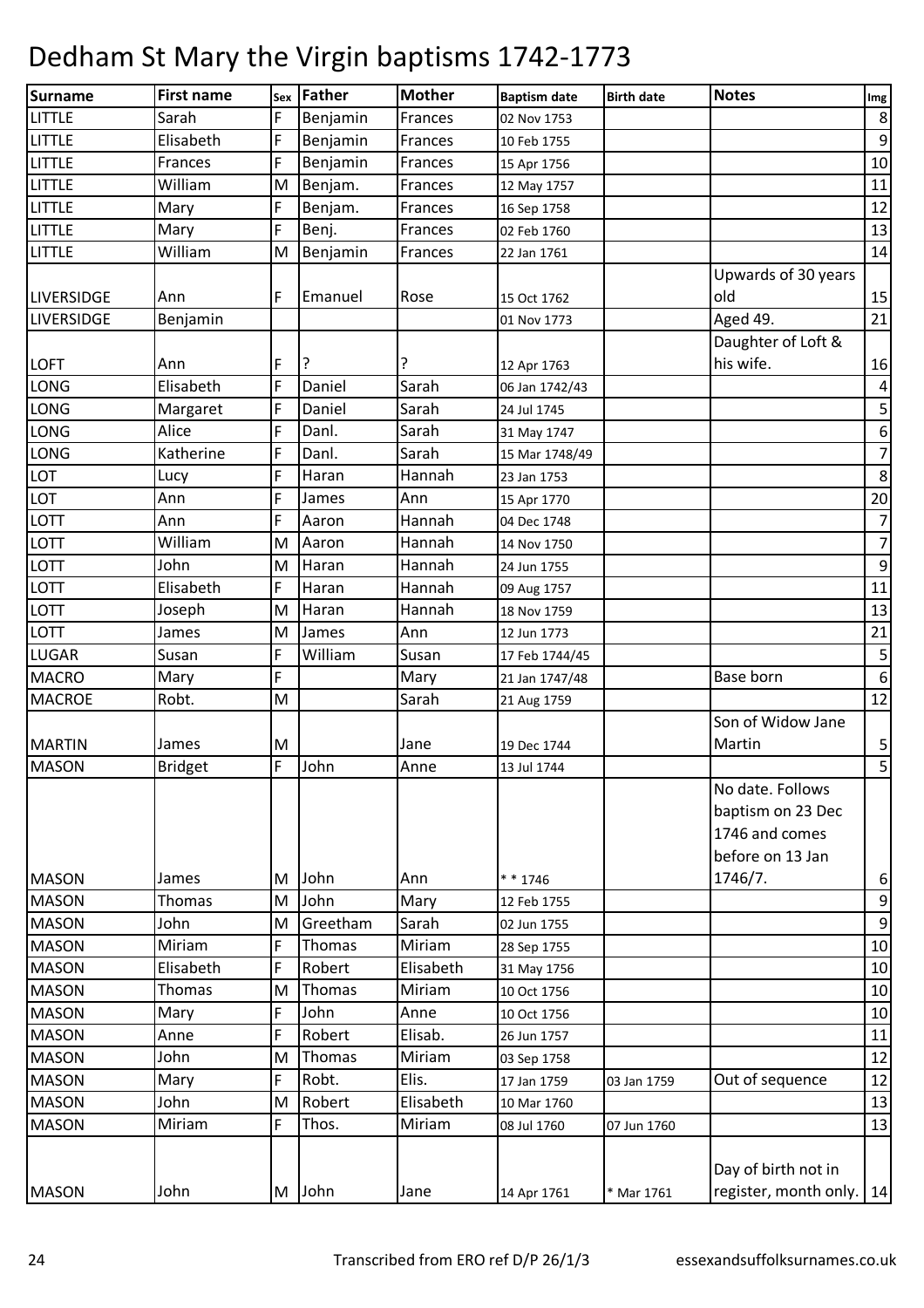| <b>Surname</b> | <b>First name</b> | Sex | <b>Father</b> | <b>Mother</b> | <b>Baptism date</b> | <b>Birth date</b> | <b>Notes</b>                                                                             | Img                     |
|----------------|-------------------|-----|---------------|---------------|---------------------|-------------------|------------------------------------------------------------------------------------------|-------------------------|
| <b>MASON</b>   | Robert            | M   | Robert        | Elisabeth     | 24 May 1761         |                   |                                                                                          | 14                      |
| <b>MASON</b>   | William           | M   | John          | Jane          | 20 May 1762         | 22 Apr 1762       |                                                                                          | 15                      |
|                |                   |     |               |               |                     |                   |                                                                                          |                         |
|                |                   |     |               |               |                     |                   | Daughter of Robert                                                                       |                         |
| <b>MASON</b>   | Mary              | F   | Robert        | ?             | 30 Dec 1763         |                   | Mason and his wife                                                                       | 17                      |
| <b>MASON</b>   | Jane              | F   | John          | Jane          | 16 Jun 1765         |                   |                                                                                          | 17                      |
| <b>MASON</b>   | John              | M   | James         | Ruth          | 05 Jul 1768         |                   |                                                                                          | 19                      |
| <b>MASON</b>   | Thomas            | M   | James         | Ruth          | 30 Jul 1769         |                   |                                                                                          | 20                      |
| <b>MASON</b>   | Mary Ann          | F   | James         | Ruth          | 09 Sep 1770         |                   |                                                                                          | 20                      |
| <b>MASON</b>   | Thomas            | M   | James         | Ruth          | 13 Apr 1773         |                   |                                                                                          | 21                      |
| <b>MAY</b>     | Mary              | F   | Willm.        | Thomasin      | 09 Nov 1745         |                   |                                                                                          | $\boldsymbol{6}$        |
| <b>MAY</b>     | William           | M   | William       | Thomasin      | 14 Mar 1748/49      |                   |                                                                                          | 7                       |
| MAY            | Thomas            | M   | Willm.        | Thomasin      | 16 Feb 1752         |                   |                                                                                          | 8 <sup>1</sup>          |
| <b>MAY</b>     | Martha            | F   | George        | Martha        | 23 May 1754         |                   |                                                                                          | $\overline{9}$          |
| MAY            | Thomas            | M   | William       | Thomasin      | 16 Jun 1754         |                   |                                                                                          | $\overline{9}$          |
| <b>MAY</b>     | Sarah             | F   | George        | Martha        | 03 Nov 1757         |                   |                                                                                          | 11                      |
| <b>MAY</b>     | Hannah            | F   | George        | Martha        | 07 Aug 1759         |                   |                                                                                          | 12                      |
| <b>MAY</b>     | Rebecca           | F   | Auther        | Mary          | 08 Aug 1773         |                   |                                                                                          | 21                      |
| <b>MIXAR</b>   | Mary              | F   | Robert        | Mary          | 13 Feb 1743/44      |                   |                                                                                          | $\vert 4 \vert$         |
| <b>MIXAR</b>   | John              | M   | Robert        | Mary          | 20 Jun 1745         |                   |                                                                                          | $\overline{\mathbf{5}}$ |
| <b>MIXAR</b>   | Isaac             | M   | Henry         | Mary          | 21 Nov 1745         |                   |                                                                                          | $6 \overline{}$         |
| <b>MIXAR</b>   | Susan             | F   | Robt.         | Mary          | 19 Mar 1747/48      |                   |                                                                                          | 7                       |
|                |                   |     |               |               |                     |                   | Aged, upon his Death<br>Bed (no parents'<br>names in register -<br>unclear if surname is |                         |
| <b>MIXAR</b>   | Henry             |     |               |               | 04 Jul 1759         |                   | father's or mother's)                                                                    | 12                      |
| <b>MIXER</b>   | John              | M   | Henry         | Mary          | 30 Apr 1743         |                   |                                                                                          | $\vert 4 \vert$         |
| <b>MIXER</b>   | Thomas            | M   | Robt.         | Mary          | 11 May 1751         |                   |                                                                                          | 8                       |
| <b>MIXER</b>   | Robert            | M   | Robert        | Penelope      | 08 Feb 1772         |                   |                                                                                          | 21                      |
| <b>MIXER</b>   | Robert            | M   | Isaac         | Elisabeth     | 14 Nov 1773         |                   |                                                                                          | 21                      |
| <b>MOUEL</b>   | William           | M   | Philips       | Kath.         | 16 May 1749         |                   |                                                                                          | 7                       |
| <b>MOUEL</b>   | Katherine         | F   | Philp.        | Kath.         | 15 Jun 1751         |                   |                                                                                          | 8 <sup>1</sup>          |
| <b>MYRRILS</b> | Margaret          | F   | Charles       | Hann.         | 21 Sep 1742         |                   |                                                                                          | $\overline{\mathbf{3}}$ |
| <b>MYRRILS</b> | Letch             | M   | Charles       | Hannah        | 19 Apr 1745         |                   |                                                                                          | 5 <sup>1</sup>          |
| <b>NEVARD</b>  | Mary              | F   | Thomas        | Mary          | 27 Oct 1742         |                   |                                                                                          | $\overline{\mathbf{3}}$ |
| <b>NEVARD</b>  | Thomas            | M   | Thomas        | Mary          | 22 Jul 1744         |                   |                                                                                          | $\overline{5}$          |
| <b>NEVARD</b>  | George            | M   | Tho.          | Mary          | 28 Jun 1747         |                   |                                                                                          | 6                       |
| <b>NEWMAN</b>  | Samuel            | M   | Samuel        | Elisabeth     | 25 Mar 1762         | 24 Feb 1762       | Father's occ: vicar                                                                      | 15                      |
|                |                   |     |               |               |                     |                   | Father's occ: vicar &                                                                    |                         |
| <b>NEWMAN</b>  | Thomas            | M   | Samuel        | Elisabeth     | 17 Jul 1764         |                   | lecturer                                                                                 | 17                      |
|                | Elisabeth         |     |               |               |                     |                   | Father's occ: vicar &                                                                    |                         |
| <b>NEWMAN</b>  | Carolina          |     | Samuel        | Elisabeth     | 27 May 1766         |                   | lecturer                                                                                 | 18                      |
|                |                   |     |               |               |                     |                   | Father's occ: vicar &                                                                    |                         |
| <b>NEWMAN</b>  | Mary              | F   | Samuel        | Elisabeth     | 27 Dec 1768         |                   | lecturer                                                                                 | 19                      |
| <b>NEWMAN</b>  | Mary              | F   | Saml.         | Elisabeth     | 01 Sep 1772         |                   | Father's occ: vicar                                                                      | 21                      |
| <b>NICHOLS</b> | John              | M   | John          | Susanna       | 21 May 1761         |                   |                                                                                          | 14                      |
| ORMAN          | James             | M   | John          | Mary          | 18 Jun 1752         |                   |                                                                                          | 8 <sup>°</sup>          |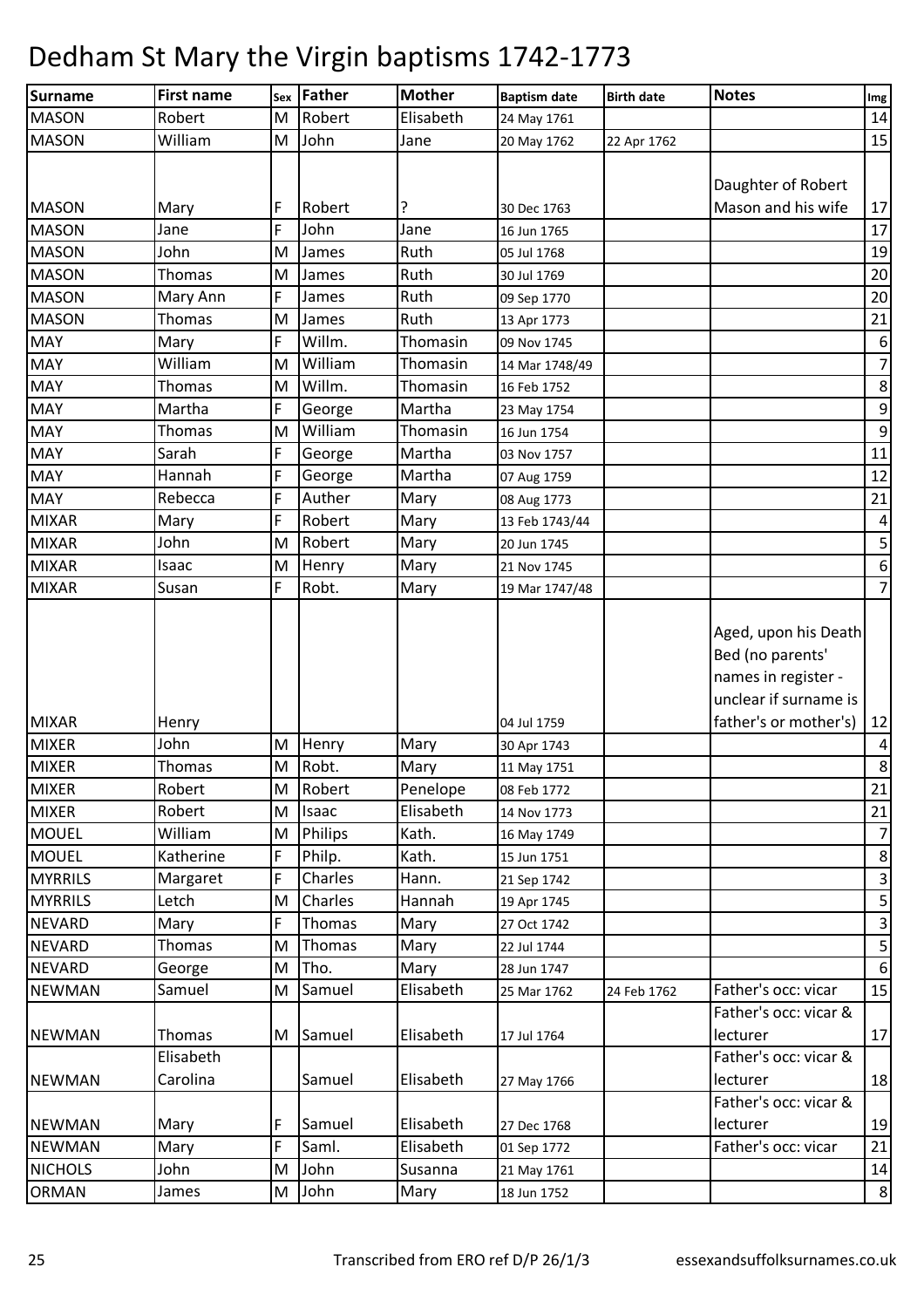| <b>Surname</b> | <b>First name</b>              | Sex | Father  | <b>Mother</b> | <b>Baptism date</b>        | <b>Birth date</b> | <b>Notes</b>                                                                                      | Img              |
|----------------|--------------------------------|-----|---------|---------------|----------------------------|-------------------|---------------------------------------------------------------------------------------------------|------------------|
| <b>ORMAN</b>   | John                           | M   | John    | Mary          | 28 Mar 1754                |                   |                                                                                                   | $\overline{9}$   |
| <b>ORMAN</b>   | Mary                           | F   | John    | Mary          | 07 Sep 1756                |                   |                                                                                                   | 10               |
| <b>ORMAN</b>   | Nathan                         | M   | John    | Mary          | 26 Jun 1759                |                   |                                                                                                   | 12               |
| <b>ORMAN</b>   | Henry                          | M   | John    | Mary          | 28 Jul 1761                |                   |                                                                                                   | 14               |
| <b>ORMAN</b>   | Elisabeth                      | F   | John    | Mary          | 16 Dec 1766                |                   |                                                                                                   | 18               |
| <b>OSBORN</b>  | William                        | M   | Samuel  | Clement       | 15 Oct 1751                |                   |                                                                                                   | $\bf 8$          |
| <b>OSBORN</b>  | Susan                          | F   | Samuel  | Clement       | 10 Feb 1754                |                   |                                                                                                   | $\overline{9}$   |
| <b>OSBORN</b>  | Mary                           | F   | Samuel  | Mary          | 14 Mar 1756                |                   |                                                                                                   | $10\,$           |
| <b>OSBORN</b>  | Elisabeth                      | F   | Edward  | Elisab.       | 11 Jul 1757                |                   |                                                                                                   | 11               |
| <b>OSBORN</b>  | Deborah                        | F   | Edward  | Deborah       | 27 Feb 1758                |                   |                                                                                                   | 11               |
| <b>OSBORN</b>  | Elisabeth                      | F   | Edward  | Deborah       | 25 Aug 1759                |                   |                                                                                                   | 13               |
| <b>OSBORN</b>  | Robert                         | M   | Samuel  | Clement       | 13 Dec 1759                |                   | Aged abt 1/2 year                                                                                 | 13               |
| <b>OSBORN</b>  | Joseph                         | M   | Samuel  | Mary          | 21 Jul 1761                |                   |                                                                                                   | 14               |
| <b>OSBORN</b>  | Rachell                        | F   |         | ŗ             | 02 Feb 1769                |                   | Parents' first names<br>not in register.<br>Unclear if surname is<br>that of mother or<br>father. | 19               |
| <b>OSBORN</b>  | Sarah                          | F   | Thomas  |               | 11 Feb 1770                |                   |                                                                                                   | 20               |
| <b>OSBORN</b>  | Samuel                         | M   | Saml.   |               | 10 May 1773                |                   |                                                                                                   | 21               |
| <b>OSBORNE</b> | Anne                           | F   | Samuel  | Mary          | 17 Jan 1758                |                   |                                                                                                   | 11               |
| <b>OSBORNE</b> | Elisabeth                      | F   |         | Sarah         |                            |                   |                                                                                                   | 12               |
| <b>OSBURN</b>  | Edward                         | M   | Edward  | Deborah       | 14 Aug 1758                |                   |                                                                                                   |                  |
| <b>OSBURN</b>  | Mary                           | F   | Edward  | Deborah       | 13 Apr 1761                | 10 Mar 1761       |                                                                                                   | 14<br>15         |
| <b>OSBURN</b>  | Edward                         |     | Edward  | Sarah         | 21 Sep 1762<br>21 Mar 1766 |                   |                                                                                                   | 18               |
| <b>OSBURN</b>  |                                |     |         | ?             | 24 Jun 1766                |                   | Child's and parents'<br>first names not in<br>register.                                           | 18               |
| <b>OSBURN</b>  | Joseph                         | M   | Edward  |               | 23 Dec 1766                |                   |                                                                                                   | 18               |
| <b>OSBURN</b>  | Elisabeth                      | F   | John    | Elisabeth     | 16 Aug 1772                |                   |                                                                                                   | 21               |
| PAGE           | John                           | M   | John    | Mary          | 21 Apr 1765                |                   |                                                                                                   | 17               |
| PAGE           | Mary                           | F   | John    | Margaret      | 16 Dec 1766                |                   |                                                                                                   | 18               |
| PAGE           | Charles                        | M   | John    | Peggy         | 16 May 1769                |                   |                                                                                                   | 19               |
| PAGE           | Peggy                          | F   | Jno.    | Peggy         | 19 Mar 1771                |                   |                                                                                                   | 20               |
| <b>PAGE</b>    | Charlotte Maria <sup>[F]</sup> |     | Jno.    | Peggy         | 01 May 1773                |                   |                                                                                                   | 21               |
| PARSEY         | Rachel                         | F   | Roger   | Sarah         | 13 Dec 1749                |                   |                                                                                                   | 7                |
| PARSEY         | Sarah                          | F   | Roger   | Sarah         | 22 Aug 1751                |                   |                                                                                                   | 8 <sup>1</sup>   |
| <b>PARSEY</b>  | William                        | M   | Roger   | Sarah         | 10 Nov 1753                |                   | Surname given as<br>"Parsey (Pausey)"                                                             | 8 <sup>1</sup>   |
| <b>PAUSEY</b>  | William                        | M   | Roger   | Sarah         | 10 Nov 1753                |                   | Surname given as<br>"Parsey (Pausey)"                                                             | $\bf 8$          |
| PAWSEY         | Roger                          | M   | Roger   | Sarah         | 13 Mar 1760                |                   |                                                                                                   | 13               |
| <b>PEACOCK</b> | Thomas                         | M   | Timothy | Grace         | 24 May 1744                |                   |                                                                                                   | $\mathsf S$      |
| <b>PEACOCK</b> | Martha                         | F   | Tim.    | Grace         | 11 May 1746                |                   |                                                                                                   | $6 \overline{}$  |
| <b>PEACOCK</b> | Mary                           | F   | Timothy | Mary          | 01 Jun 1752                |                   |                                                                                                   | $\boldsymbol{8}$ |
| <b>PEACOCK</b> | Martha                         | F   | Timothy | Mary          | 25 Dec 1753                |                   |                                                                                                   | 8                |
| <b>PEACOCK</b> | Ann                            | F   | Wead    | Ann           | 11 May 1766                |                   |                                                                                                   | 18               |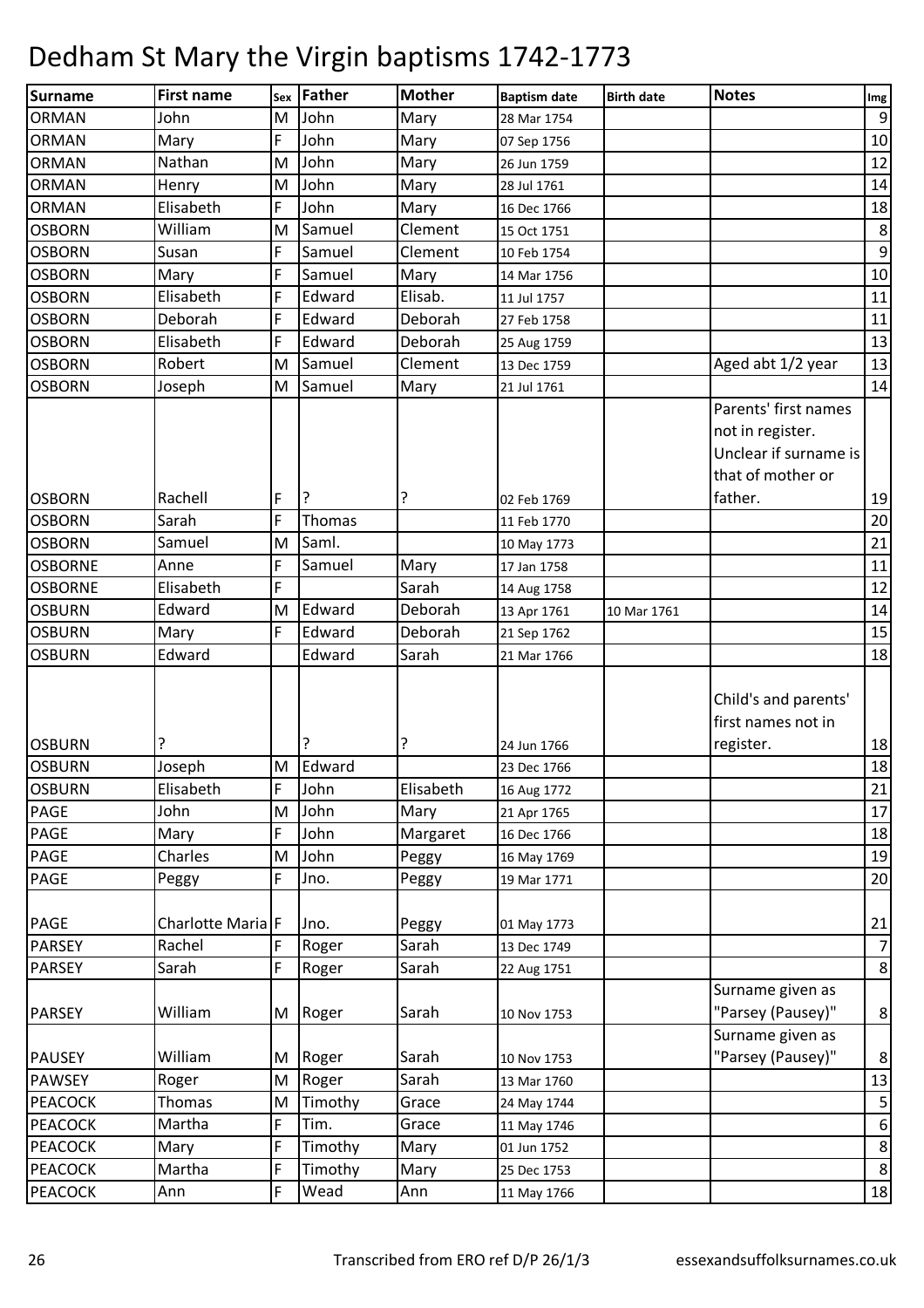| <b>Surname</b>  | <b>First name</b> | Sex | Father   | <b>Mother</b> | <b>Baptism date</b> | <b>Birth date</b> | <b>Notes</b>          | Img                      |
|-----------------|-------------------|-----|----------|---------------|---------------------|-------------------|-----------------------|--------------------------|
| <b>PEACOCK</b>  | Elisabeth         | F   | Timothy  |               | 12 Apr 1767         |                   |                       | 18                       |
| PEARTREE        | Sarah East        | F   |          | Sarah         | 11 Dec 1755         |                   |                       | 10                       |
| PHILCOCK        | Elisabeth         | F   | Willm.   | Alice         | 19 Apr 1743         |                   |                       | $\vert$                  |
| <b>PHILCOCK</b> | John              | M   | Willm.   | Alice         | 04 Oct 1745         |                   |                       | $\boldsymbol{6}$         |
| <b>PHILCOCK</b> | Hannah            | F   | Wm.      | Alice         | 11 Nov 1747         |                   |                       | $6 \mid$                 |
| <b>PHILCOCK</b> | Elisabeth         | F   |          | Han.          | 10 Mar 1767         |                   | Base born             | 18                       |
| PILKINGTON      | Isaac             | M   | John     | Mary          | 30 Jul 1744         |                   |                       | $\overline{\mathbf{5}}$  |
| PILKINGTON      | Thomas            | M   | John     | Mary          | 10 Mar 1748/49      |                   |                       | 7                        |
| PILKINGTON      | Jeremiah          | M   | Jeremiah | Sarah         | 27 Oct 1767         |                   |                       | 19                       |
| PILKINGTON      | Isaac             | M   | Jeremiah | Sarah         | 02 Jun 1771         |                   |                       | 20                       |
| PILKINTON       | John              | M   | Jeremiah | Sarah         | 02 May 1769         |                   |                       | 19                       |
| PILKINTON       | Mary              | F   | Jeremiah | Sarah         | 09 May 1773         |                   |                       | 21                       |
| PINNACLE        | John              | M   | John     | Mary          | 21 Jun 1762         |                   | Aged.                 | 15                       |
| PINNACLE        | Martha            | F   | John     | Mary          | 21 Jun 1762         |                   | Aged.                 | 15                       |
|                 |                   |     |          |               |                     |                   | Son of John Pinnacle  |                          |
| <b>PINNACLE</b> | William           | M   | John     | ?             | 14 Aug 1762         |                   | & his wife            | 15                       |
| PINNACLE        | Mary              |     | John     | Mary          | 28 Sep 1764         |                   |                       | 17                       |
|                 |                   |     |          |               |                     |                   |                       |                          |
|                 |                   |     |          |               |                     |                   | No first names in the |                          |
|                 |                   |     |          |               |                     |                   | entry, surname given  |                          |
| PINNACLE        | ?                 |     | ?        | ?             | 06 Mar 1766         |                   | only.                 | 18                       |
| <b>POLLEY</b>   | William           | M   | Wm.      | Sarah         | 30 Jan 1770         |                   |                       | 20                       |
| <b>POLLEY</b>   | Sarah             | F   | William  | Sarah         | 19 Nov 1771         |                   |                       | 21                       |
| <b>POLLEY</b>   | Edward            | M   | Willm.   | Sarah         | 28 Mar 1773         |                   |                       | 21                       |
|                 |                   |     |          |               |                     |                   | No parents' first     |                          |
| <b>POOLEY</b>   | James             |     | ?        | ?             | 24 Oct 1764         |                   | names in register.    | 17                       |
| <b>POPS</b>     | Mary              | F   | Daniel   | Mary          | 11 Jul 1762         |                   |                       | 15                       |
| <b>POPS</b>     | Daniel            | M   | Daniel   | Mary          | 21 Feb 1768         |                   |                       | 19                       |
| <b>POPS</b>     | Daniel            | M   | Daniel   | Mary          | 27 May 1770         |                   |                       | 20                       |
| <b>PORTER</b>   | Martha            | F   | Daniel   | Sarah         | 04 Mar 1743/44      |                   |                       | $\vert$                  |
| <b>PORTER</b>   | Elisabeth         | F   | Daniel   | Sarah         | 02 Jul 1745         |                   |                       | $\overline{\phantom{a}}$ |
| <b>PORTER</b>   | Martha            | F   | Danl.    | Sarah         | 24 Jan 1747/48      |                   |                       | $6 \mid$                 |
| <b>PORTER</b>   | Mary              | F   | Danl.    | Sarah         | 13 Feb 1749/50      |                   |                       | 7 <sup>1</sup>           |
| <b>POTTELL</b>  | Mary              | F   | Robert   | Mary          | 23 May 1754         |                   |                       | $\overline{9}$           |
| <b>POTTLE</b>   | Hannah            | F   | Robert   | Mary          | 24 Apr 1753         |                   |                       | 8 <sup>1</sup>           |
| <b>POTTLE</b>   | Sarah             | F   | Robert   | Mary          | 21 Feb 1756         |                   |                       | 10                       |
| <b>POWEL</b>    | John              | M   | William  | Mary          | 01 Jun 1743         |                   |                       | $\overline{a}$           |
| <b>POWEL</b>    | Mary              | F   | William  | Margaret      | 17 Aug 1762         |                   |                       | 15                       |
| <b>POWELL</b>   | Thomas            | M   | William  | Mary          | 12 Dec 1744         |                   |                       | 5 <sup>1</sup>           |
| <b>POWELL</b>   | Hannah            | F   | Willm.   | Mary          | 16 Jul 1746         |                   |                       | 6 <sup>1</sup>           |
| <b>POWELL</b>   | Thomas            | M   | Wm.      | Mary          | 27 Nov 1747         |                   |                       | $6 \mid$                 |
| <b>POWELL</b>   | Margaret          | F   | William  | Margaret      | 11 Feb 1761         | 02 Feb 1761       | Privately.            | 14                       |
| <b>POWELL</b>   | William           | M   | William  | Margt.        | 26 Jan 1764         |                   |                       | 17                       |
| <b>POWELL</b>   | Hannah            | F   | William  | Margaret      | 29 May 1765         |                   |                       | 17                       |
| <b>POWELL</b>   | Elisabeth         | F   | William  | Margaret      | 07 Oct 1766         |                   |                       | 18                       |
| <b>PRAT</b>     | Joseph            | M   | Danl.    | Elis.         | 06 Jun 1749         |                   |                       | 7                        |
| <b>PRATT</b>    | Sarah             | F   | Daniel   | Elisabeth     | 11 Jan 1742/43      |                   |                       | $\overline{\mathbf{3}}$  |
| PRATT           | Samuel            | M   | Daniel   | Elisabeth     | 12 Mar 1743/44      |                   |                       | 4                        |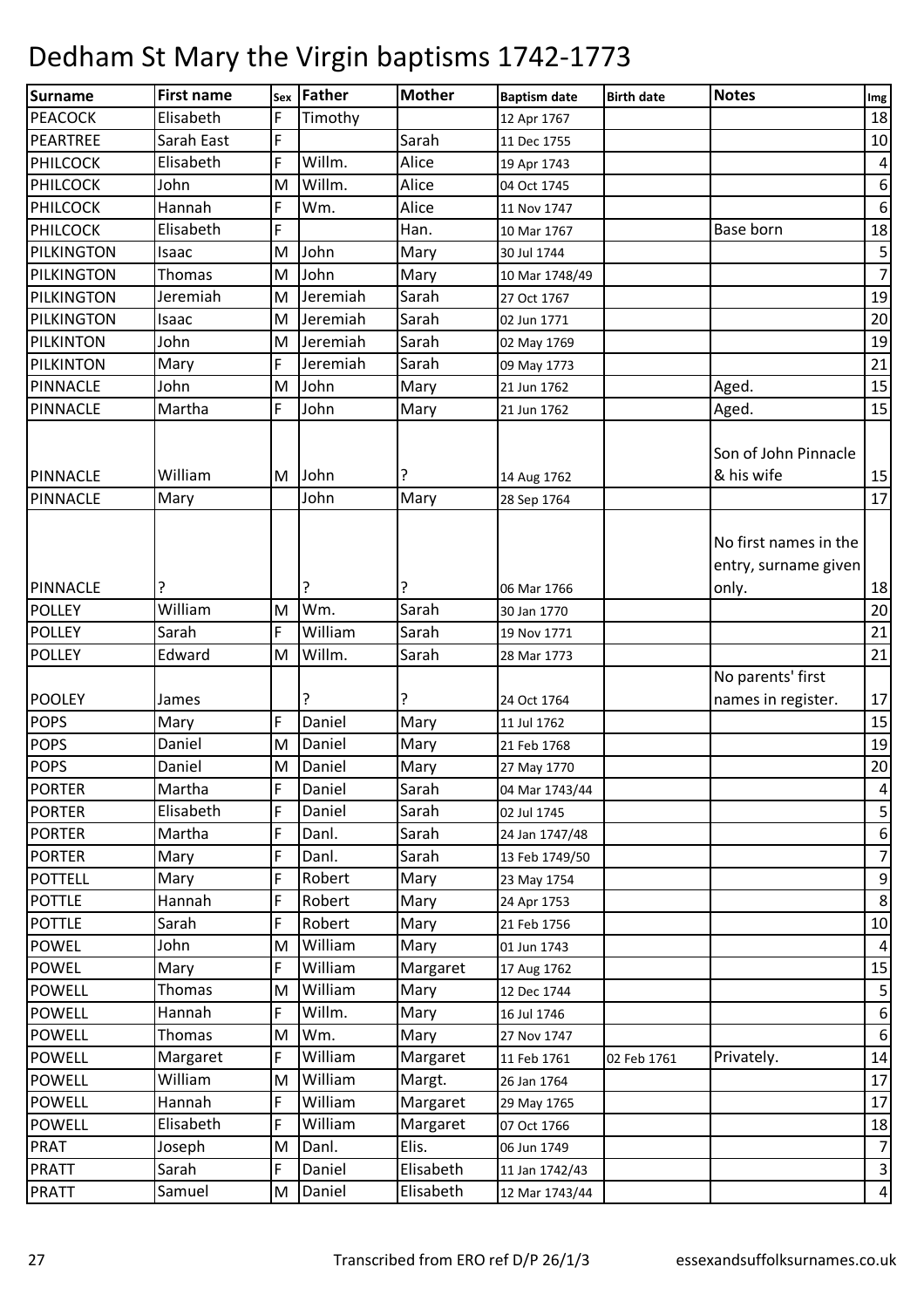| Surname                      | <b>First name</b>              |   | sex Father     | <b>Mother</b> | <b>Baptism date</b>        | <b>Birth date</b> | <b>Notes</b>                                                                                      | $\mathop{\textsf{Img}}$             |
|------------------------------|--------------------------------|---|----------------|---------------|----------------------------|-------------------|---------------------------------------------------------------------------------------------------|-------------------------------------|
| <b>PRATT</b>                 | Sarah                          | F | Joseph         | Sarah         | 29 Apr 1744                |                   |                                                                                                   | $\overline{4}$                      |
| PRATT                        | Susan                          | F | Daniel         | Elisabeth     | 25 Jul 1745                |                   |                                                                                                   | $\overline{5}$                      |
| PRATT                        | Susanna                        | F | Danl.          | Elis.         | 10 Aug 1746                |                   |                                                                                                   | $\boldsymbol{6}$                    |
| <b>PRATT</b>                 | Robert                         | M | Daniel         | Elisab.       | 12 Oct 1752                |                   |                                                                                                   | 8                                   |
| <b>PRATT</b>                 | Susannah                       | F | Joseph         | Sarah         | 06 Jul 1762                |                   |                                                                                                   | 15                                  |
| <b>PRATT</b>                 | Susannah                       | F | Joseph         | Sarah         | 13 Nov 1763                |                   |                                                                                                   | 17                                  |
| <b>PRATT</b>                 | Mary                           | F | John           | Mary          | 19 Aug 1764                |                   |                                                                                                   | 17                                  |
| PRATT                        | Joseph                         | M | Daniel         | Mary          | 26 Aug 1764                |                   |                                                                                                   | 17                                  |
| PRATT                        | Mary                           | F | Daniel         | Mary          | 22 Jun 1767                |                   |                                                                                                   | 19                                  |
| <b>PRATT</b>                 | Sarah                          | F | John           | Mary          | 12 Apr 1768                |                   |                                                                                                   | 19                                  |
| <b>PRATT</b>                 | Daniel                         | M | Daniel         | Mary          | 25 Apr 1769                |                   |                                                                                                   | 19                                  |
| PRATT                        | John                           | M | John           | Mary          | 20 May 1769                |                   |                                                                                                   | 19                                  |
| PRATT                        | John                           | M | John           | Mary          | 07 May 1771                |                   |                                                                                                   | 20                                  |
| <b>PRATT</b>                 | Mary                           | F | Saml.          | Mary          | 07 Jul 1773                |                   |                                                                                                   | 21                                  |
| <b>RAISIN</b>                | Samuel                         |   | Samuel         | Mary          | 20 Sep 1763                |                   | Samuel and Mary<br>twins of<br>Samuel and Mary                                                    | 16                                  |
| <b>RAISIN</b>                | Mary                           |   | Samuel         | Mary          | 20 Sep 1763                |                   | twins of                                                                                          | 16                                  |
| <b>RAISON</b>                | Ann                            | F | Samuel         | Mary          | 27 May 1760                | 22 Apr 1760       |                                                                                                   | 13                                  |
| <b>RAISON</b>                | William                        | M | Samuel         | Mary          | 02 Mar 1762                |                   |                                                                                                   | 15                                  |
| <b>RAISON</b>                | Mary                           | F | Samuel         | Mary          | 06 Nov 1765                |                   |                                                                                                   | 18                                  |
| <b>RAYNER</b>                | Thomas                         | M | Thomas         | Elisabeth     | 25 Sep 1761                |                   |                                                                                                   | 14                                  |
| <b>RAYNER</b>                | Thomas                         | M | Thomas         | Elisabeth     | 05 Apr 1763                |                   |                                                                                                   | 16                                  |
| <b>RAYNER</b>                | Elisabeth                      | F | Thomas         | Elisabeth     | 07 Jan 1766                |                   |                                                                                                   | 18                                  |
| <b>RAYNER</b>                | Elisabeth                      | F | Thomas         | Elis.         | 26 Nov 1767                |                   |                                                                                                   | 19                                  |
| <b>RAYNER</b>                | Elisabeth                      | F | John           | Elisabeth     | 21 Jan 1768                |                   |                                                                                                   | 19                                  |
| <b>RAYNER</b>                | Elisabeth                      | F | <u> ?</u>      | ?             | 16 Aug 1769                |                   | Parents' first names<br>not in register.<br>Unclear if surname is<br>that of mother or<br>father. | 20                                  |
|                              |                                |   |                |               |                            |                   |                                                                                                   |                                     |
| <b>RAYNER</b>                | <b>Culmer Mason</b><br>Abraham | M | Tho.<br>Jordan | Elis.         | 01 Sep 1769                |                   |                                                                                                   | 20                                  |
| <b>REEVE</b>                 | Anne                           | F | Jordan         | Mary<br>Mary  | 27 Oct 1742                |                   |                                                                                                   | $\vert$ 3                           |
| <b>REEVE</b><br><b>REEVE</b> | John                           | M | Jordan         | Mary          | 24 Mar 1743/44             |                   |                                                                                                   | $\vert 4 \vert$<br>$6 \overline{6}$ |
| <b>REEVE</b>                 | Henry                          | M | Jordan         |               | 06 Nov 1745<br>16 Nov 1747 |                   |                                                                                                   | $6 \overline{6}$                    |
| <b>REEVE</b>                 | Abraham                        |   |                | Mary<br>Ann   |                            |                   | Base born                                                                                         | 20                                  |
| <b>REEVE</b>                 |                                |   |                | Ann           | 24 Oct 1769                |                   | Base born                                                                                         | 21                                  |
| <b>REVES</b>                 | Lucy<br>Joseph                 | M | Emanuel        | Ann           | 16 Aug 1772                |                   |                                                                                                   | 19                                  |
|                              |                                |   |                |               | 25 Apr 1769                |                   | At end of 1760                                                                                    |                                     |
| <b>RICHARDSON</b>            | Elisabeth                      | F | James          | Elisabeth     | 06 Jan 1761                |                   | baptisms.                                                                                         | 14                                  |
| <b>RICHARDSON</b>            | Elisabeth                      | F | John           | Eliz.         | 02 Dec 1764                |                   |                                                                                                   | 17                                  |
| <b>RICHARDSON</b>            | James                          | M | James          | Elizabeth     | 02 Mar 1767                |                   |                                                                                                   | 18                                  |
| <b>ROOK</b>                  | Sarah                          | F |                | Sarah         | 16 Sep 1763                |                   | Base born                                                                                         | 16                                  |
| <b>ROOT</b>                  | Mary                           | F | John           | Mary          | 22 Jan 1742/43             |                   |                                                                                                   | $\overline{a}$                      |
| <b>ROOT</b>                  | Alice                          | F | John           | Mary          | 12 Nov 1745                |                   |                                                                                                   | $6 \overline{6}$                    |
| <b>ROOT</b>                  | Ann                            | F | John           | Mary          | 11 Nov 1747                |                   |                                                                                                   | $6 \overline{6}$                    |
| <b>ROOT</b>                  | John                           | M | John           | Mary          | 19 Feb 1749/50             |                   |                                                                                                   | 7                                   |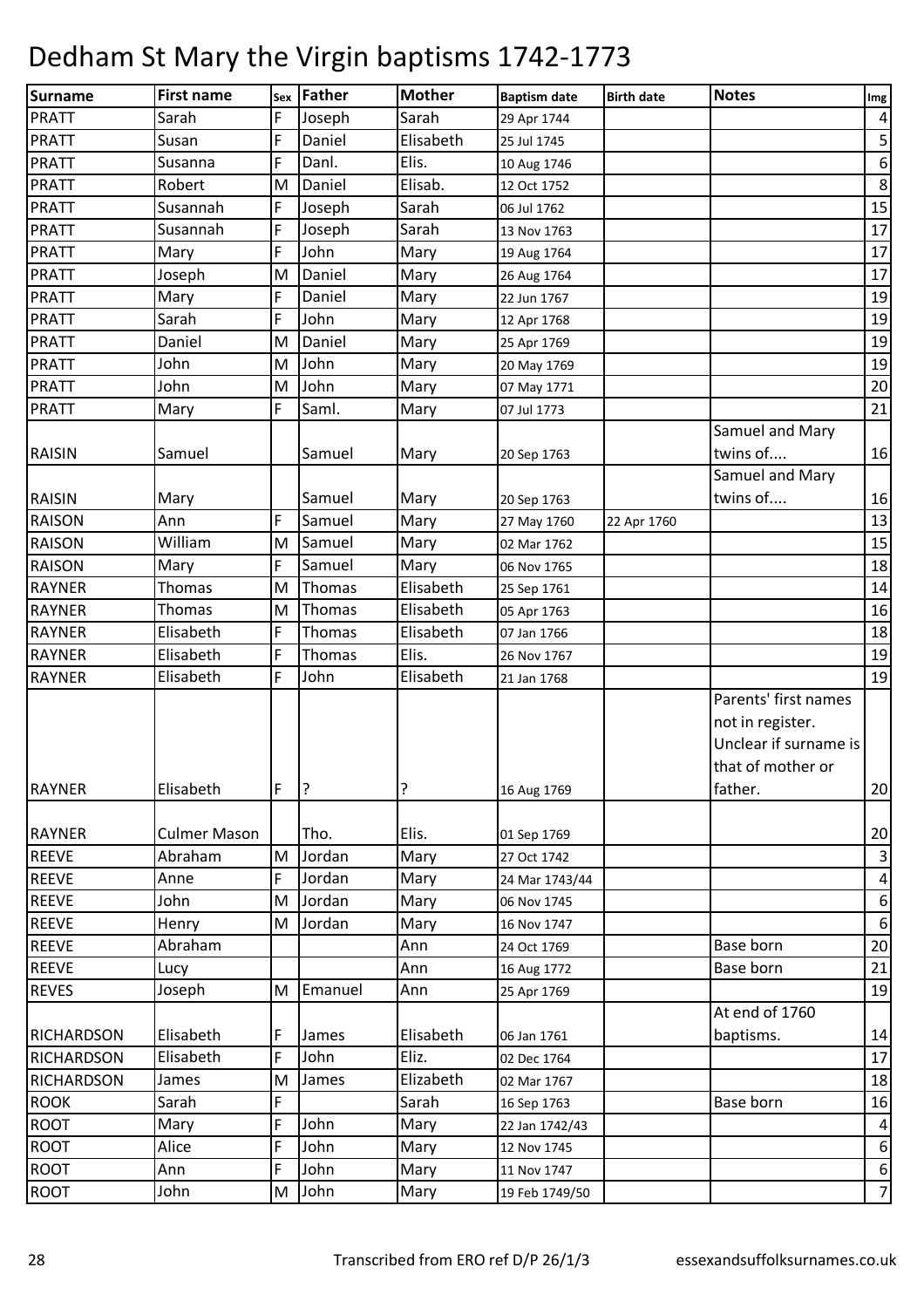| <b>Surname</b>        | <b>First name</b> | Sex | Father    | <b>Mother</b> | <b>Baptism date</b> | <b>Birth date</b> | <b>Notes</b>            | Im <sub>g</sub>  |
|-----------------------|-------------------|-----|-----------|---------------|---------------------|-------------------|-------------------------|------------------|
|                       | Elisabeth         |     |           |               |                     |                   |                         |                  |
| <b>ROSE</b>           | Cooper            |     |           | Mary          | 09 Oct 1771         |                   | <b>Base born</b>        | 21               |
|                       |                   |     |           |               |                     |                   | Surname given in        |                  |
|                       |                   |     |           |               |                     |                   | register as "Rout or    |                  |
| <b>ROUT or ROUGHT</b> | Hannah            | F   |           | Lydia         | 15 Apr 1752         |                   | Rought"                 | 8                |
| <b>RUGGLES</b>        | Mary              | F   | Samuel    | Mary          | 18 Apr 1762         |                   |                         | 15               |
|                       |                   |     |           |               |                     |                   | Date and child's        |                  |
|                       |                   |     |           |               |                     |                   | name and gender         |                  |
|                       |                   |     |           |               |                     |                   | not in register.        |                  |
|                       |                   |     |           |               |                     |                   | <b>Entered with Oct</b> |                  |
|                       |                   |     |           |               |                     |                   | baptisms, so might      |                  |
|                       |                   |     |           |               |                     |                   | have taken place in     |                  |
| <b>RUGGLES</b>        |                   |     | Samuel    | Mary          | * * 1763            |                   | October.                | 16               |
| <b>RUGGLES</b>        | Robert            |     | Samuel    | Mary          | 09 Apr 1765         |                   |                         | 17               |
| <b>RUGGLES</b>        | John              | M   | Samuel    | Mary          | 13 Nov 1770         |                   |                         | 20               |
| <b>RUGGLES</b>        | Thomas            | M   | Samuel    | Mary          | 01 Mar 1772         |                   |                         | 21               |
|                       |                   |     |           |               |                     |                   |                         |                  |
|                       |                   |     |           |               |                     |                   | Day of birth not in     |                  |
| <b>SANCTE</b>         | Samuel Terry      | M   | Clark     | Mary          | 18 Mar 1761         | * Feb 1761        | register, month only.   | 14               |
| <b>SANCTY</b>         | Mary              | F   | Clark     | Mary          | 22 May 1762         |                   |                         | 15               |
| <b>SANCTY</b>         | Robert            | M   | Clark     | Mary          | 09 Jul 1763         |                   |                         | 16               |
| <b>SANCTY</b>         | Elizabeth         | F   | Clark     | Mary          | 30 Sep 1764         |                   |                         | 17               |
| <b>SANDERS</b>        | Phebe             | F   | Tho.      | Mary          | 10 Oct 1746         |                   |                         | $\boldsymbol{6}$ |
| <b>SANDERS</b>        | John              | M   | Thomas    | Elisabth.     | 04 Feb 1752         |                   |                         | 8                |
| <b>SANDERS</b>        | Daniel            | M   | James     | Elisab.       | 23 Nov 1756         |                   |                         | 10               |
| <b>SANDERS</b>        | John              | M   | John      | Ann           | 08 May 1757         |                   | 1 year & upwds          | $11\,$           |
| <b>SANDERS</b>        | John              | M   | Daniel    | Elisab.       | 30 Apr 1758         |                   |                         | 11               |
| <b>SANDERS</b>        | Elisabeth         | F   | James     | Elisab.       | 24 Oct 1758         |                   |                         | 12               |
| <b>SAUNDERS</b>       | Elisabeth         | F   | Thomas    | Elisth.       | 19 Mar 1743/44      |                   |                         | 4                |
| <b>SAUNDERS</b>       | Mary              | F   | Thomas    | Mary          | 18 Aug 1744         |                   |                         | $\overline{5}$   |
| <b>SAUNDERS</b>       | Thomas            | M   | Thos.     | Elisth.       | 26 May 1747         |                   |                         | $6 \mid$         |
| <b>SAUNDERS</b>       | Elisabeth         | F   | Thos.     | Mary          | 14 Mar 1748/49      |                   |                         | $\overline{7}$   |
| <b>SAUNDERS</b>       | Hannah            | F   | Nathanael | Elisab.       | 22 Jan 1754         |                   |                         | $\overline{9}$   |
| <b>SAUNDERS</b>       | Thomas            | M   | Nathanl.  | Elisab.       | 04 Mar 1755         |                   |                         | $\overline{9}$   |
| <b>SAUNDERS</b>       | James             | M   | James     | Elisabth.     | 11 Jun 1755         |                   |                         | $\overline{9}$   |
|                       |                   |     |           |               |                     |                   |                         |                  |
|                       |                   |     |           |               |                     |                   | Sarah and Elisabeth,    |                  |
| <b>SAUNDERS</b>       | Sarah             | F   | Danl.     | Elisab.       | 25 Jan 1756         |                   | daughters of            | 10               |
|                       |                   |     |           |               |                     |                   |                         |                  |
|                       |                   |     |           |               |                     |                   | Sarah and Elisabeth,    |                  |
| <b>SAUNDERS</b>       | Elisabeth         | F   | Danl.     | Elisab.       | 25 Jan 1756         |                   | daughters of            | 10               |
| <b>SAUNDERS</b>       | <b>Bridget</b>    | F   | Nathanael | Elisab.       | 15 Apr 1756         |                   |                         | 10               |
| <b>SAUNDERS</b>       | Isaac             | M   | Thomas    | Mary          | 27 Apr 1756         |                   |                         | 10               |
| <b>SAUNDERS</b>       | Nathaniel         | M   | Nathl.    | Elis.         | 14 May 1757         |                   |                         | 11               |
| <b>SAUNDERS</b>       | Jonathan          | M   | Thomas    | Mary          | 26 Jun 1757         |                   |                         | 11               |
| <b>SAUNDERS</b>       | Ann               | F   | John      | Ann           | 09 Dec 1757         |                   |                         | 11               |
| <b>SAUNDERS</b>       | Sarah             | F   | John      | Ann           | 27 Mar 1758         |                   |                         | 11               |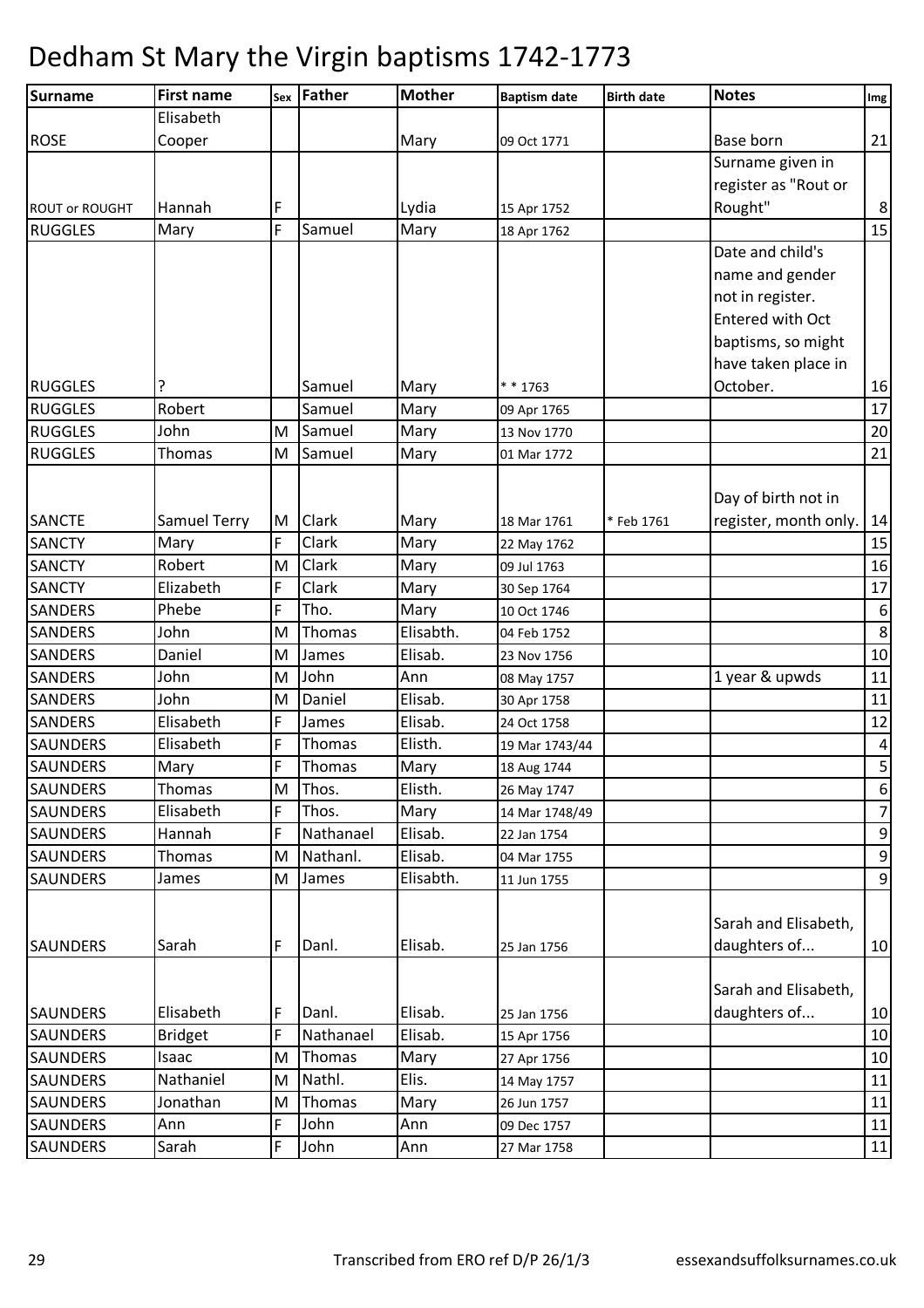| <b>Surname</b>  | <b>First name</b> | Sex | Father    | <b>Mother</b> | <b>Baptism date</b> | <b>Birth date</b> | <b>Notes</b>           | Img |
|-----------------|-------------------|-----|-----------|---------------|---------------------|-------------------|------------------------|-----|
|                 |                   |     |           |               |                     |                   | Baptized Jan or Feb    |     |
|                 |                   |     |           |               |                     |                   | (no specific date      |     |
| <b>SAUNDERS</b> | Mary              | F   | Thomas    | Mary          | * * 1759            |                   | given)                 | 12  |
|                 |                   |     |           |               |                     |                   |                        |     |
|                 |                   |     |           |               |                     |                   | Baptized Jan (no       |     |
|                 |                   |     |           |               |                     |                   | specific dates given,  |     |
| <b>SAUNDERS</b> | John              | M   | Nathanl.  | Elis.         | * Jan 1759          | * Jul 1758        | months only)           | 12  |
|                 |                   |     |           |               |                     |                   | Father's occ:          |     |
| <b>SAUNDERS</b> | Thomas            | M   | Thomas    | Elis.         | 22 Aug 1759         |                   | carpenter              | 13  |
| <b>SAUNDERS</b> | Sarah             | F   | John      | Anne          | 25 Nov 1759         |                   |                        | 13  |
| <b>SAUNDERS</b> | Sarah             | F   | Thomas    | Mary          | 25 Feb 1760         |                   |                        | 13  |
| <b>SAUNDERS</b> | Jonathan          | M   | Nathaniel | Elisab.       | 26 Feb 1760         |                   |                        | 13  |
| <b>SAUNDERS</b> | Joseph            | M   | John      | Ann           | 05 Mar 1760         |                   |                        | 13  |
| <b>SAUNDERS</b> | <b>Thomas</b>     | M   | James     | Elisabth.     | 23 Sep 1760         | 01 Jul 1760       |                        | 13  |
| <b>SAUNDERS</b> | <b>Bridgett</b>   | F   | Nathaniel | Elisabeth     | 15 Mar 1762         |                   |                        | 15  |
| <b>SAUNDERS</b> | Ann               | F   | John      | Ann           | 23 Mar 1762         |                   |                        | 15  |
| <b>SAUNDERS</b> | John              | M   | John      | Ann           | 23 Apr 1762         |                   |                        | 15  |
| <b>SAUNDERS</b> | Mary              | F   | James     | Elisab.       | 12 May 1762         |                   |                        | 15  |
| <b>SAUNDERS</b> | Elisabeth         | F   | Thomas    | Elisabeth     | 11 Jul 1762         |                   |                        | 15  |
|                 |                   |     |           |               |                     |                   |                        |     |
|                 |                   |     |           |               |                     |                   | Parents' first names   |     |
| <b>SAUNDERS</b> | Mary              | F   |           |               | 15 Jul 1762         |                   | not in register.       | 15  |
| <b>SAUNDERS</b> | Sarah             | F   |           | Sarah         | 02 Aug 1764         |                   | Base born              | 17  |
| <b>SAUNDERS</b> | Phebe             |     | John      | Ann           | 09 Aug 1764         |                   |                        | 17  |
|                 |                   |     |           |               |                     |                   | Little of the entry    |     |
|                 |                   |     |           |               |                     |                   | completed - full       |     |
|                 |                   |     |           |               |                     |                   | name of child not      |     |
|                 |                   |     |           |               |                     |                   | completely given, no   |     |
|                 |                   |     |           |               |                     |                   | gender, and no first   |     |
|                 |                   |     |           |               |                     |                   | names for the          |     |
| <b>SAUNDERS</b> | Ja                |     |           |               | 04 Oct 1764         |                   | parents.               | 17  |
| <b>SAUNDERS</b> | Sarah             |     |           |               | 03 Jan 1765         |                   | Aged 21                | 17  |
| <b>SAUNDERS</b> | Thomas            | M   | Thomas    | Elis.         | 30 Apr 1765         |                   |                        | 17  |
|                 |                   |     |           |               |                     |                   | First name and         |     |
|                 |                   |     |           |               |                     |                   | gender of child not in |     |
| <b>SAUNDERS</b> | ?                 |     | Thomas    | Elisabeth     | 07 Apr 1766         |                   | register.              | 18  |
| <b>SAUNDERS</b> | Mary              | F   | Thomas    | Elisabeth     | 25 May 1766         |                   |                        | 18  |
|                 |                   |     |           |               |                     |                   | Gap for father's       |     |
|                 |                   |     |           |               |                     |                   | name - were the        |     |
|                 |                   |     |           |               |                     |                   | parents' married or    |     |
|                 |                   |     |           |               |                     |                   | was the child          |     |
| <b>SAUNDERS</b> | Susannah          | F   | י?        | Mary          | 17 Nov 1766         |                   | illegitimate?          | 18  |
| <b>SAUNDERS</b> | Mary              | F   | James     |               | 29 Jun 1767         |                   |                        | 19  |
| <b>SAUNDERS</b> | James             | M   | Phillip   | Ann           | 14 Oct 1767         |                   |                        | 19  |
|                 |                   |     |           |               |                     |                   | Out of sequence, at    |     |
|                 |                   |     |           |               |                     |                   | the end of 1768        |     |
| <b>SAUNDERS</b> | Jeremiah          | M   | John      | Ann           | 16 May 1768         |                   | baptisms.              | 19  |
| <b>SAUNDERS</b> | Nathaniel         | M   | Nathaniel | Susan         | 16 Jan 1770         |                   |                        | 20  |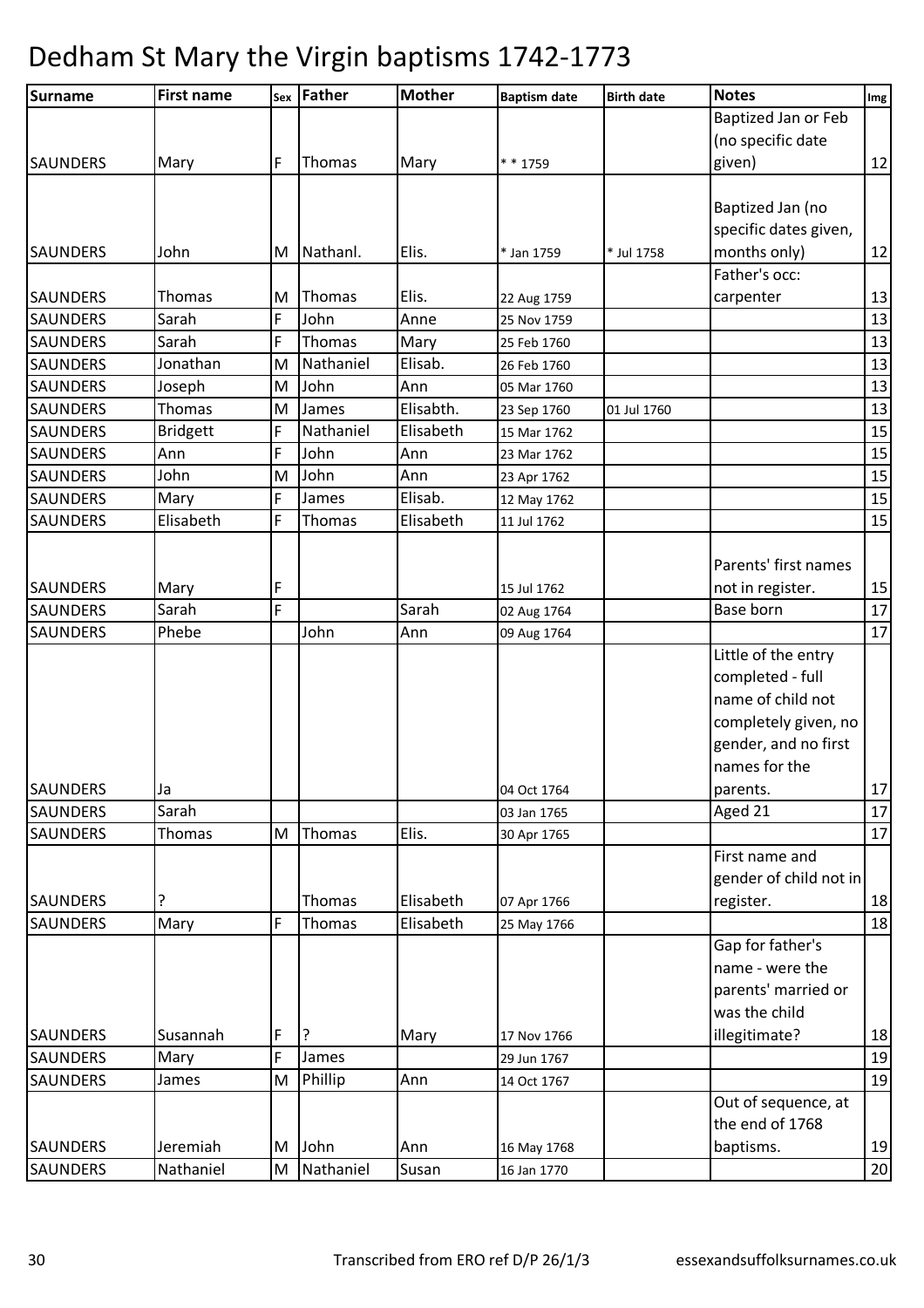| Surname         | <b>First name</b> | Sex | Father    | <b>Mother</b> | <b>Baptism date</b> | <b>Birth date</b> | <b>Notes</b>          | Img                     |
|-----------------|-------------------|-----|-----------|---------------|---------------------|-------------------|-----------------------|-------------------------|
|                 |                   |     |           |               |                     |                   |                       |                         |
|                 |                   |     |           |               |                     |                   | No first names in the |                         |
|                 |                   |     |           |               |                     |                   | register, and child's |                         |
| <b>SAUNDERS</b> |                   |     |           | ?             | 28 Apr 1770         |                   | gender not recorded.  | 20                      |
| <b>SAUNDERS</b> | Jonathan          | M   | Philip    | Ann           | 10 May 1771         |                   |                       | 20                      |
| <b>SAUNDERS</b> | Thomas            | M   | Philip    | Mary          | 02 Jun 1771         |                   |                       | 20                      |
| <b>SAUNDERS</b> | Mary              | F   | Nathaniel | Susan         | 08 Oct 1771         |                   |                       | 21                      |
| <b>SAUNDERS</b> | Elisabeth         | F   | Philip    | Ann           | 02 Aug 1773         |                   |                       | 21                      |
| <b>SEABORN</b>  | Mary              | F   | John      | Elisab.       | 15 Jan 1742/43      |                   |                       | 4                       |
| <b>SEABORN</b>  | John              | M   | John      | Alice         | 29 Aug 1772         |                   |                       | 21                      |
| <b>SEABORN</b>  | Sarah             |     |           | Ann           | 26 Jan 1773         |                   | Base born             | 21                      |
| <b>SEABORNE</b> | John              | M   | John      | Elisabeth     | 13 May 1744         |                   |                       | 4                       |
| <b>SEABORNE</b> | Edmund            | M   | John      | Elisth.       | 12 Jan 1745/46      |                   |                       | $\boldsymbol{6}$        |
| <b>SEABORNE</b> | Ann               | F   | John      | Elisabth.     | 17 Jan 1747/48      |                   |                       | 6                       |
| <b>SEABORNE</b> | Susanna           | F   | John      | Elisth.       | 25 Mar 1750         |                   |                       | $\overline{7}$          |
| <b>SEABORNE</b> | Jonathan          | M   | John      | Elis.         | 12 Nov 1752         |                   |                       | $\bf 8$                 |
| <b>SEABORNE</b> | William           | M   | John      | Elisabeth     | 07 Jan 1755         |                   |                       | $\boldsymbol{9}$        |
| <b>SEABORNE</b> | Thomas            | M   | John      | Elis.         | 03 Feb 1757         |                   |                       | 11                      |
| <b>SHARP</b>    | Thomas            | M   | Thomas    | Susan         | 27 Aug 1742         |                   |                       | $\mathsf 3$             |
| <b>SHARP</b>    | Thomas            | M   | Rich.     | Elisabeth     | 05 Oct 1744         |                   |                       | $\overline{\mathbf{5}}$ |
| <b>SHARP</b>    | John              | M   | Thomas    | Susan         | 22 Nov 1744         |                   |                       | $\overline{\mathbf{5}}$ |
| <b>SHARP</b>    | Thomas            | M   | Thomas    | Martha        | 30 Nov 1744         |                   |                       | 5                       |
| <b>SHARP</b>    | William           | M   | Richd.    | Elis.         | 07 Aug 1746         |                   |                       | $\boldsymbol{6}$        |
| <b>SHARP</b>    | Nathanl.          | M   | Thoms.    | Susan         | 01 May 1747         |                   |                       | 6                       |
| <b>SHARP</b>    | Abraham           | M   | Richd.    | Elisabeth     | 06 Mar 1748/49      |                   |                       | $\overline{7}$          |
| <b>SHARP</b>    | Joseph            | M   | Thos.     | Susan         | 07 Jul 1752         |                   |                       | $\bf 8$                 |
| <b>SHARP</b>    | Isaac             | M   | Richd.    | Elisab.       | 02 Oct 1752         |                   |                       | $\bf 8$                 |
| <b>SHARP</b>    | William           | M   | Thomas    | Susan         | 25 Jan 1757         |                   |                       | 11                      |
|                 |                   |     |           |               |                     |                   | Month only given for  |                         |
| <b>SHARP</b>    | Susan             | F   | Thomas    | Susan         | * Feb 1759          |                   | baptism.              | 12                      |
| <b>SHARP</b>    | Robert            | M   | Thomas    | Susan         | 22 Dec 1760         | 19 Dec 1760       |                       | 14                      |
| <b>SHARP</b>    | John              | M   | William   | Philippa      | 17 Jan 1773         |                   |                       | 21                      |
| <b>SHARPE</b>   | Daniel            | M   | Thomas    | Susan         | 31 Jul 1754         |                   |                       | $\overline{9}$          |
| <b>SHARPE</b>   | Susan             | F   | Richard   | Elisabeth     | 08 Aug 1754         |                   |                       | $\overline{9}$          |
| SHEARCROFT      | Sarah             | F   | John      | Ann           | 16 May 1766         |                   |                       | 18                      |
| <b>SHERMAN</b>  | Mary              | F   | Edward    | Sarah         | 03 Jul 1744         |                   |                       | $\overline{\mathbf{5}}$ |
| SHERMAN         | Sarah             | F   | Edmund    | Martha        | 05 Nov 1745         |                   |                       | 6                       |
| SHERMAN         | Edward            | M   | Edward    | Martha        | 03 May 1748         |                   |                       | 7                       |
| <b>SHERMAN</b>  | Sarah             | F   | Edwd.     | Sarah         | 18 Jan 1748/49      |                   |                       | 7                       |
|                 |                   |     |           |               |                     |                   |                       |                         |
|                 |                   |     |           |               |                     |                   | Son of Edmd. & (late) |                         |
| SHERMAN         | Edmund            | M   | Edmd.     | Martha        | 14 May 1750         |                   | Martha Sherman        | 7 <sup>1</sup>          |
| <b>SHERMAN</b>  | Henry             | M   | Henry     | Sarah         | 11 Aug 1750         |                   |                       | 7                       |
| <b>SHERMAN</b>  | Millecent         | F   | Henry     | Sarah         | 27 Apr 1753         |                   |                       | 8                       |
| <b>SHERMAN</b>  | Mary              | F   | Henry     | Sarah         | 30 Sep 1755         |                   |                       | 10                      |
| <b>SHERMAN</b>  | Martha            | F   |           | Mary          | 04 Mar 1756         |                   |                       | 10                      |
| SHERMAN         | Susan             | F   | Henry     | Sarah         | 10 Jul 1758         |                   |                       | 12                      |
| SHERMAN         | Edmund            | M   | Henry     | Sarah         | 21 Oct 1760         | 01 Oct 1760       |                       | 13                      |
| SHERMAN         | Anne              | F   | Henry     | Sarah         | 22 May 1763         |                   |                       | 16                      |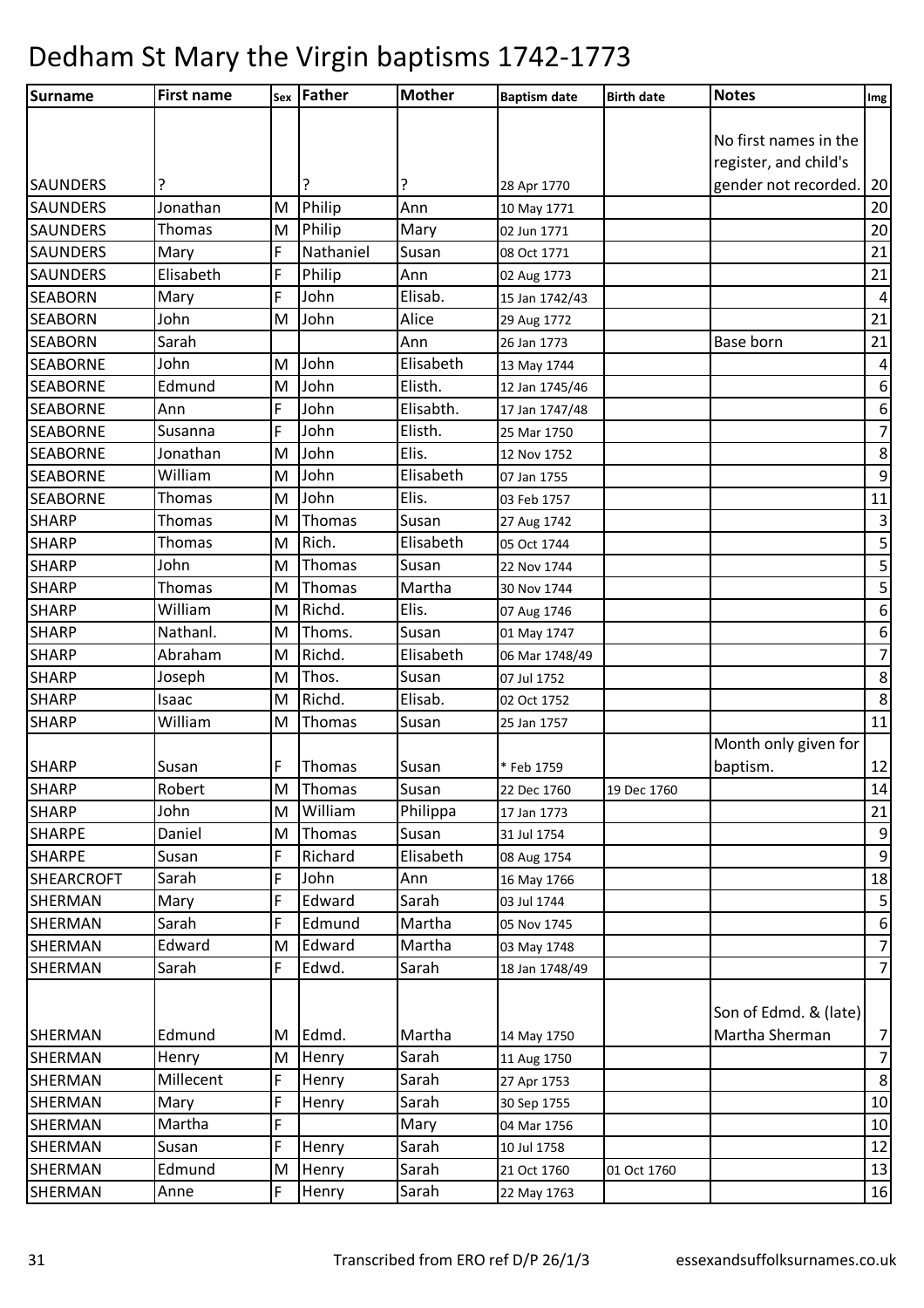| Sarah<br>Edward<br>Edward<br>01 Jan 1766<br>William Rolf<br>Edwd.<br>Sarah<br>M<br>08 Sep 1767<br>Samuel<br>Edward<br>Sarah<br>20<br>M<br>16 Jan 1770<br>21<br>Sally<br>Edward<br>F<br>Sarah<br>03 Sep 1771<br>Rose<br>F<br>George<br>Rose<br>13 Feb 1750/51<br>Thomas<br>Daniel<br>Mary<br>M<br>07 May 1755<br>Daniel<br>Daniel<br>Mary<br>M<br>15 Nov 1761<br>F<br>Hannah<br>Mary<br>George<br>24 Mar 1747/48<br>Sarah<br>F<br>Geo.<br>Hannah<br>10 Apr 1749<br>F<br>Susanna<br>George<br>Hannah<br>10 Jul 1751<br>Robert<br>Geo.<br>Hannah<br>M<br>23 Dec 1752<br>F<br>Anne<br>George<br>Hannah<br>07 May 1756<br>F<br>John<br>Phebe<br>Phebe<br>18 Jul 1771<br>F<br>John<br>Phebe<br>21<br><b>SIMSON</b><br>Mary<br>08 Sep 1772<br>Hannah and Sarah,<br>twins of (no date,<br>falls between<br>baptisms in Oct and<br>Phebe<br>Hannah<br>Nov).<br>$* * 1773$<br>Jno.<br>Hannah and Sarah,<br>twins of (no date,<br>falls between<br>baptisms in Oct and<br>Phebe<br><b>SIMSON</b><br>Sarah<br>Nov).<br>$* * 1773$<br>Jno.<br><b>SMITH</b><br>Elisabeth<br>Tho.<br>Elisabeth<br>31 Mar 1765<br><b>SMITH</b><br>Charlotte<br>Rebecca<br>James<br>28 Dec 1765<br>Gap in register for<br>father's first name -<br>not clear if the<br>couple were married<br>and the father's<br>name missed out by<br>accident, or if the<br>child was<br>illegitimate.<br>F<br>?<br>Rebecca<br>Mary<br>08 Mar 1768<br><b>Richard Field</b><br>Alexander<br>Rachel<br>M<br>24 Jan 1754<br>22 Feb 1754<br>Rachel<br>F<br>Alexander<br><b>Bridget</b><br>10 Mar 1756<br>Elisab.<br>F<br>James<br>Susan<br>09 Nov 1745<br>William<br>Willm.<br>Susan<br>M<br>05 Feb 1747/48<br>Willm.<br>Susan<br>Henry<br>M<br>02 Jan 1750/51<br>Willm.<br>Henry<br>M<br>Susan<br>21 Mar 1752<br>William<br>John<br>Susan<br><b>SOUTHGATE</b><br>M<br>10 May 1755<br>Willm.<br>12<br>SOUTHGATE<br>F<br>Mary<br>Susan<br>21 Aug 1758<br>Sarah<br>Ann<br>F<br>Stephen<br><b>SPALDEN</b><br>31 Oct 1762<br>William<br>Elisabeth<br>21<br>Samuel<br>M<br><b>SPARROW</b><br>07 Jun 1772<br><b>SPURLING</b><br>Sarah<br>Stephen<br>Sarah<br>14 Apr 1765<br>F<br>Stephen<br>Sarah<br><b>SPURLING</b><br>Ann<br>22 May 1768 | <b>Surname</b>      | <b>First name</b> |   | sex Father | <b>Mother</b> | <b>Baptism date</b> | <b>Birth date</b> | <b>Notes</b> | Img |
|------------------------------------------------------------------------------------------------------------------------------------------------------------------------------------------------------------------------------------------------------------------------------------------------------------------------------------------------------------------------------------------------------------------------------------------------------------------------------------------------------------------------------------------------------------------------------------------------------------------------------------------------------------------------------------------------------------------------------------------------------------------------------------------------------------------------------------------------------------------------------------------------------------------------------------------------------------------------------------------------------------------------------------------------------------------------------------------------------------------------------------------------------------------------------------------------------------------------------------------------------------------------------------------------------------------------------------------------------------------------------------------------------------------------------------------------------------------------------------------------------------------------------------------------------------------------------------------------------------------------------------------------------------------------------------------------------------------------------------------------------------------------------------------------------------------------------------------------------------------------------------------------------------------------------------------------------------------------------------------------------------------------------------------------------------------------------------------------------------------------------------------------------------------------------------|---------------------|-------------------|---|------------|---------------|---------------------|-------------------|--------------|-----|
| 7<br>10<br>20<br>21<br>18<br>10<br>$6 \mid$                                                                                                                                                                                                                                                                                                                                                                                                                                                                                                                                                                                                                                                                                                                                                                                                                                                                                                                                                                                                                                                                                                                                                                                                                                                                                                                                                                                                                                                                                                                                                                                                                                                                                                                                                                                                                                                                                                                                                                                                                                                                                                                                        | SHERMAN             |                   |   |            |               |                     |                   |              | 18  |
| 7<br>$\overline{9}$<br>14<br>7 <sup>1</sup><br>8 <sup>1</sup><br>8 <sup>1</sup><br>21<br>17                                                                                                                                                                                                                                                                                                                                                                                                                                                                                                                                                                                                                                                                                                                                                                                                                                                                                                                                                                                                                                                                                                                                                                                                                                                                                                                                                                                                                                                                                                                                                                                                                                                                                                                                                                                                                                                                                                                                                                                                                                                                                        | <b>SHERMAN</b>      |                   |   |            |               |                     |                   |              | 19  |
|                                                                                                                                                                                                                                                                                                                                                                                                                                                                                                                                                                                                                                                                                                                                                                                                                                                                                                                                                                                                                                                                                                                                                                                                                                                                                                                                                                                                                                                                                                                                                                                                                                                                                                                                                                                                                                                                                                                                                                                                                                                                                                                                                                                    | <b>SHERMAN</b>      |                   |   |            |               |                     |                   |              |     |
|                                                                                                                                                                                                                                                                                                                                                                                                                                                                                                                                                                                                                                                                                                                                                                                                                                                                                                                                                                                                                                                                                                                                                                                                                                                                                                                                                                                                                                                                                                                                                                                                                                                                                                                                                                                                                                                                                                                                                                                                                                                                                                                                                                                    | <b>SHERMAN</b>      |                   |   |            |               |                     |                   |              |     |
|                                                                                                                                                                                                                                                                                                                                                                                                                                                                                                                                                                                                                                                                                                                                                                                                                                                                                                                                                                                                                                                                                                                                                                                                                                                                                                                                                                                                                                                                                                                                                                                                                                                                                                                                                                                                                                                                                                                                                                                                                                                                                                                                                                                    | <b>SIDAY</b>        |                   |   |            |               |                     |                   |              |     |
|                                                                                                                                                                                                                                                                                                                                                                                                                                                                                                                                                                                                                                                                                                                                                                                                                                                                                                                                                                                                                                                                                                                                                                                                                                                                                                                                                                                                                                                                                                                                                                                                                                                                                                                                                                                                                                                                                                                                                                                                                                                                                                                                                                                    | <b>SIMMONDS</b>     |                   |   |            |               |                     |                   |              |     |
|                                                                                                                                                                                                                                                                                                                                                                                                                                                                                                                                                                                                                                                                                                                                                                                                                                                                                                                                                                                                                                                                                                                                                                                                                                                                                                                                                                                                                                                                                                                                                                                                                                                                                                                                                                                                                                                                                                                                                                                                                                                                                                                                                                                    | <b>SIMMONDS</b>     |                   |   |            |               |                     |                   |              |     |
|                                                                                                                                                                                                                                                                                                                                                                                                                                                                                                                                                                                                                                                                                                                                                                                                                                                                                                                                                                                                                                                                                                                                                                                                                                                                                                                                                                                                                                                                                                                                                                                                                                                                                                                                                                                                                                                                                                                                                                                                                                                                                                                                                                                    | <b>SIMPSON</b>      |                   |   |            |               |                     |                   |              |     |
|                                                                                                                                                                                                                                                                                                                                                                                                                                                                                                                                                                                                                                                                                                                                                                                                                                                                                                                                                                                                                                                                                                                                                                                                                                                                                                                                                                                                                                                                                                                                                                                                                                                                                                                                                                                                                                                                                                                                                                                                                                                                                                                                                                                    | <b>SIMPSON</b>      |                   |   |            |               |                     |                   |              |     |
|                                                                                                                                                                                                                                                                                                                                                                                                                                                                                                                                                                                                                                                                                                                                                                                                                                                                                                                                                                                                                                                                                                                                                                                                                                                                                                                                                                                                                                                                                                                                                                                                                                                                                                                                                                                                                                                                                                                                                                                                                                                                                                                                                                                    | <b>SIMPSON</b>      |                   |   |            |               |                     |                   |              |     |
|                                                                                                                                                                                                                                                                                                                                                                                                                                                                                                                                                                                                                                                                                                                                                                                                                                                                                                                                                                                                                                                                                                                                                                                                                                                                                                                                                                                                                                                                                                                                                                                                                                                                                                                                                                                                                                                                                                                                                                                                                                                                                                                                                                                    | <b>SIMPSON</b>      |                   |   |            |               |                     |                   |              |     |
|                                                                                                                                                                                                                                                                                                                                                                                                                                                                                                                                                                                                                                                                                                                                                                                                                                                                                                                                                                                                                                                                                                                                                                                                                                                                                                                                                                                                                                                                                                                                                                                                                                                                                                                                                                                                                                                                                                                                                                                                                                                                                                                                                                                    | <b>SIMPSON</b>      |                   |   |            |               |                     |                   |              |     |
|                                                                                                                                                                                                                                                                                                                                                                                                                                                                                                                                                                                                                                                                                                                                                                                                                                                                                                                                                                                                                                                                                                                                                                                                                                                                                                                                                                                                                                                                                                                                                                                                                                                                                                                                                                                                                                                                                                                                                                                                                                                                                                                                                                                    | <b>SIMSON</b>       |                   |   |            |               |                     |                   |              |     |
|                                                                                                                                                                                                                                                                                                                                                                                                                                                                                                                                                                                                                                                                                                                                                                                                                                                                                                                                                                                                                                                                                                                                                                                                                                                                                                                                                                                                                                                                                                                                                                                                                                                                                                                                                                                                                                                                                                                                                                                                                                                                                                                                                                                    |                     |                   |   |            |               |                     |                   |              |     |
|                                                                                                                                                                                                                                                                                                                                                                                                                                                                                                                                                                                                                                                                                                                                                                                                                                                                                                                                                                                                                                                                                                                                                                                                                                                                                                                                                                                                                                                                                                                                                                                                                                                                                                                                                                                                                                                                                                                                                                                                                                                                                                                                                                                    | <b>SIMSON</b>       |                   |   |            |               |                     |                   |              |     |
|                                                                                                                                                                                                                                                                                                                                                                                                                                                                                                                                                                                                                                                                                                                                                                                                                                                                                                                                                                                                                                                                                                                                                                                                                                                                                                                                                                                                                                                                                                                                                                                                                                                                                                                                                                                                                                                                                                                                                                                                                                                                                                                                                                                    |                     |                   |   |            |               |                     |                   |              |     |
|                                                                                                                                                                                                                                                                                                                                                                                                                                                                                                                                                                                                                                                                                                                                                                                                                                                                                                                                                                                                                                                                                                                                                                                                                                                                                                                                                                                                                                                                                                                                                                                                                                                                                                                                                                                                                                                                                                                                                                                                                                                                                                                                                                                    |                     |                   |   |            |               |                     |                   |              |     |
| 19<br>8 <sup>1</sup><br>$\overline{9}$<br>16                                                                                                                                                                                                                                                                                                                                                                                                                                                                                                                                                                                                                                                                                                                                                                                                                                                                                                                                                                                                                                                                                                                                                                                                                                                                                                                                                                                                                                                                                                                                                                                                                                                                                                                                                                                                                                                                                                                                                                                                                                                                                                                                       |                     |                   |   |            |               |                     |                   |              |     |
| 9<br>6<br>7<br>17<br>19                                                                                                                                                                                                                                                                                                                                                                                                                                                                                                                                                                                                                                                                                                                                                                                                                                                                                                                                                                                                                                                                                                                                                                                                                                                                                                                                                                                                                                                                                                                                                                                                                                                                                                                                                                                                                                                                                                                                                                                                                                                                                                                                                            |                     |                   |   |            |               |                     |                   |              |     |
|                                                                                                                                                                                                                                                                                                                                                                                                                                                                                                                                                                                                                                                                                                                                                                                                                                                                                                                                                                                                                                                                                                                                                                                                                                                                                                                                                                                                                                                                                                                                                                                                                                                                                                                                                                                                                                                                                                                                                                                                                                                                                                                                                                                    | <b>SMITH</b>        |                   |   |            |               |                     |                   |              |     |
|                                                                                                                                                                                                                                                                                                                                                                                                                                                                                                                                                                                                                                                                                                                                                                                                                                                                                                                                                                                                                                                                                                                                                                                                                                                                                                                                                                                                                                                                                                                                                                                                                                                                                                                                                                                                                                                                                                                                                                                                                                                                                                                                                                                    | <b>SMYTH</b>        |                   |   |            |               |                     |                   |              |     |
|                                                                                                                                                                                                                                                                                                                                                                                                                                                                                                                                                                                                                                                                                                                                                                                                                                                                                                                                                                                                                                                                                                                                                                                                                                                                                                                                                                                                                                                                                                                                                                                                                                                                                                                                                                                                                                                                                                                                                                                                                                                                                                                                                                                    | <b>SMYTH</b>        |                   |   |            |               |                     |                   |              |     |
|                                                                                                                                                                                                                                                                                                                                                                                                                                                                                                                                                                                                                                                                                                                                                                                                                                                                                                                                                                                                                                                                                                                                                                                                                                                                                                                                                                                                                                                                                                                                                                                                                                                                                                                                                                                                                                                                                                                                                                                                                                                                                                                                                                                    | <b>SOUTHERNWOOD</b> |                   |   |            |               |                     |                   |              |     |
|                                                                                                                                                                                                                                                                                                                                                                                                                                                                                                                                                                                                                                                                                                                                                                                                                                                                                                                                                                                                                                                                                                                                                                                                                                                                                                                                                                                                                                                                                                                                                                                                                                                                                                                                                                                                                                                                                                                                                                                                                                                                                                                                                                                    | <b>SOUTHGATE</b>    |                   |   |            |               |                     |                   |              |     |
|                                                                                                                                                                                                                                                                                                                                                                                                                                                                                                                                                                                                                                                                                                                                                                                                                                                                                                                                                                                                                                                                                                                                                                                                                                                                                                                                                                                                                                                                                                                                                                                                                                                                                                                                                                                                                                                                                                                                                                                                                                                                                                                                                                                    | SOUTHGATE           |                   |   |            |               |                     |                   |              |     |
|                                                                                                                                                                                                                                                                                                                                                                                                                                                                                                                                                                                                                                                                                                                                                                                                                                                                                                                                                                                                                                                                                                                                                                                                                                                                                                                                                                                                                                                                                                                                                                                                                                                                                                                                                                                                                                                                                                                                                                                                                                                                                                                                                                                    | <b>SOUTHGATE</b>    |                   |   |            |               |                     |                   |              |     |
|                                                                                                                                                                                                                                                                                                                                                                                                                                                                                                                                                                                                                                                                                                                                                                                                                                                                                                                                                                                                                                                                                                                                                                                                                                                                                                                                                                                                                                                                                                                                                                                                                                                                                                                                                                                                                                                                                                                                                                                                                                                                                                                                                                                    |                     |                   |   |            |               |                     |                   |              |     |
|                                                                                                                                                                                                                                                                                                                                                                                                                                                                                                                                                                                                                                                                                                                                                                                                                                                                                                                                                                                                                                                                                                                                                                                                                                                                                                                                                                                                                                                                                                                                                                                                                                                                                                                                                                                                                                                                                                                                                                                                                                                                                                                                                                                    |                     |                   |   |            |               |                     |                   |              |     |
|                                                                                                                                                                                                                                                                                                                                                                                                                                                                                                                                                                                                                                                                                                                                                                                                                                                                                                                                                                                                                                                                                                                                                                                                                                                                                                                                                                                                                                                                                                                                                                                                                                                                                                                                                                                                                                                                                                                                                                                                                                                                                                                                                                                    |                     |                   |   |            |               |                     |                   |              |     |
|                                                                                                                                                                                                                                                                                                                                                                                                                                                                                                                                                                                                                                                                                                                                                                                                                                                                                                                                                                                                                                                                                                                                                                                                                                                                                                                                                                                                                                                                                                                                                                                                                                                                                                                                                                                                                                                                                                                                                                                                                                                                                                                                                                                    |                     |                   |   |            |               |                     |                   |              |     |
|                                                                                                                                                                                                                                                                                                                                                                                                                                                                                                                                                                                                                                                                                                                                                                                                                                                                                                                                                                                                                                                                                                                                                                                                                                                                                                                                                                                                                                                                                                                                                                                                                                                                                                                                                                                                                                                                                                                                                                                                                                                                                                                                                                                    |                     |                   |   |            |               |                     |                   |              |     |
|                                                                                                                                                                                                                                                                                                                                                                                                                                                                                                                                                                                                                                                                                                                                                                                                                                                                                                                                                                                                                                                                                                                                                                                                                                                                                                                                                                                                                                                                                                                                                                                                                                                                                                                                                                                                                                                                                                                                                                                                                                                                                                                                                                                    |                     |                   |   |            |               |                     |                   |              |     |
|                                                                                                                                                                                                                                                                                                                                                                                                                                                                                                                                                                                                                                                                                                                                                                                                                                                                                                                                                                                                                                                                                                                                                                                                                                                                                                                                                                                                                                                                                                                                                                                                                                                                                                                                                                                                                                                                                                                                                                                                                                                                                                                                                                                    | <b>SPURLING</b>     | William           | M | Stephen    | Sarah         | 06 May 1770         |                   |              | 20  |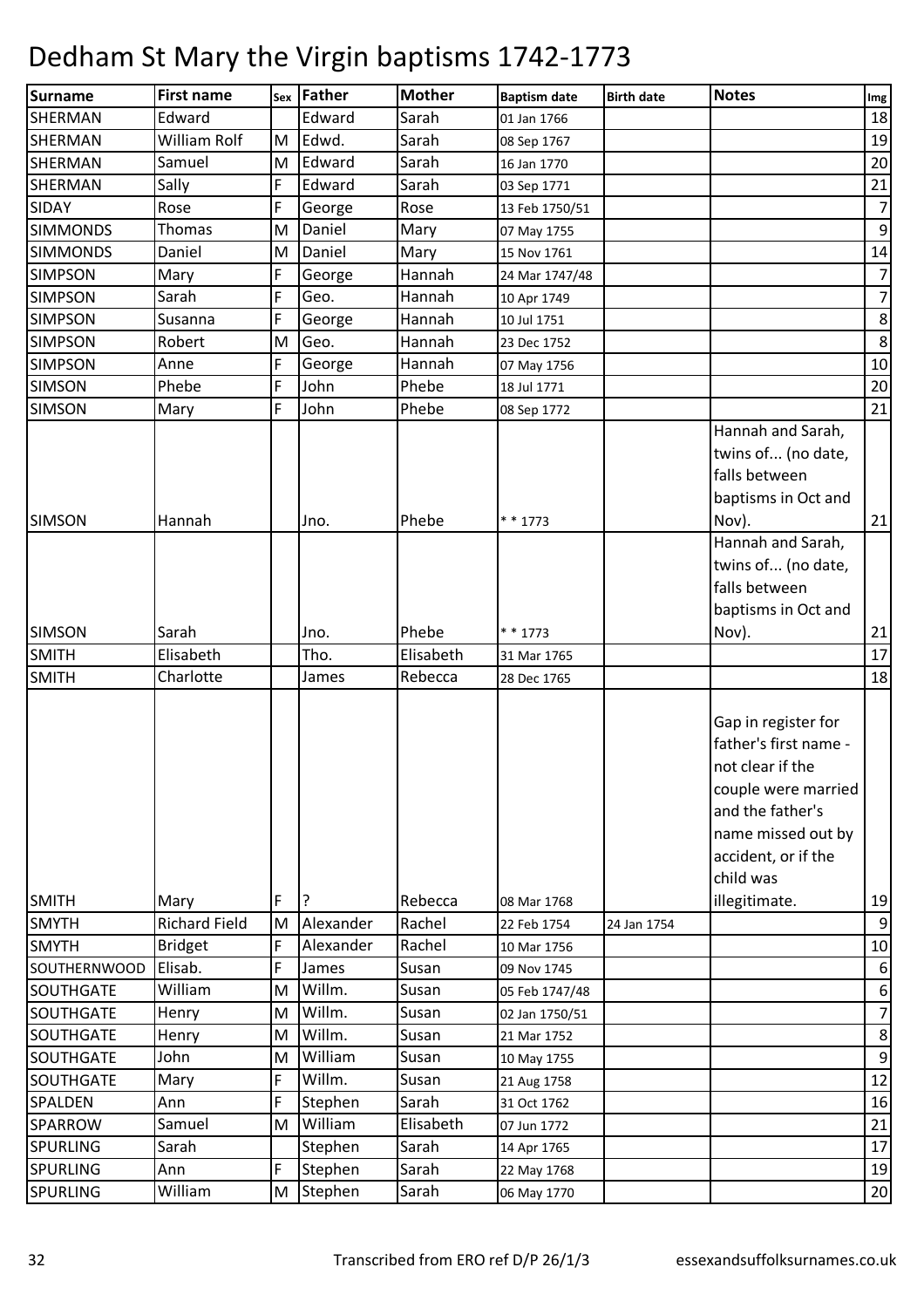| <b>Surname</b>  | <b>First name</b> | Sex | <b>Father</b> | <b>Mother</b> | <b>Baptism date</b> | <b>Birth date</b> | <b>Notes</b>                                                                                                                                                                                                                                          | Img              |
|-----------------|-------------------|-----|---------------|---------------|---------------------|-------------------|-------------------------------------------------------------------------------------------------------------------------------------------------------------------------------------------------------------------------------------------------------|------------------|
| <b>SPURLING</b> | John              | M   | Stephen       | Sarah         | 21 Oct 1771         |                   |                                                                                                                                                                                                                                                       | 21               |
| <b>STARNS</b>   | Sarah             | F   | John          | Sarah         | 20 Apr 1758         |                   |                                                                                                                                                                                                                                                       | 11               |
| <b>STEBBING</b> | Robert            | M   | Robert        | Elizabeth     | 06 Nov 1767         |                   |                                                                                                                                                                                                                                                       | 19               |
| <b>STEBBING</b> | Elisabeth         | F   | Robt.         | Eliz.         | 23 Dec 1768         |                   |                                                                                                                                                                                                                                                       | 19               |
| <b>STERNE</b>   | John              | M   | John          | Sarah         | 29 May 1759         |                   |                                                                                                                                                                                                                                                       | 12               |
| <b>STERNS</b>   | Sally             | F   | John          | Mary          | 27 May 1761         |                   |                                                                                                                                                                                                                                                       | 14               |
| <b>STERNS</b>   | Susannah          | F   | John          | Sarah         | 24 Nov 1763         |                   |                                                                                                                                                                                                                                                       | 16               |
| <b>STERNS</b>   | William           | M   | John          | Sarah         | 11 Aug 1765         |                   |                                                                                                                                                                                                                                                       | 18               |
| <b>STERNS</b>   | William           | M   | John          | Sarah         | 04 Nov 1766         |                   |                                                                                                                                                                                                                                                       | 18               |
| <b>STERNS</b>   | James             | M   | John          | Sarah         | 02 Aug 1768         |                   |                                                                                                                                                                                                                                                       | 19               |
| <b>STERNS</b>   | Mary              | F   | John          | Sarah         | 07 May 1770         |                   |                                                                                                                                                                                                                                                       | 20               |
|                 |                   |     |               |               |                     |                   | Son of Saml.<br><b>Boadman and Susan</b><br>Stow. Not clear if the<br>parents are married<br>and Boadman is the<br>father's middle name<br>and Stow is the<br>family surname, or if<br>they are unmarried<br>and Boadman and<br>Stow are the parents' |                  |
| <b>STOW</b>     | Samuel            | M   | Saml.         | Susan         | 29 May 1745         |                   | respective surnames.                                                                                                                                                                                                                                  | 5                |
|                 |                   |     | Saml.         |               |                     |                   | Son of Saml.<br><b>Boadman and Susan</b><br>Stow. Not clear if the<br>parents are married<br>and Boadman is the<br>father's middle name<br>and Stow is the<br>family surname, or if<br>they are unmarried<br>and Boadman and<br>Stow are the parents' |                  |
| <b>STOW</b>     | Samuel            | M   | Boadman       | Susan         | 29 May 1745         |                   | respective surnames.                                                                                                                                                                                                                                  | 5                |
| <b>STOW</b>     | Ann               | F   | Thos.         | Martha        | 31 May 1746         |                   |                                                                                                                                                                                                                                                       | $\boldsymbol{6}$ |
| <b>STOW</b>     | Susan             | F   | Thos.         | Martha        | 08 Feb 1752         |                   |                                                                                                                                                                                                                                                       | 8                |
| <b>STOW</b>     | Elisab.           | F   | Thomas        | Martha        | 25 Jun 1753         |                   | Daughter of Thomas<br>Stow, deceased                                                                                                                                                                                                                  | $\boldsymbol{8}$ |
| <b>STOWE</b>    | Thomas            | M   | Thomas        | Martha        | 21 Jan 1742/43      |                   |                                                                                                                                                                                                                                                       | $\overline{4}$   |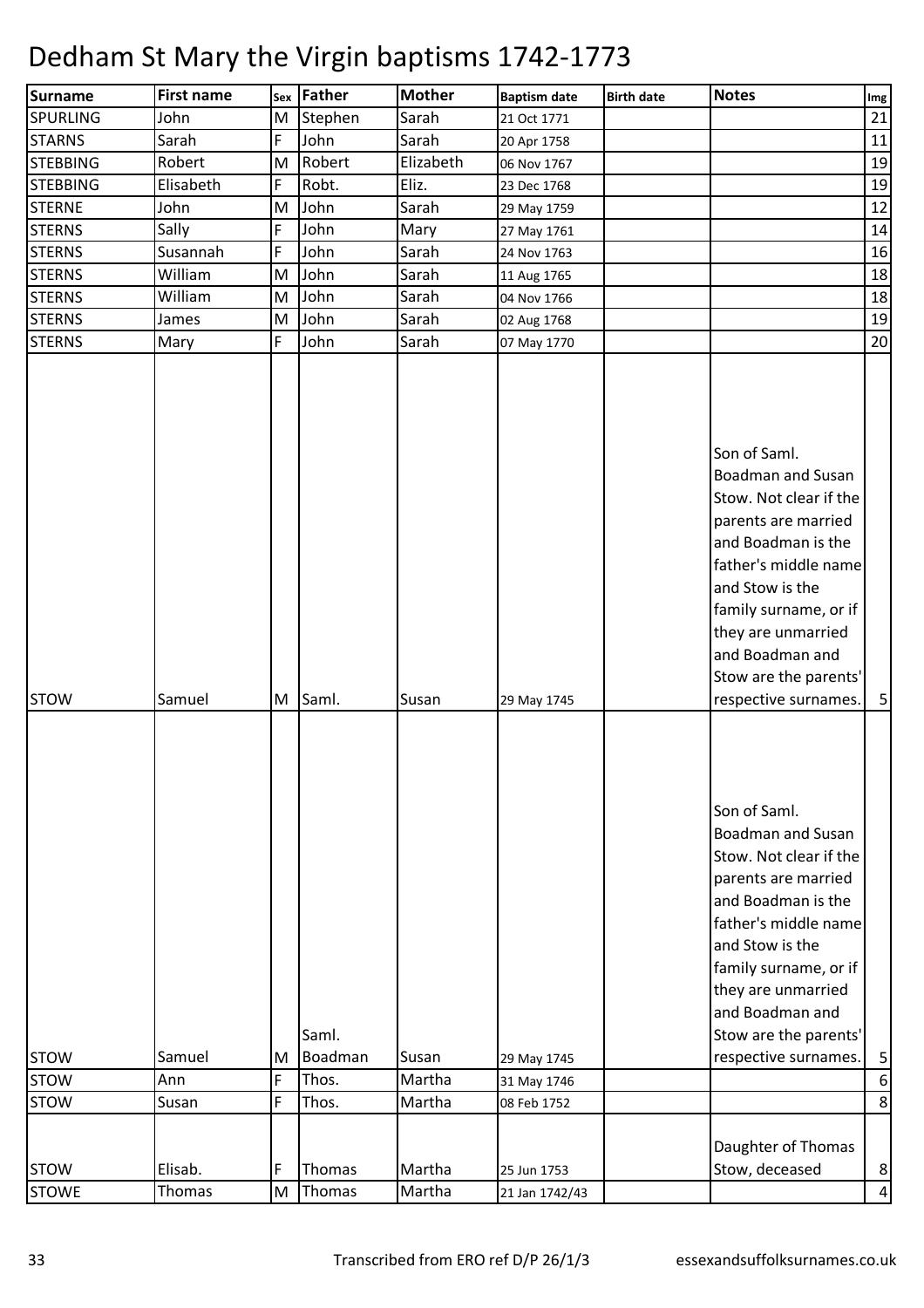| <b>Surname</b>   | <b>First name</b>   | Sex | Father   | <b>Mother</b> | <b>Baptism date</b> | <b>Birth date</b> | <b>Notes</b>                                                                                                                           | Img              |
|------------------|---------------------|-----|----------|---------------|---------------------|-------------------|----------------------------------------------------------------------------------------------------------------------------------------|------------------|
| <b>STRUTT</b>    | John                | M   | Benjamin | Elisabeth     | 08 Nov 1743         |                   |                                                                                                                                        | 4                |
| <b>STRUTT</b>    | Ann                 | F   | Benjamin | Elisabeth     | 11 Jul 1745         |                   |                                                                                                                                        | $\overline{5}$   |
| <b>STRUTT</b>    | Sarah               | F   | Benj.    | Elisth.       | 04 Aug 1747         |                   |                                                                                                                                        | 6 <sup>1</sup>   |
| <b>STRUTT</b>    | Anne                | F   | Benjn.   | Elisabeth     | 09 Jul 1751         |                   |                                                                                                                                        | $\boldsymbol{8}$ |
| <b>STRUTT</b>    | Thomas              | M   | Benjamin | Elisabeth     | 06 Feb 1754         |                   |                                                                                                                                        | 9                |
| <b>STRUTT</b>    | Hannah              | F   | Benjamin | Elisth.       | 03 Jun 1755         |                   |                                                                                                                                        | $\overline{9}$   |
| <b>SUDREWOOD</b> | Thomas              | M   |          | Mary          | 26 Jan 1764         |                   | Base born                                                                                                                              | 17               |
| <b>THORP</b>     | Thomas              | M   | Thos.    | Elisth.       | 26 Sep 1748         |                   |                                                                                                                                        | 7                |
| <b>THUGAR</b>    | Richard             | M   | John     | Sarah         | 19 Jul 1761         |                   |                                                                                                                                        | 14               |
| <b>THURLOW</b>   | Nathaneel           | M   | Robert   | Mary          | 10 Nov 1742         |                   |                                                                                                                                        | $\vert$ 3        |
| <b>THURLOW</b>   | Sarah               | F   | Robert   | Mary          | 19 Apr 1745         |                   |                                                                                                                                        | $\overline{5}$   |
| <b>TURNER</b>    | <b>Isaac Turner</b> | M   |          | Dorothy       | 19 Dec 1757         |                   | Base born                                                                                                                              | 11               |
|                  |                     |     |          |               |                     |                   | Base born. Day of                                                                                                                      |                  |
|                  |                     |     |          |               |                     |                   | baptism not in                                                                                                                         |                  |
| <b>TURNER</b>    | Stephen             | M   |          | Dorothy       | * Mar 1761          |                   | register.                                                                                                                              | 14               |
| <b>TURNER</b>    | James               | M   | John     | Elisabeth     | 14 Sep 1762         |                   |                                                                                                                                        | 15               |
| <b>TURNER</b>    | Rachel              | F   | Thomas   | Rachel        | 03 May 1763         |                   |                                                                                                                                        | 16               |
| <b>TURNER</b>    | Thomas              | M   | Thomas   | Esther        | 15 Feb 1767         |                   |                                                                                                                                        | 18               |
| <b>TURNER</b>    | Sarah               | F   | ?        | Sarah         | 08 Nov 1768         |                   | not clear if the<br>couple were married<br>and the father's<br>name missed out by<br>accident, or if the<br>child was<br>illegitimate. | 19               |
| <b>VELLUM</b>    |                     |     | Richard  |               | *Feb 1764           |                   | Day of month, child's<br>name and gender,<br>and mother's name,<br>not in register.                                                    | 17               |
| <b>VINCE</b>     | Ann                 | F   | John     | Ann           | 20 Nov 1742         |                   |                                                                                                                                        | $\vert$          |
| <b>VINCE</b>     | Stephen             | M   | Stephen  | Judith        | 25 Jan 1742/43      |                   |                                                                                                                                        | $\overline{4}$   |
| <b>VINCE</b>     | Judith              | F   | Stephen  | Judith        | 15 Nov 1745         |                   |                                                                                                                                        | 6                |
| <b>VINCE</b>     | Elisabeth           | F   | Wm.      | Sus.          | 27 Mar 1748         |                   |                                                                                                                                        | 7                |
| <b>VINCE</b>     | Susannah            | F   | John     | Susanna       | 21 Jul 1761         |                   |                                                                                                                                        | 14               |
| <b>VINCE</b>     | Mary                | F   | John     | Susannah      | 12 Jun 1763         |                   |                                                                                                                                        | 16               |
| <b>VINCE</b>     | John                | M   | John     | Susannah      | 11 Jun 1765         |                   |                                                                                                                                        | 17               |
| <b>VINCE</b>     | John                | M   | John     | Susannah      | 26 Apr 1768         |                   |                                                                                                                                        | 19               |
| <b>VINCE</b>     | Martin Gage         | M   | Jno.     | Susan         | 06 Nov 1770         |                   |                                                                                                                                        | 20               |
| WALLER           | John                | M   | William  | Eliz.         | 04 May 1760         | 26 Jan 1760       |                                                                                                                                        | 13               |
| <b>WALLIS</b>    | Martha              | F   | Saml.    | Mary          | 16 Aug 1753         |                   |                                                                                                                                        | 8 <sup>°</sup>   |
| <b>WARREN</b>    | Anne                | F   | Langhorn | Kitty         | 10 Oct 1744         | 27 Sep 1744       | The father is the<br>Lecturer of Dedham.                                                                                               | $\overline{5}$   |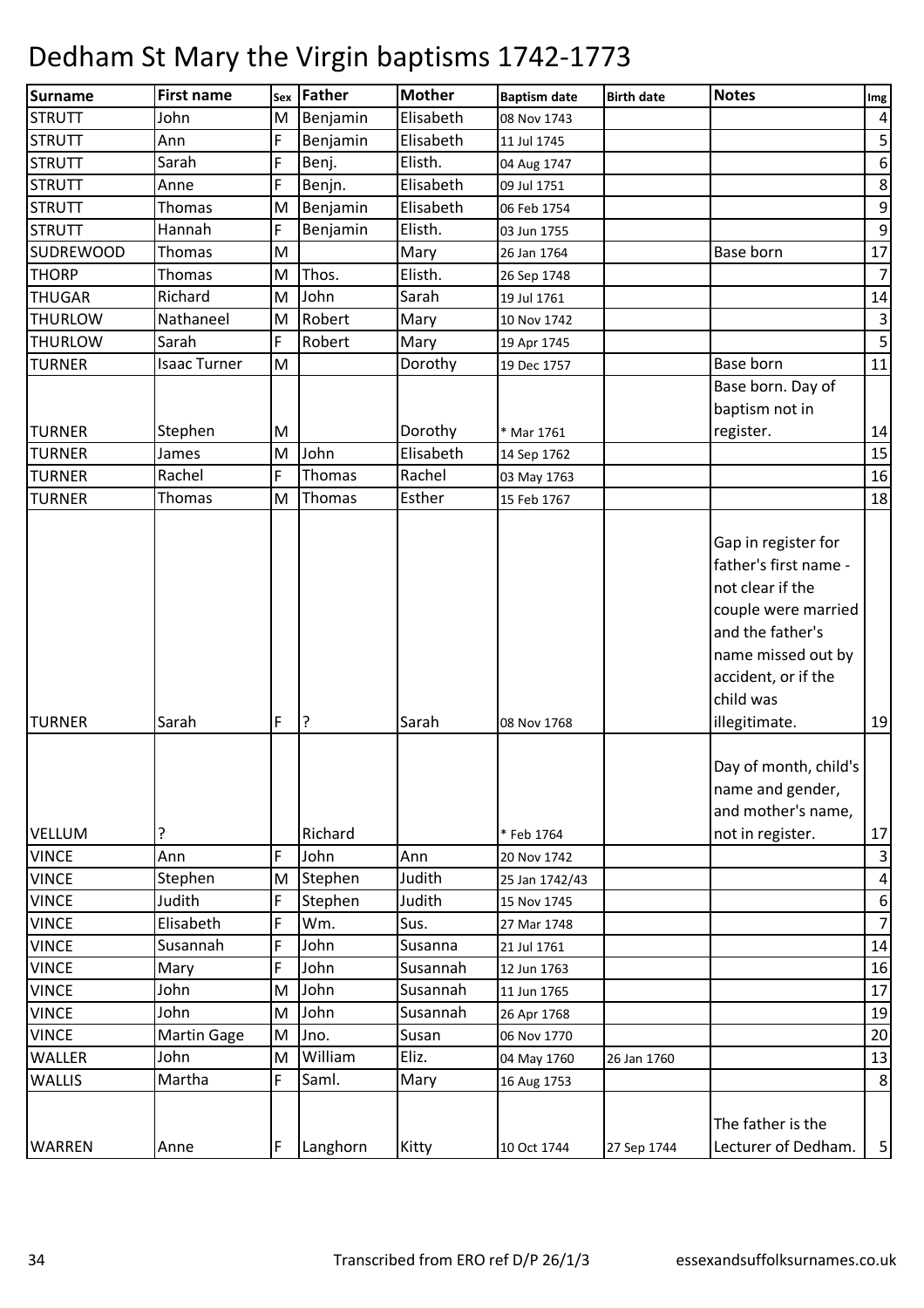| The father was a<br>"Clerk (Lecturer of<br>Dedham)"<br>F<br>Langhorn<br>Kitty<br>Kitty<br>02 Dec 1746<br>18 Nov 1746<br>The father is "Clerk<br>(Lecturer of<br>Dedham)"<br>Robert<br>Langhorn<br>Kitty<br>M<br>28 Nov 1749<br>18 Nov 1749<br>The father is<br>"Lecturer of<br>Dedham"<br>Langhorn<br>Kitty<br>Kitty<br>F.<br>08 Jan 1750/51<br>19 Dec 1750<br>M<br>Tho.<br>Thomas<br>Mary<br>13 Jun 1769<br>Joseph<br><b>WATTY</b><br>Joseph<br>M<br>Mary<br>16 Mar 1755<br>Benjamin<br>M<br>Joseph<br>Mary<br>15 Jul 1756<br>Sarah<br>Benjamin<br>M<br>Benjamin<br>06 Feb 1761<br>16 Jan 1761<br>Sarah<br>Benjaman<br>Sarah<br><b>WATTY</b><br>F<br>07 Apr 1762<br>F<br>Sarah<br>Mary<br>Benjamin<br>22 Sep 1765<br>Joseph and John,<br>Sarah<br>sons of<br>Benjamin<br>Joseph<br>M<br>05 Oct 1766<br>Joseph and John,<br>sons of<br>John<br>Benjamin<br>Sarah<br>M<br>05 Oct 1766<br>Sarah<br>M<br>Ben.<br>Joseph<br>18 Nov 1770<br>Sarah<br><b>WATTY</b><br>Joseph<br>Benjamin<br>M<br>09 Aug 1772<br><b>WEBB</b><br>Elisth.<br>Aaron<br>M<br>Aaron<br>24 Feb 1745/46<br>Nathl.<br>Nathaniel<br>M<br>Mary<br>01 May 1750<br>William<br>Nathaniel<br><b>WEBB</b><br>Mary<br>M<br>28 Jan 1752<br>Jonathan<br>M<br>Nathaniel<br>Mary<br>02 Jan 1755<br>F<br>Elisabeth<br><b>WEBB</b><br>Sarah<br>03 Aug 1760<br>18 Jul 1760<br>Base born child<br>Philip<br>Ann<br>20 Feb 1766<br>Parents' first names<br>Susannah<br>?<br>?<br>not in the register.<br>09 Apr 1766<br>No parents' first<br>names in the<br><b>Bridget</b><br>register.<br>02 Jul 1768<br>Alice<br>Samuel<br>Richard<br>M<br>20 Dec 1767<br>Alice<br>Henry<br>Henry<br>M<br>24 Jan 1768<br>Alice<br>Henry<br>Henry<br>M<br>14 Mar 1769<br>Richard<br>Sarah<br>Joseph<br>M<br>14 May 1769<br>Alice<br>F<br>Alice<br>Henry<br>07 Jul 1771<br>F<br>Alice<br>Richard<br>Alice<br>20 Jul 1771<br>It says "s" of, rather<br>than "d" of (ie. Son<br>not daughter).<br>Possibly a mistake?<br>Sarah<br>Alice<br>Henry<br>19 Jan 1773<br>Sarah<br>F<br>Alice<br>Thomas<br>21 Nov 1743<br>M<br>Thos.<br>Alice<br>James<br>25 Sep 1747<br>Sarah<br>Sarah<br>F<br>Thomas<br>08 Sep 1755<br>Eleanor<br>F<br>John<br>Sarah<br>15 Aug 1762 | Surname       | <b>First name</b> | Sex | Father | <b>Mother</b> | <b>Baptism date</b> | <b>Birth date</b> | <b>Notes</b> | Img |
|-----------------------------------------------------------------------------------------------------------------------------------------------------------------------------------------------------------------------------------------------------------------------------------------------------------------------------------------------------------------------------------------------------------------------------------------------------------------------------------------------------------------------------------------------------------------------------------------------------------------------------------------------------------------------------------------------------------------------------------------------------------------------------------------------------------------------------------------------------------------------------------------------------------------------------------------------------------------------------------------------------------------------------------------------------------------------------------------------------------------------------------------------------------------------------------------------------------------------------------------------------------------------------------------------------------------------------------------------------------------------------------------------------------------------------------------------------------------------------------------------------------------------------------------------------------------------------------------------------------------------------------------------------------------------------------------------------------------------------------------------------------------------------------------------------------------------------------------------------------------------------------------------------------------------------------------------------------------------------------------------------------------------------------------------------------------------------------------------------------------------------------------------------------------------------------------------|---------------|-------------------|-----|--------|---------------|---------------------|-------------------|--------------|-----|
| 21                                                                                                                                                                                                                                                                                                                                                                                                                                                                                                                                                                                                                                                                                                                                                                                                                                                                                                                                                                                                                                                                                                                                                                                                                                                                                                                                                                                                                                                                                                                                                                                                                                                                                                                                                                                                                                                                                                                                                                                                                                                                                                                                                                                            |               |                   |     |        |               |                     |                   |              |     |
| 6<br>$\overline{7}$<br>$\overline{7}$<br>19<br>$9\,$<br>10<br>14<br>15<br>18<br>18<br>18<br>20<br>$\boldsymbol{6}$<br>$\overline{7}$<br>$\bf 8$<br>9<br>13<br>18<br>18<br>19<br>19<br>19<br>19<br>19<br>20<br>20<br>21<br>$\overline{a}$<br>$\,$ 6 $\,$<br>$10\,$<br>15                                                                                                                                                                                                                                                                                                                                                                                                                                                                                                                                                                                                                                                                                                                                                                                                                                                                                                                                                                                                                                                                                                                                                                                                                                                                                                                                                                                                                                                                                                                                                                                                                                                                                                                                                                                                                                                                                                                       |               |                   |     |        |               |                     |                   |              |     |
|                                                                                                                                                                                                                                                                                                                                                                                                                                                                                                                                                                                                                                                                                                                                                                                                                                                                                                                                                                                                                                                                                                                                                                                                                                                                                                                                                                                                                                                                                                                                                                                                                                                                                                                                                                                                                                                                                                                                                                                                                                                                                                                                                                                               | <b>WARREN</b> |                   |     |        |               |                     |                   |              |     |
|                                                                                                                                                                                                                                                                                                                                                                                                                                                                                                                                                                                                                                                                                                                                                                                                                                                                                                                                                                                                                                                                                                                                                                                                                                                                                                                                                                                                                                                                                                                                                                                                                                                                                                                                                                                                                                                                                                                                                                                                                                                                                                                                                                                               |               |                   |     |        |               |                     |                   |              |     |
|                                                                                                                                                                                                                                                                                                                                                                                                                                                                                                                                                                                                                                                                                                                                                                                                                                                                                                                                                                                                                                                                                                                                                                                                                                                                                                                                                                                                                                                                                                                                                                                                                                                                                                                                                                                                                                                                                                                                                                                                                                                                                                                                                                                               |               |                   |     |        |               |                     |                   |              |     |
|                                                                                                                                                                                                                                                                                                                                                                                                                                                                                                                                                                                                                                                                                                                                                                                                                                                                                                                                                                                                                                                                                                                                                                                                                                                                                                                                                                                                                                                                                                                                                                                                                                                                                                                                                                                                                                                                                                                                                                                                                                                                                                                                                                                               | <b>WARREN</b> |                   |     |        |               |                     |                   |              |     |
|                                                                                                                                                                                                                                                                                                                                                                                                                                                                                                                                                                                                                                                                                                                                                                                                                                                                                                                                                                                                                                                                                                                                                                                                                                                                                                                                                                                                                                                                                                                                                                                                                                                                                                                                                                                                                                                                                                                                                                                                                                                                                                                                                                                               |               |                   |     |        |               |                     |                   |              |     |
|                                                                                                                                                                                                                                                                                                                                                                                                                                                                                                                                                                                                                                                                                                                                                                                                                                                                                                                                                                                                                                                                                                                                                                                                                                                                                                                                                                                                                                                                                                                                                                                                                                                                                                                                                                                                                                                                                                                                                                                                                                                                                                                                                                                               |               |                   |     |        |               |                     |                   |              |     |
|                                                                                                                                                                                                                                                                                                                                                                                                                                                                                                                                                                                                                                                                                                                                                                                                                                                                                                                                                                                                                                                                                                                                                                                                                                                                                                                                                                                                                                                                                                                                                                                                                                                                                                                                                                                                                                                                                                                                                                                                                                                                                                                                                                                               | <b>WARREN</b> |                   |     |        |               |                     |                   |              |     |
|                                                                                                                                                                                                                                                                                                                                                                                                                                                                                                                                                                                                                                                                                                                                                                                                                                                                                                                                                                                                                                                                                                                                                                                                                                                                                                                                                                                                                                                                                                                                                                                                                                                                                                                                                                                                                                                                                                                                                                                                                                                                                                                                                                                               | WARREN        |                   |     |        |               |                     |                   |              |     |
|                                                                                                                                                                                                                                                                                                                                                                                                                                                                                                                                                                                                                                                                                                                                                                                                                                                                                                                                                                                                                                                                                                                                                                                                                                                                                                                                                                                                                                                                                                                                                                                                                                                                                                                                                                                                                                                                                                                                                                                                                                                                                                                                                                                               |               |                   |     |        |               |                     |                   |              |     |
|                                                                                                                                                                                                                                                                                                                                                                                                                                                                                                                                                                                                                                                                                                                                                                                                                                                                                                                                                                                                                                                                                                                                                                                                                                                                                                                                                                                                                                                                                                                                                                                                                                                                                                                                                                                                                                                                                                                                                                                                                                                                                                                                                                                               | <b>WATTY</b>  |                   |     |        |               |                     |                   |              |     |
|                                                                                                                                                                                                                                                                                                                                                                                                                                                                                                                                                                                                                                                                                                                                                                                                                                                                                                                                                                                                                                                                                                                                                                                                                                                                                                                                                                                                                                                                                                                                                                                                                                                                                                                                                                                                                                                                                                                                                                                                                                                                                                                                                                                               | <b>WATTY</b>  |                   |     |        |               |                     |                   |              |     |
|                                                                                                                                                                                                                                                                                                                                                                                                                                                                                                                                                                                                                                                                                                                                                                                                                                                                                                                                                                                                                                                                                                                                                                                                                                                                                                                                                                                                                                                                                                                                                                                                                                                                                                                                                                                                                                                                                                                                                                                                                                                                                                                                                                                               |               |                   |     |        |               |                     |                   |              |     |
|                                                                                                                                                                                                                                                                                                                                                                                                                                                                                                                                                                                                                                                                                                                                                                                                                                                                                                                                                                                                                                                                                                                                                                                                                                                                                                                                                                                                                                                                                                                                                                                                                                                                                                                                                                                                                                                                                                                                                                                                                                                                                                                                                                                               | <b>WATTY</b>  |                   |     |        |               |                     |                   |              |     |
|                                                                                                                                                                                                                                                                                                                                                                                                                                                                                                                                                                                                                                                                                                                                                                                                                                                                                                                                                                                                                                                                                                                                                                                                                                                                                                                                                                                                                                                                                                                                                                                                                                                                                                                                                                                                                                                                                                                                                                                                                                                                                                                                                                                               |               |                   |     |        |               |                     |                   |              |     |
|                                                                                                                                                                                                                                                                                                                                                                                                                                                                                                                                                                                                                                                                                                                                                                                                                                                                                                                                                                                                                                                                                                                                                                                                                                                                                                                                                                                                                                                                                                                                                                                                                                                                                                                                                                                                                                                                                                                                                                                                                                                                                                                                                                                               | <b>WATTY</b>  |                   |     |        |               |                     |                   |              |     |
|                                                                                                                                                                                                                                                                                                                                                                                                                                                                                                                                                                                                                                                                                                                                                                                                                                                                                                                                                                                                                                                                                                                                                                                                                                                                                                                                                                                                                                                                                                                                                                                                                                                                                                                                                                                                                                                                                                                                                                                                                                                                                                                                                                                               |               |                   |     |        |               |                     |                   |              |     |
|                                                                                                                                                                                                                                                                                                                                                                                                                                                                                                                                                                                                                                                                                                                                                                                                                                                                                                                                                                                                                                                                                                                                                                                                                                                                                                                                                                                                                                                                                                                                                                                                                                                                                                                                                                                                                                                                                                                                                                                                                                                                                                                                                                                               | <b>WATTY</b>  |                   |     |        |               |                     |                   |              |     |
|                                                                                                                                                                                                                                                                                                                                                                                                                                                                                                                                                                                                                                                                                                                                                                                                                                                                                                                                                                                                                                                                                                                                                                                                                                                                                                                                                                                                                                                                                                                                                                                                                                                                                                                                                                                                                                                                                                                                                                                                                                                                                                                                                                                               | <b>WATTY</b>  |                   |     |        |               |                     |                   |              |     |
|                                                                                                                                                                                                                                                                                                                                                                                                                                                                                                                                                                                                                                                                                                                                                                                                                                                                                                                                                                                                                                                                                                                                                                                                                                                                                                                                                                                                                                                                                                                                                                                                                                                                                                                                                                                                                                                                                                                                                                                                                                                                                                                                                                                               |               |                   |     |        |               |                     |                   |              |     |
|                                                                                                                                                                                                                                                                                                                                                                                                                                                                                                                                                                                                                                                                                                                                                                                                                                                                                                                                                                                                                                                                                                                                                                                                                                                                                                                                                                                                                                                                                                                                                                                                                                                                                                                                                                                                                                                                                                                                                                                                                                                                                                                                                                                               |               |                   |     |        |               |                     |                   |              |     |
|                                                                                                                                                                                                                                                                                                                                                                                                                                                                                                                                                                                                                                                                                                                                                                                                                                                                                                                                                                                                                                                                                                                                                                                                                                                                                                                                                                                                                                                                                                                                                                                                                                                                                                                                                                                                                                                                                                                                                                                                                                                                                                                                                                                               | <b>WEBB</b>   |                   |     |        |               |                     |                   |              |     |
|                                                                                                                                                                                                                                                                                                                                                                                                                                                                                                                                                                                                                                                                                                                                                                                                                                                                                                                                                                                                                                                                                                                                                                                                                                                                                                                                                                                                                                                                                                                                                                                                                                                                                                                                                                                                                                                                                                                                                                                                                                                                                                                                                                                               |               |                   |     |        |               |                     |                   |              |     |
|                                                                                                                                                                                                                                                                                                                                                                                                                                                                                                                                                                                                                                                                                                                                                                                                                                                                                                                                                                                                                                                                                                                                                                                                                                                                                                                                                                                                                                                                                                                                                                                                                                                                                                                                                                                                                                                                                                                                                                                                                                                                                                                                                                                               | <b>WEBB</b>   |                   |     |        |               |                     |                   |              |     |
|                                                                                                                                                                                                                                                                                                                                                                                                                                                                                                                                                                                                                                                                                                                                                                                                                                                                                                                                                                                                                                                                                                                                                                                                                                                                                                                                                                                                                                                                                                                                                                                                                                                                                                                                                                                                                                                                                                                                                                                                                                                                                                                                                                                               |               |                   |     |        |               |                     |                   |              |     |
|                                                                                                                                                                                                                                                                                                                                                                                                                                                                                                                                                                                                                                                                                                                                                                                                                                                                                                                                                                                                                                                                                                                                                                                                                                                                                                                                                                                                                                                                                                                                                                                                                                                                                                                                                                                                                                                                                                                                                                                                                                                                                                                                                                                               | <b>WEBB</b>   |                   |     |        |               |                     |                   |              |     |
|                                                                                                                                                                                                                                                                                                                                                                                                                                                                                                                                                                                                                                                                                                                                                                                                                                                                                                                                                                                                                                                                                                                                                                                                                                                                                                                                                                                                                                                                                                                                                                                                                                                                                                                                                                                                                                                                                                                                                                                                                                                                                                                                                                                               |               |                   |     |        |               |                     |                   |              |     |
|                                                                                                                                                                                                                                                                                                                                                                                                                                                                                                                                                                                                                                                                                                                                                                                                                                                                                                                                                                                                                                                                                                                                                                                                                                                                                                                                                                                                                                                                                                                                                                                                                                                                                                                                                                                                                                                                                                                                                                                                                                                                                                                                                                                               |               |                   |     |        |               |                     |                   |              |     |
|                                                                                                                                                                                                                                                                                                                                                                                                                                                                                                                                                                                                                                                                                                                                                                                                                                                                                                                                                                                                                                                                                                                                                                                                                                                                                                                                                                                                                                                                                                                                                                                                                                                                                                                                                                                                                                                                                                                                                                                                                                                                                                                                                                                               | <b>WEBB</b>   |                   |     |        |               |                     |                   |              |     |
|                                                                                                                                                                                                                                                                                                                                                                                                                                                                                                                                                                                                                                                                                                                                                                                                                                                                                                                                                                                                                                                                                                                                                                                                                                                                                                                                                                                                                                                                                                                                                                                                                                                                                                                                                                                                                                                                                                                                                                                                                                                                                                                                                                                               |               |                   |     |        |               |                     |                   |              |     |
|                                                                                                                                                                                                                                                                                                                                                                                                                                                                                                                                                                                                                                                                                                                                                                                                                                                                                                                                                                                                                                                                                                                                                                                                                                                                                                                                                                                                                                                                                                                                                                                                                                                                                                                                                                                                                                                                                                                                                                                                                                                                                                                                                                                               |               |                   |     |        |               |                     |                   |              |     |
|                                                                                                                                                                                                                                                                                                                                                                                                                                                                                                                                                                                                                                                                                                                                                                                                                                                                                                                                                                                                                                                                                                                                                                                                                                                                                                                                                                                                                                                                                                                                                                                                                                                                                                                                                                                                                                                                                                                                                                                                                                                                                                                                                                                               | <b>WEBB</b>   |                   |     |        |               |                     |                   |              |     |
|                                                                                                                                                                                                                                                                                                                                                                                                                                                                                                                                                                                                                                                                                                                                                                                                                                                                                                                                                                                                                                                                                                                                                                                                                                                                                                                                                                                                                                                                                                                                                                                                                                                                                                                                                                                                                                                                                                                                                                                                                                                                                                                                                                                               | WELHAM        |                   |     |        |               |                     |                   |              |     |
|                                                                                                                                                                                                                                                                                                                                                                                                                                                                                                                                                                                                                                                                                                                                                                                                                                                                                                                                                                                                                                                                                                                                                                                                                                                                                                                                                                                                                                                                                                                                                                                                                                                                                                                                                                                                                                                                                                                                                                                                                                                                                                                                                                                               | WELHAM        |                   |     |        |               |                     |                   |              |     |
|                                                                                                                                                                                                                                                                                                                                                                                                                                                                                                                                                                                                                                                                                                                                                                                                                                                                                                                                                                                                                                                                                                                                                                                                                                                                                                                                                                                                                                                                                                                                                                                                                                                                                                                                                                                                                                                                                                                                                                                                                                                                                                                                                                                               | <b>WELHAM</b> |                   |     |        |               |                     |                   |              |     |
|                                                                                                                                                                                                                                                                                                                                                                                                                                                                                                                                                                                                                                                                                                                                                                                                                                                                                                                                                                                                                                                                                                                                                                                                                                                                                                                                                                                                                                                                                                                                                                                                                                                                                                                                                                                                                                                                                                                                                                                                                                                                                                                                                                                               | WELHAM        |                   |     |        |               |                     |                   |              |     |
|                                                                                                                                                                                                                                                                                                                                                                                                                                                                                                                                                                                                                                                                                                                                                                                                                                                                                                                                                                                                                                                                                                                                                                                                                                                                                                                                                                                                                                                                                                                                                                                                                                                                                                                                                                                                                                                                                                                                                                                                                                                                                                                                                                                               | WELHAM        |                   |     |        |               |                     |                   |              |     |
|                                                                                                                                                                                                                                                                                                                                                                                                                                                                                                                                                                                                                                                                                                                                                                                                                                                                                                                                                                                                                                                                                                                                                                                                                                                                                                                                                                                                                                                                                                                                                                                                                                                                                                                                                                                                                                                                                                                                                                                                                                                                                                                                                                                               | WELHAM        |                   |     |        |               |                     |                   |              |     |
|                                                                                                                                                                                                                                                                                                                                                                                                                                                                                                                                                                                                                                                                                                                                                                                                                                                                                                                                                                                                                                                                                                                                                                                                                                                                                                                                                                                                                                                                                                                                                                                                                                                                                                                                                                                                                                                                                                                                                                                                                                                                                                                                                                                               |               |                   |     |        |               |                     |                   |              |     |
|                                                                                                                                                                                                                                                                                                                                                                                                                                                                                                                                                                                                                                                                                                                                                                                                                                                                                                                                                                                                                                                                                                                                                                                                                                                                                                                                                                                                                                                                                                                                                                                                                                                                                                                                                                                                                                                                                                                                                                                                                                                                                                                                                                                               |               |                   |     |        |               |                     |                   |              |     |
|                                                                                                                                                                                                                                                                                                                                                                                                                                                                                                                                                                                                                                                                                                                                                                                                                                                                                                                                                                                                                                                                                                                                                                                                                                                                                                                                                                                                                                                                                                                                                                                                                                                                                                                                                                                                                                                                                                                                                                                                                                                                                                                                                                                               |               |                   |     |        |               |                     |                   |              |     |
|                                                                                                                                                                                                                                                                                                                                                                                                                                                                                                                                                                                                                                                                                                                                                                                                                                                                                                                                                                                                                                                                                                                                                                                                                                                                                                                                                                                                                                                                                                                                                                                                                                                                                                                                                                                                                                                                                                                                                                                                                                                                                                                                                                                               |               |                   |     |        |               |                     |                   |              |     |
|                                                                                                                                                                                                                                                                                                                                                                                                                                                                                                                                                                                                                                                                                                                                                                                                                                                                                                                                                                                                                                                                                                                                                                                                                                                                                                                                                                                                                                                                                                                                                                                                                                                                                                                                                                                                                                                                                                                                                                                                                                                                                                                                                                                               |               |                   |     |        |               |                     |                   |              |     |
|                                                                                                                                                                                                                                                                                                                                                                                                                                                                                                                                                                                                                                                                                                                                                                                                                                                                                                                                                                                                                                                                                                                                                                                                                                                                                                                                                                                                                                                                                                                                                                                                                                                                                                                                                                                                                                                                                                                                                                                                                                                                                                                                                                                               | WELHAM        |                   |     |        |               |                     |                   |              |     |
|                                                                                                                                                                                                                                                                                                                                                                                                                                                                                                                                                                                                                                                                                                                                                                                                                                                                                                                                                                                                                                                                                                                                                                                                                                                                                                                                                                                                                                                                                                                                                                                                                                                                                                                                                                                                                                                                                                                                                                                                                                                                                                                                                                                               | <b>WEST</b>   |                   |     |        |               |                     |                   |              |     |
|                                                                                                                                                                                                                                                                                                                                                                                                                                                                                                                                                                                                                                                                                                                                                                                                                                                                                                                                                                                                                                                                                                                                                                                                                                                                                                                                                                                                                                                                                                                                                                                                                                                                                                                                                                                                                                                                                                                                                                                                                                                                                                                                                                                               | <b>WEST</b>   |                   |     |        |               |                     |                   |              |     |
|                                                                                                                                                                                                                                                                                                                                                                                                                                                                                                                                                                                                                                                                                                                                                                                                                                                                                                                                                                                                                                                                                                                                                                                                                                                                                                                                                                                                                                                                                                                                                                                                                                                                                                                                                                                                                                                                                                                                                                                                                                                                                                                                                                                               | <b>WEST</b>   |                   |     |        |               |                     |                   |              |     |
|                                                                                                                                                                                                                                                                                                                                                                                                                                                                                                                                                                                                                                                                                                                                                                                                                                                                                                                                                                                                                                                                                                                                                                                                                                                                                                                                                                                                                                                                                                                                                                                                                                                                                                                                                                                                                                                                                                                                                                                                                                                                                                                                                                                               | <b>WEST</b>   |                   |     |        |               |                     |                   |              |     |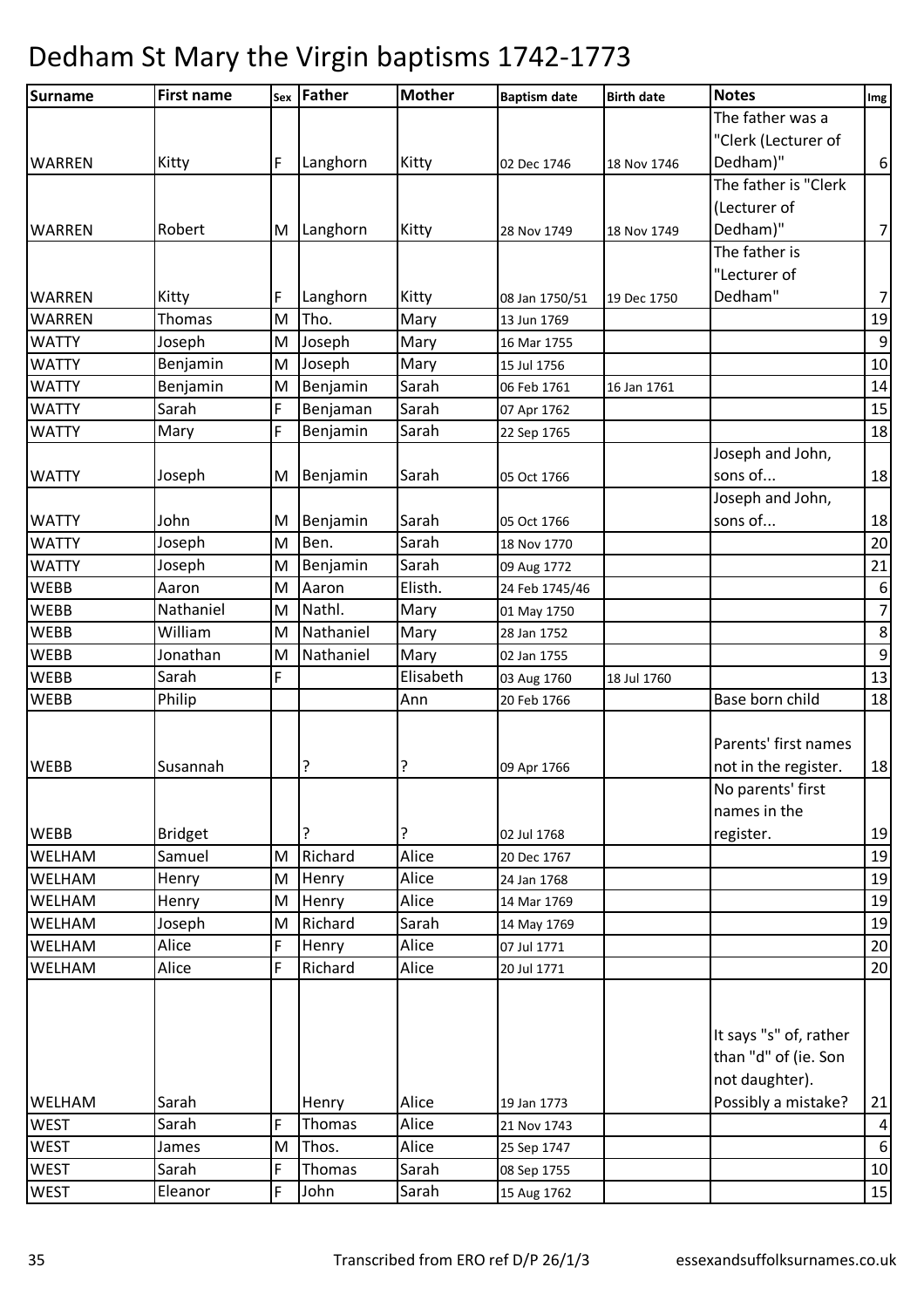| Surname       | <b>First name</b> | Sex | Father    | <b>Mother</b> | <b>Baptism date</b> | <b>Birth date</b> | <b>Notes</b>           | Img             |
|---------------|-------------------|-----|-----------|---------------|---------------------|-------------------|------------------------|-----------------|
| <b>WEST</b>   | John              | M   | John      | Sarah         | 28 Mar 1769         |                   |                        | 19              |
| <b>WEST</b>   | Mary              | F   | Thomas    | Mary          | 27 Jun 1769         |                   |                        | 20              |
| <b>WEST</b>   | James             | M   | John      | Sarah         | 26 May 1771         |                   |                        | 20              |
| <b>WEST</b>   | Mary              | F   | James     | Martha        | 28 Apr 1772         |                   |                        | 21              |
| <b>WEST</b>   | Thomas            | M   | Thomas    | Mary          | 03 May 1772         |                   |                        | 21              |
|               |                   |     |           |               |                     |                   |                        |                 |
| <b>WHENT</b>  | Susan Rumbles     | F   |           | Sus.          | 28 Jan 1742/43      |                   | Base born              | 4               |
| <b>WHILEY</b> | John              | M   | John      | Mary          | 28 Sep 1755         |                   |                        | 10              |
| WHILEY        | Mary              | F   | John      | Mary          | 30 Jun 1758         |                   |                        | 12              |
| <b>WHILEY</b> | Elisabeth         | F   | John      | Mary          | 13 Sep 1761         |                   |                        | 14              |
| <b>WHITE</b>  | Thomas            | M   | Robert    | Susan         | 15 Jan 1742/43      |                   |                        | $\vert 4 \vert$ |
| WHITE         | Susanna           | F   | Robt.     | Susan         | 05 Nov 1745         |                   |                        | 6               |
| <b>WHITE</b>  | Robert            | M   | Robert    | Anne          | 30 Nov 1755         |                   |                        | 10              |
| <b>WHITE</b>  | Benjamin          | M   | Benjam.   | Alice         | 15 Jan 1756         |                   |                        | 10              |
| <b>WHITE</b>  | Anne              | F   | Robert    | Anne          | 28 Dec 1756         |                   |                        | 11              |
| <b>WHITE</b>  | John              | M   | Benjamin  | Alice         | 08 Apr 1757         |                   |                        | 11              |
| <b>WHITE</b>  | Mary              | F   | Robert    | Ann           | 24 Jun 1759         |                   |                        | 12              |
| <b>WHITE</b>  | Robt.             | M   | Benjamin  | Alice         | 31 Jan 1759         | 05 Jan 1759       | Out of sequence        | 12              |
| <b>WHITE</b>  | William           | M   | William   | Elisabeth     | 05 Dec 1759         |                   |                        | 13              |
| <b>WHITE</b>  | Thomas            | M   | Benjamin  | Alice         | 05 Nov 1760         |                   | Privately baptized.    | 14              |
| <b>WHITE</b>  | Alexander         | M   | William   | Elizabeth     | 25 Feb 1761         |                   |                        | 14              |
|               |                   |     |           |               |                     |                   | Child's first name     |                 |
|               |                   |     |           |               |                     |                   | and gender not in      |                 |
| <b>WHITE</b>  |                   |     | Benjamin  | Alice         | 07 Jan 1762         |                   | register.              | 15              |
| <b>WHITE</b>  | Robert            | M   | Robert    | Ann           | 23 Mar 1762         |                   |                        | 15              |
| <b>WHITE</b>  | Elisabeth         | F   | William   | Elisabeth     | 09 Nov 1762         |                   |                        | 16              |
| <b>WHITE</b>  | Alice             | F   | Benjamin  | Alice         | 31 Oct 1763         |                   |                        | 16              |
| <b>WHITE</b>  | John              |     | John      | Mary          | 29 Apr 1764         |                   |                        | 17              |
| <b>WHITE</b>  | Susannah          |     | Robert    |               | 07 Mar 1765         |                   |                        | 17              |
| <b>WHITE</b>  | <b>Bridgett</b>   | F   | Willm.    | Elizth.       | 10 Oct 1765         |                   |                        | 18              |
| <b>WHITE</b>  | William           |     | John      | Mary          | 02 Jan 1766         |                   |                        | 18              |
|               |                   |     |           |               |                     |                   |                        |                 |
|               |                   |     |           |               |                     |                   | Child's first name     |                 |
|               |                   |     |           |               |                     |                   | and gender, and        |                 |
|               |                   |     |           |               |                     |                   | mother's first name,   |                 |
| <b>WHITE</b>  | Ģ                 |     | Nathaniel |               | 12 Jun 1766         |                   | not in register.       | 18              |
| <b>WHITE</b>  | Thomas            | M   | Thomas    |               | 27 Nov 1766         |                   |                        | 18              |
| <b>WHITE</b>  | Alice             | F   | Benjamin  | Alice         | 10 Mar 1767         |                   |                        | 18              |
| <b>WHITE</b>  | Elisabeth         | F   | William   | Elisabeth     | 03 May 1767         |                   |                        | 19              |
| <b>WHITE</b>  | Nathaniel         | M   | Robert    |               | 01 Jul 1768         |                   |                        | 19              |
|               |                   |     |           |               |                     |                   | Base born. (Looks as   |                 |
|               |                   |     |           |               |                     |                   | if the month was first |                 |
|               |                   |     |           |               |                     |                   | entered as Jan then    |                 |
|               |                   |     |           |               |                     |                   | turned to Jun in error |                 |
|               |                   |     |           |               |                     |                   | and partly rubbed      |                 |
| <b>WHITE</b>  | George            | M   |           | Hannah        | 25 Jun 1769         |                   | out.)                  | 20              |
| <b>WHITE</b>  | Robert            | M   | Thomas    |               | 21 Aug 1769         |                   |                        | 20              |
| <b>WHITE</b>  | Adriana           |     | Wm.       | Eliz.         | 18 Nov 1769         |                   |                        | 20              |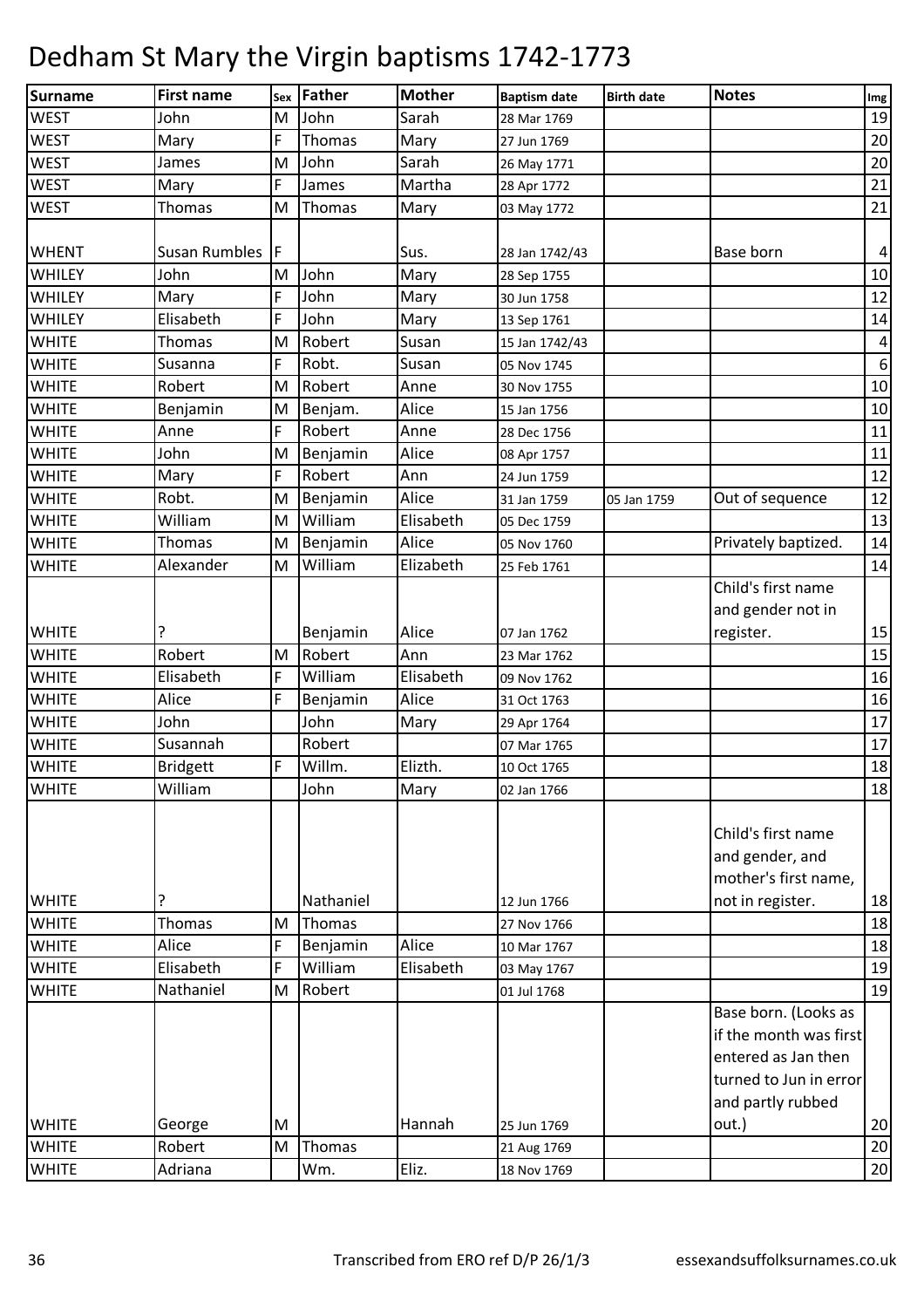| <b>Surname</b>  | <b>First name</b> | Sex | Father   | <b>Mother</b> | <b>Baptism date</b> | <b>Birth date</b> | <b>Notes</b>              | Img                     |
|-----------------|-------------------|-----|----------|---------------|---------------------|-------------------|---------------------------|-------------------------|
|                 |                   |     |          |               |                     |                   |                           |                         |
|                 |                   |     |          |               |                     |                   | No first names in the     |                         |
|                 |                   |     |          |               |                     |                   | register, and child's     |                         |
| <b>WHITE</b>    | ?                 |     |          |               | 26 Jun 1770         |                   | gender not recorded.      | 20                      |
| <b>WHITE</b>    | Hezekiah          | M   | Benjamin | Alice         | 01 Jul 1771         |                   |                           | 21                      |
| <b>WHITE</b>    | Thomas            | M   | Tho.     | Martha        | 03 Feb 1773         |                   |                           | 21                      |
| <b>WHITE</b>    | John              | M   | John     | Hannah        | 03 Feb 1773         |                   |                           | 21                      |
|                 |                   |     |          |               |                     |                   |                           |                         |
|                 |                   |     |          |               |                     |                   | <b>Baptized privately</b> |                         |
|                 |                   |     |          |               |                     |                   | June 28 & brought to      |                         |
| <b>WHITMORE</b> | Mary              | F   | Henry    | Elisab.       | 28 Jun 1758         |                   | church July 25 1758.      | 12                      |
| <b>WHITMORE</b> | Elisabeth         | F   | Henry    | Elisabeth     | 08 Sep 1761         |                   |                           | 14                      |
| <b>WILEY</b>    | Sarah             | F.  | John     | Mary          | 10 Apr 1763         |                   |                           | 16                      |
|                 |                   |     |          |               |                     |                   |                           |                         |
|                 |                   |     |          |               |                     |                   | Son of Elis. Winden       |                         |
|                 |                   |     |          |               |                     |                   | and Th. Canny (It         |                         |
|                 |                   |     |          |               |                     |                   | doesn't say so, but       |                         |
|                 |                   |     |          |               |                     |                   | presumably Nathl          |                         |
| <b>WINDEN</b>   | Nathl.            | M   | Th.      | Elis.         | 15 Jun 1746         |                   | was illegitimate)         | $6 \mid$                |
| <b>WISLER</b>   | Sarah             | F   | Robert   | Sarah         | 10 May 1772         |                   |                           | 21                      |
| <b>WITHEAT</b>  | Elisabeth         | F   | George   | Elisabeth     | 03 Dec 1763         |                   |                           | $17\,$                  |
| <b>WITHEAT</b>  | George            |     | George   | Elisabeth     | 22 Feb 1765         |                   |                           | 17                      |
|                 |                   |     |          |               |                     |                   |                           |                         |
|                 |                   |     |          |               |                     |                   | Admitted into the         |                         |
| <b>WOODGATE</b> | Jane              | F   | William  | Sarah         | 30 Jan 1757         |                   | church Febry 22 1757      | 11                      |
| <b>WOODGATE</b> | Lucy              | F   | William  | Sarah         | 25 Sep 1759         |                   |                           | 13                      |
| <b>WOODGATE</b> | William           | M   | William  | Sarah         | 20 Sep 1761         |                   |                           | 14                      |
| <b>WOODGATE</b> | Mary              | F   | William  | Sarah         | 07 Mar 1763         |                   |                           | 16                      |
|                 |                   |     |          |               |                     |                   | Squeezed into a gap,      |                         |
|                 |                   |     |          |               |                     |                   | mother's name very        |                         |
| <b>WOODGATE</b> | Martha            | F   | William  | Sarah?        | 20 Jan 1764         |                   | faded.                    | 17                      |
| <b>WOODROFF</b> | <b>Thomas</b>     | M   | John     | Judith        | 05 May 1752         |                   |                           | 8                       |
| <b>WOODROFF</b> | Judith            | F   | John     | Judith        | 10 Oct 1753         |                   |                           | 8                       |
| <b>WOODROOF</b> | Frances           | F   | John     | Judith        | 11 Dec 1750         |                   |                           | 7                       |
| <b>WRENCH</b>   | Samuel            | M   | John     | Mary          | 26 Jun 1742         |                   |                           | $\overline{\mathbf{3}}$ |
| <b>WRENCH</b>   | Cally             | M   | John     | Mary          | 18 Aug 1744         |                   |                           | 5                       |
| <b>WRENCH</b>   | John              | M   | Saml.    | Martha        | 29 Nov 1750         |                   |                           | 7                       |
| <b>WRENCH</b>   | Robert            | M   | Samuel   | Martha        | 08 Aug 1755         |                   |                           | 10                      |
| WRENCH          | Samuel Young      | M   |          | Ann           | 01 Feb 1770         |                   | Base born                 | 20                      |
| <b>WRINCH</b>   | Martha            | F   | Saml.    | Martha        | 27 Nov 1745         |                   |                           | $6 \mid$                |
| <b>WRINCH</b>   | Charles           | M   | Jno.     | Mary          | 02 Jan 1745/46      |                   |                           | $6 \mid$                |
| <b>WRINCH</b>   | Samuel            | M   | Saml.    | Martha        | 03 Mar 1746/47      |                   |                           | $6 \mid$                |
| <b>WRINCH</b>   | Thoms.            | M   | John     | Mary          | 11 Nov 1747         |                   |                           | $6 \mid$                |
| <b>WRINCH</b>   | Mary              | F   | Saml.    | Martha        | 07 Apr 1749         |                   |                           | 7                       |
| <b>WRINCH</b>   | William           | M   | John     | Mary          | 12 Dec 1751         |                   |                           | 8 <sup>1</sup>          |
| <b>WRINCH</b>   | Elisabth.         | F   | Saml.    | Martha        | 13 Aug 1752         |                   |                           | 8                       |
| <b>WRINCH</b>   | Rebecca           | F   | Samuel   | Martha        | 03 Apr 1754         |                   |                           | 9                       |
| <b>WRINCH</b>   | James             | M   | Saml.    | Martha        | 11 May 1758         |                   |                           | 11                      |